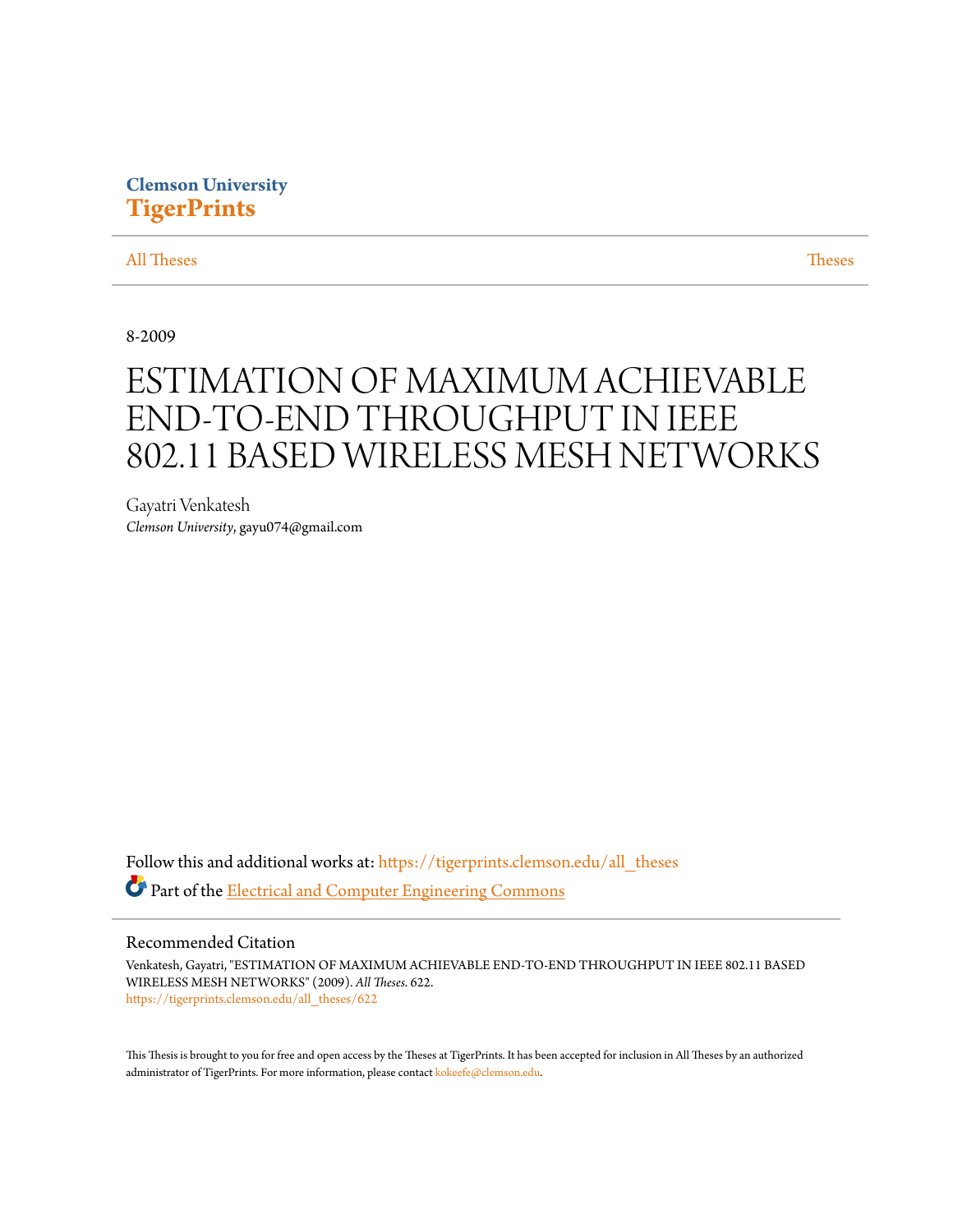### ESTIMATION OF MAXIMUM ACHIEVABLE END-TO-END THROUGHPUT IN IEEE 802.11 BASED WIRELESS MESH NETWORKS

A Thesis Presented to the Graduate School of Clemson University

In Partial Fulfillment of the Requirements for the Degree Master of Science Electrical Engineering

> by Gayatri Venkatesh August 2009

Accepted by: Dr. Kuang-Ching Wang, Committee Chair Dr. Harlan Russell Dr. Jim Martin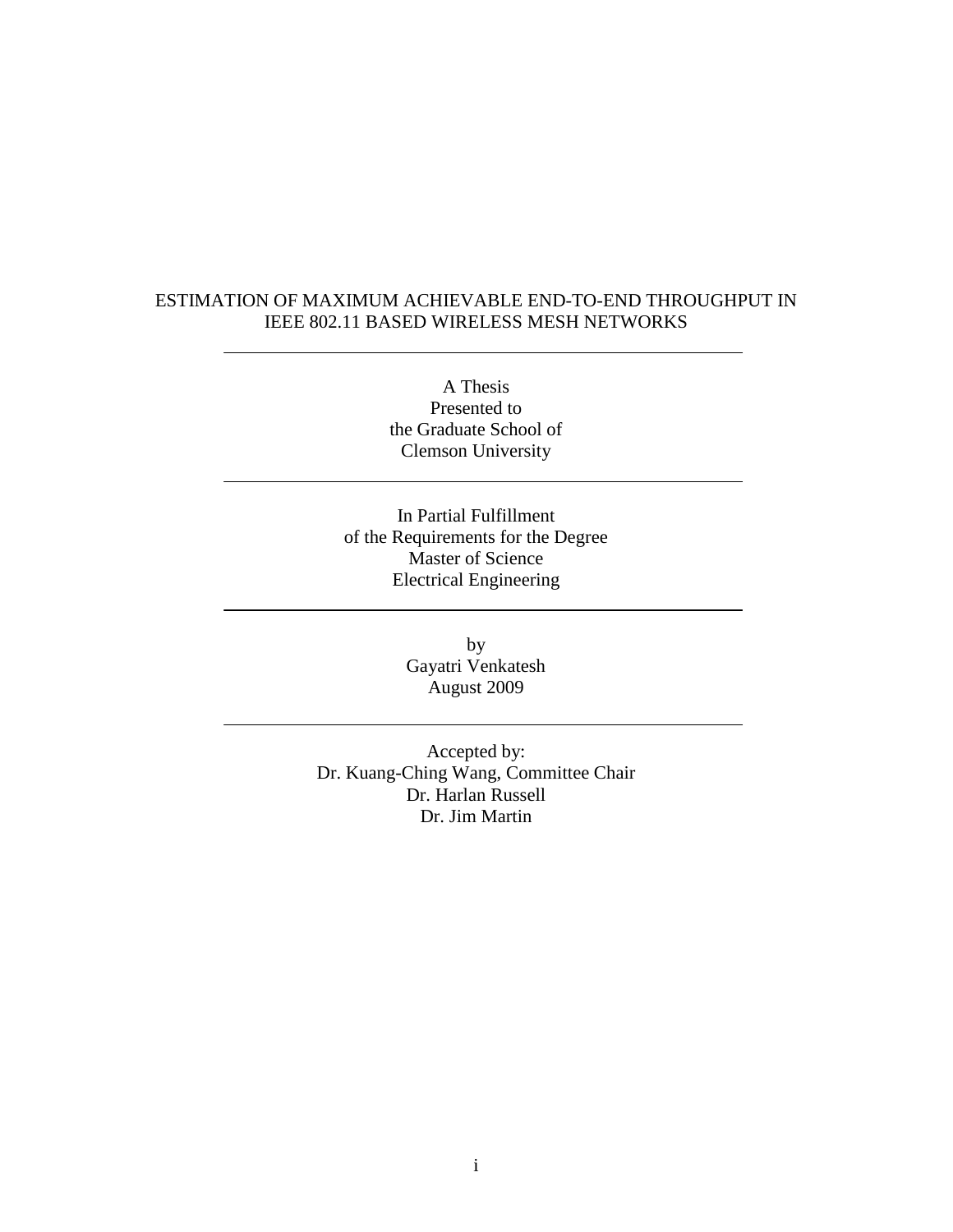#### ABSTRACT

Wireless mesh networks can be quickly deployed in various situations to provide temporary to permanent wireless network coverage. To assess the feasibility and reliability of a given end-to-end communication need, it is essential for communication end points to accurately estimate their achievable end-to-end throughput. Several capacity, end-to-end throughput, and available bandwidth estimation techniques have been studied in the past for wired and wireless networks. The contention among wireless nodes arising due to the IEEE 802.11 medium access control protocol's channel access mechanism renders the estimation of such network attributes challenging in multi-hop networks. This thesis evaluates Adhoc Probe, one state-of-the-art capacity estimation approach for ad hoc wireless networks and shows that it in fact measures achievable throughput instead of capacity and its estimated achievable throughput is not realizable. An analysis of end-to-end delays of the injected probe packets is presented to show the effects of medium access contention and network queuing on the delays and estimated achievable throughput subject to different network traffic patterns and multi-hop collisions. Based on the observations, an alternative less intrusive delay distribution based achievable throughput estimation solution is proposed. With ns-2 simulations, the scheme was shown to accurately estimate the achievable throughput under various topologies and cross traffic conditions.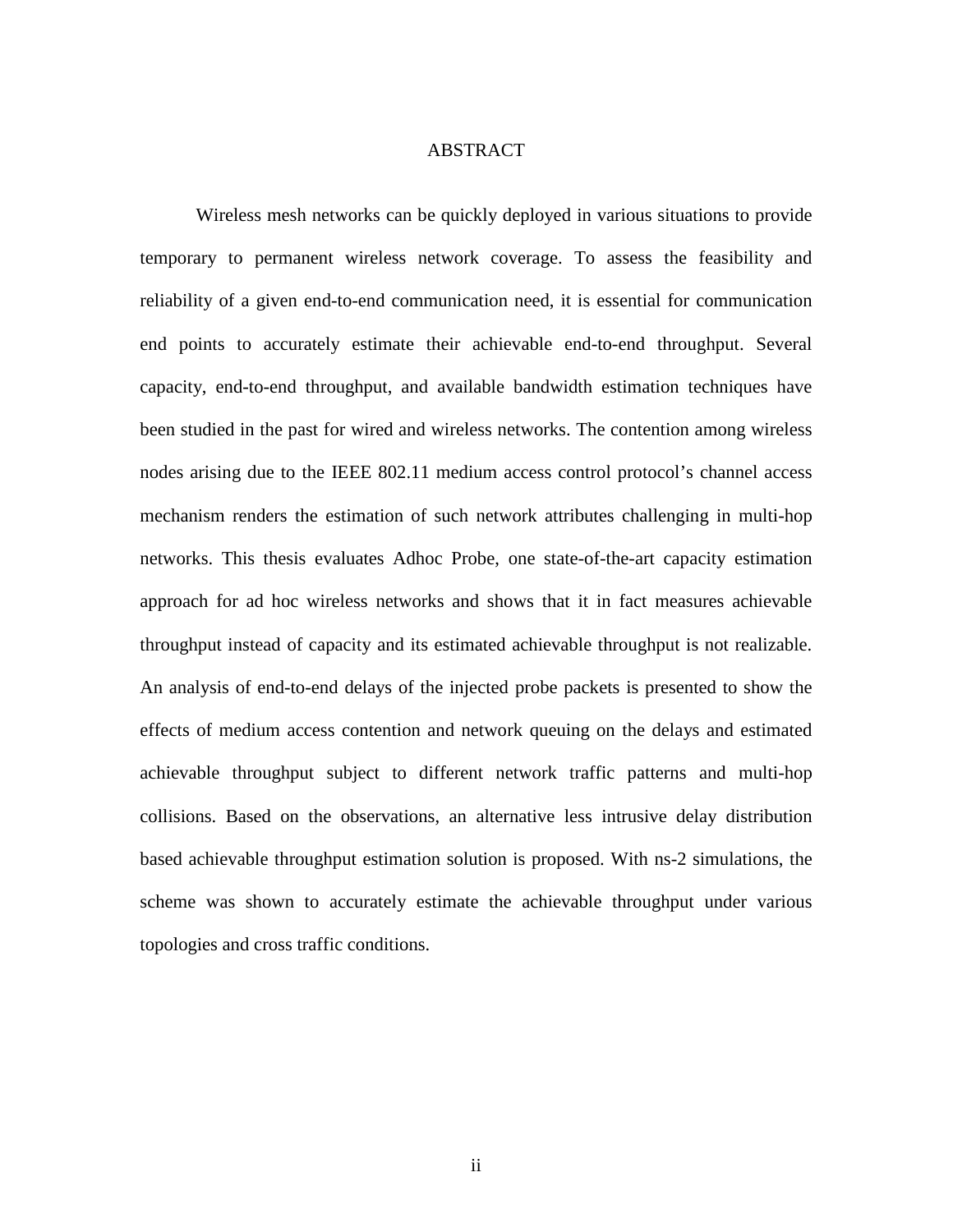## DEDICATION

This thesis is dedicated to my family and friends who have been very supportive and encouraging in every phase of my life.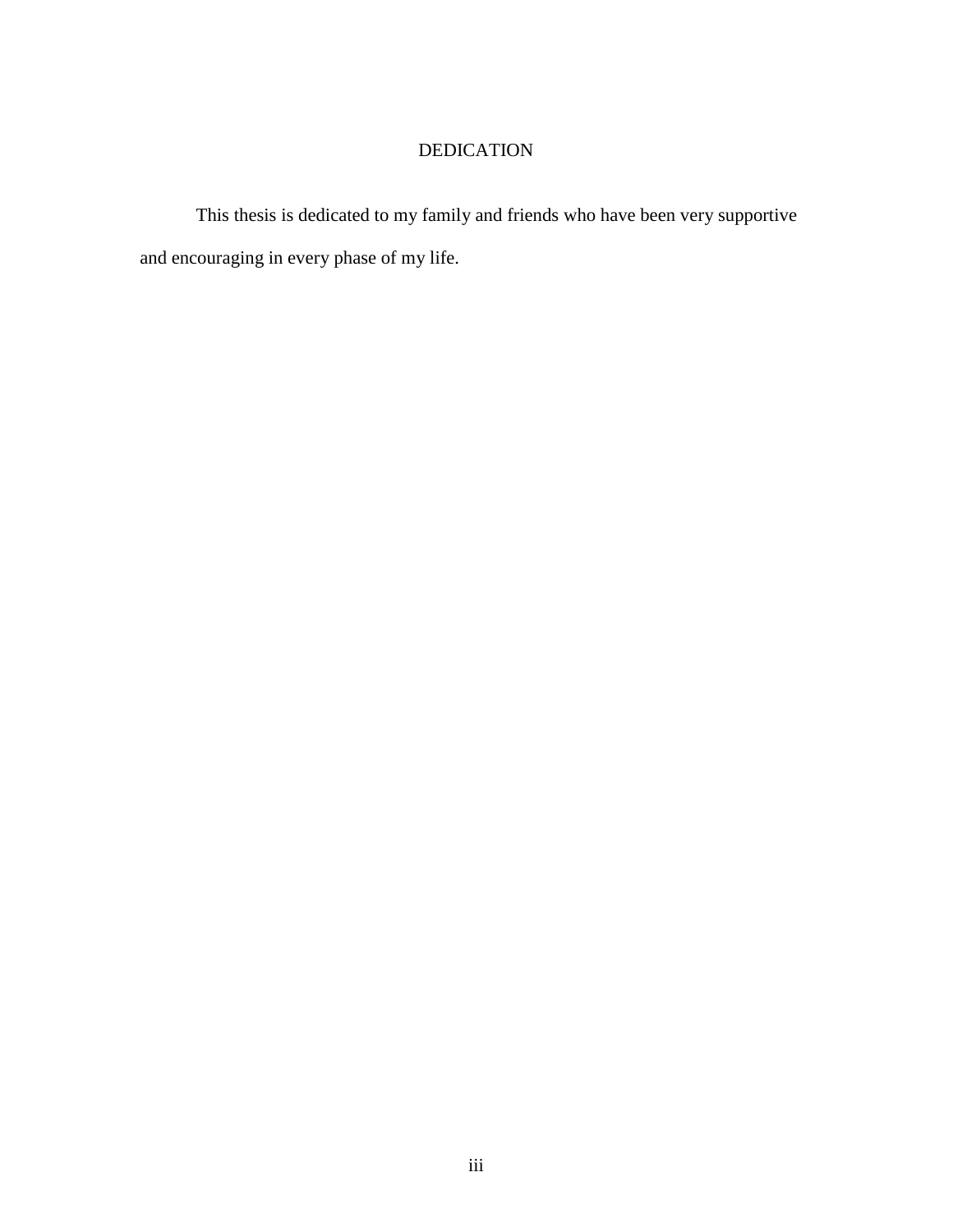#### ACKNOWLEDGMENTS

I would like to thank my advisor Dr. Kuang-Ching Wang for his valuable time and support throughout the course of my study at Clemson University. The guidance and insightful inputs provided by him during our discussions immensely helped me in my research progress. I would like to thank him for having given me an opportunity to be a part of his research group. It has been an enriching learning experience.

I would also like to thank all the faculty members and colleagues of the wireless communication group at Clemson University for their help and encouragement.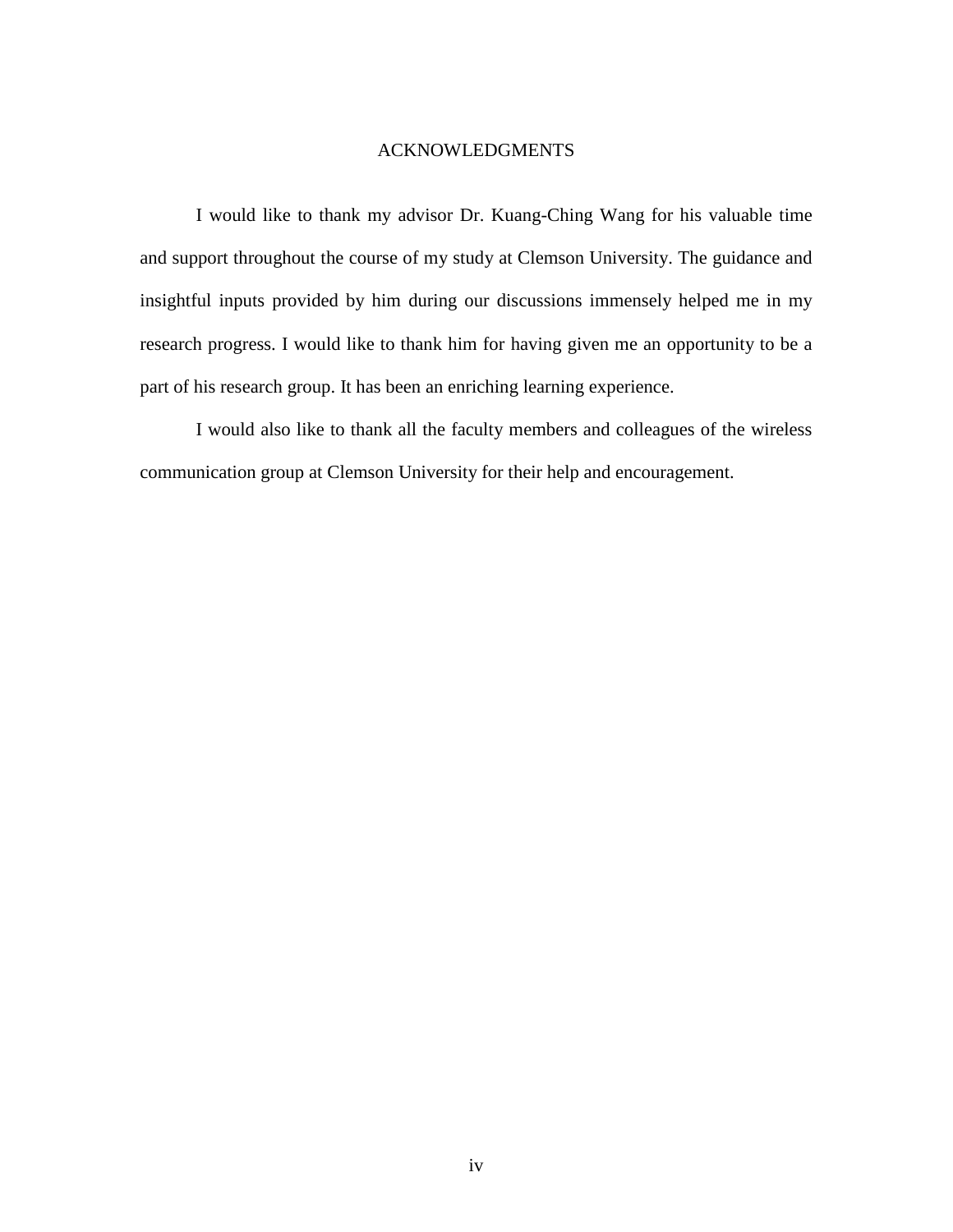## TABLE OF CONTENTS

|                                                           | Page |
|-----------------------------------------------------------|------|
|                                                           |      |
|                                                           |      |
|                                                           |      |
|                                                           |      |
|                                                           |      |
|                                                           |      |
| <b>CHAPTER</b>                                            |      |
| 1.                                                        |      |
| 2.                                                        |      |
| 3.                                                        |      |
| $\overline{4}$ .<br><b>LIMITATIONS OF ADHOC PROBE AND</b> |      |
|                                                           |      |
| 5.<br>DELAY DISTRIBUTION BASED ACHIEVABLE                 |      |
| 5.3 Delay Distribution Based Achievable Throughput        |      |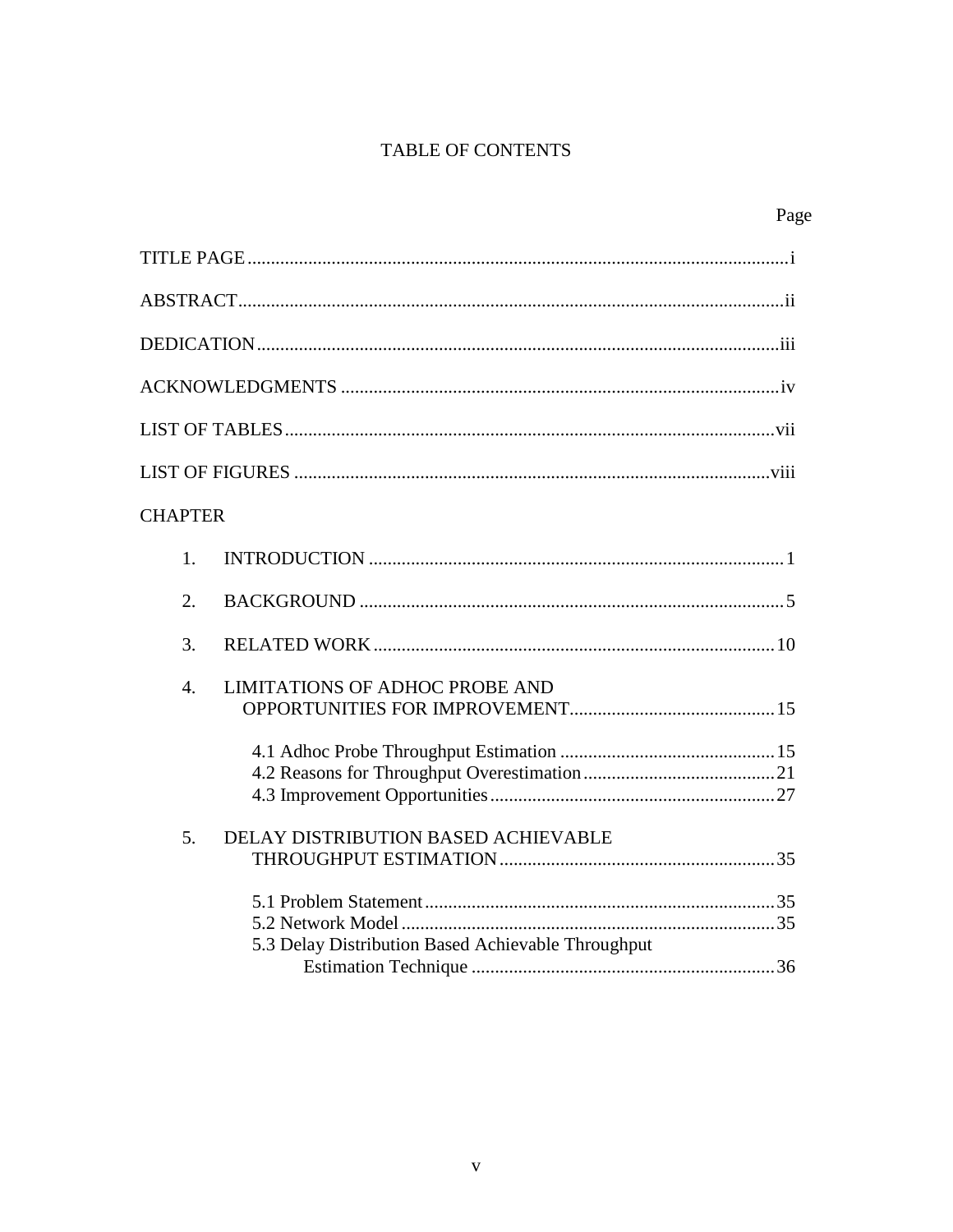Table of Contents (Continued)

| 6. |                                        |  |
|----|----------------------------------------|--|
|    |                                        |  |
|    |                                        |  |
|    |                                        |  |
|    | 6.3.1 Single Hop Linear Network with   |  |
|    |                                        |  |
|    | 6.3.2 Three Hop Linear Network with    |  |
|    |                                        |  |
|    | 6.3.3 Five Hop Linear Network with     |  |
|    |                                        |  |
|    | 6.3.4 Nine Hop Linear Network with     |  |
|    |                                        |  |
|    |                                        |  |
|    |                                        |  |
|    | 6.4.1 Single Hop Linear Network with   |  |
|    |                                        |  |
|    | 6.4.2 Three Hop Linear Network with    |  |
|    |                                        |  |
|    | 6.3.3 Five Hop Linear Network with     |  |
|    |                                        |  |
|    |                                        |  |
|    |                                        |  |
|    | 6.5.1 Single Cross Traffic Flow within |  |
|    |                                        |  |
|    | 6.5.2 Two Cross Traffic Flows within   |  |
|    |                                        |  |
|    | 6.5.3 Single Cross Traffic Flow within |  |
|    | <b>Transmission Range and Outside</b>  |  |
|    |                                        |  |
|    |                                        |  |
| 7. |                                        |  |
|    |                                        |  |

Page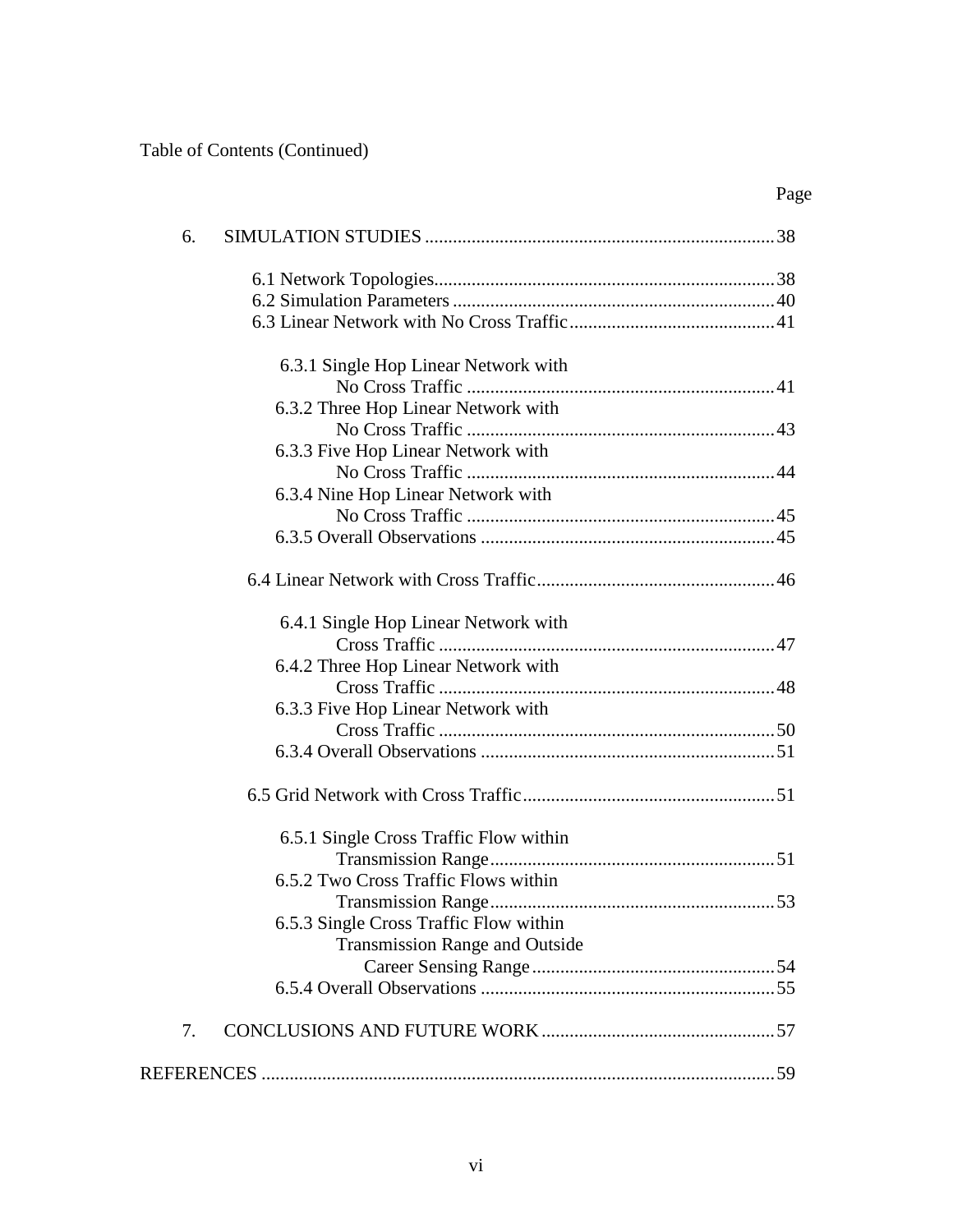## LIST OF TABLES

| Table |                                                        | Page |
|-------|--------------------------------------------------------|------|
| 4.1   | Average Loss Rate of 500 Byte Data Packets Transmitted | -20  |
| 4.2   | Average Loss Rate of 500 Byte Data Packets Transmitted |      |
| 4.3   | Queuing Delay of the First Packet of the               |      |
| 4.4   | Queuing Delay of Second Packet of the                  |      |
| 6.1   |                                                        | 38   |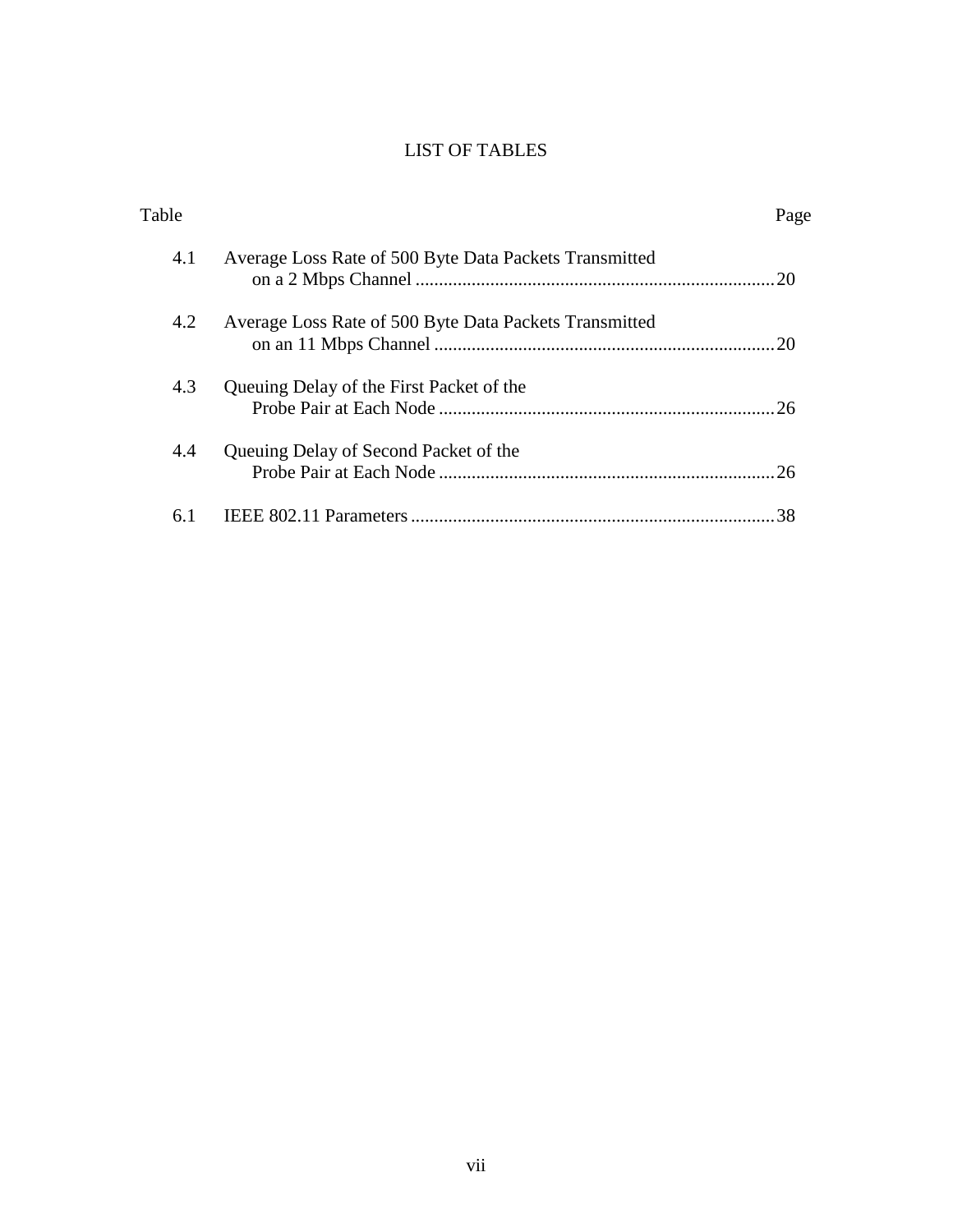### LIST OF FIGURES

| Figure | Page                                                |
|--------|-----------------------------------------------------|
| 4.1    | Throughput Measurements of a 2 Mbps Channel         |
| 4.2    | Throughput Measurements of a 2 Mbps Channel         |
| 4.3    | Throughput Estimation of a 2 Mbps Channel           |
| 4.4    | Throughput Measurements of an 11Mbps Channel        |
| 4.5    | Throughput Measurements of an 11 Mbps Channel       |
| 4.6    | Throughput Measurements of an 11 Mbps Channel       |
| 4.7    | Dispersion of Probe Packets in a Single Hop Network |
| 4.8    | Dispersion of Probe Packets in a Single Hop Network |
| 4.9    | Delay Distribution of Probe Packets for a           |
| 4.10   | Dispersion of Probe Packets in a 5-Hop Network      |
| 4.11   | Dispersion of Probe Packets in a 5-Hop Network      |
| 4.12   | Delay Distribution of Probe Packets for a           |
| 4.13   | Packet Pair Based                                   |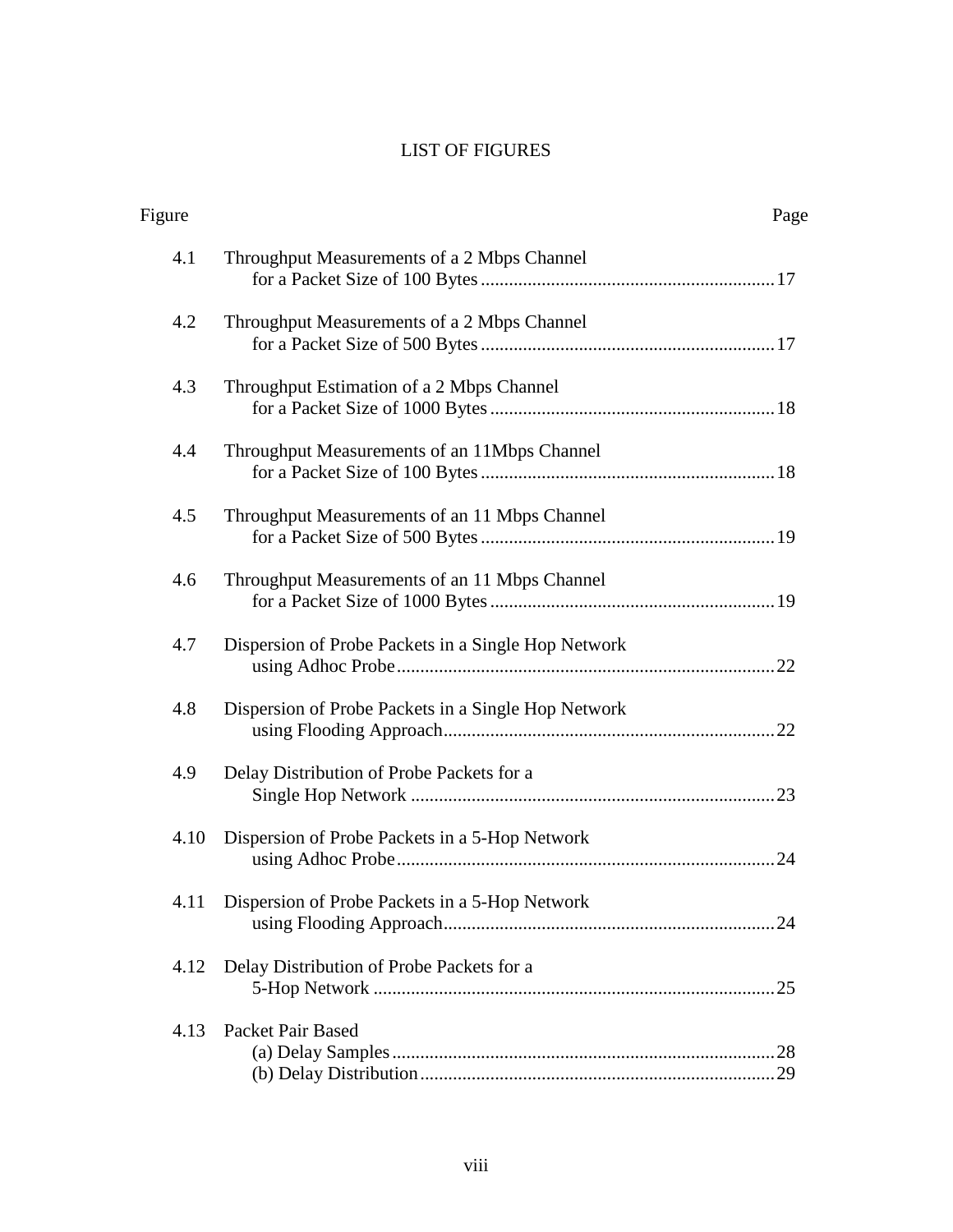List of Figures (Continued)

| Figure |                                                                                                        | Page |
|--------|--------------------------------------------------------------------------------------------------------|------|
| 4.14   | Packet Train Approach with 3 Packets                                                                   |      |
| 4.15   | Packet Train Approach with 4 Packets                                                                   |      |
| 4.15   | Packet Train Approach with 5 Packets                                                                   |      |
| 6.1    |                                                                                                        |      |
| 6.2    |                                                                                                        |      |
| 6.3    |                                                                                                        |      |
| 6.4    |                                                                                                        |      |
| 6.5    |                                                                                                        |      |
| 6.6    |                                                                                                        |      |
| 6.7    | Delay Distribution of a Single Hop Network                                                             |      |
| 6.8    | Delay Distribution of a 3-Hop Network                                                                  |      |
| 6.9    | Delay Distribution of a 5-Hop Network                                                                  |      |
| 6.10   | Delay Distribution of Probe Packets with Single<br>Cross Traffic Flow within the Transmission Range 53 |      |
| 6.11   | Delay Distribution of Probe Packets with Two<br>Cross Traffic Flow within the Transmission Range 54    |      |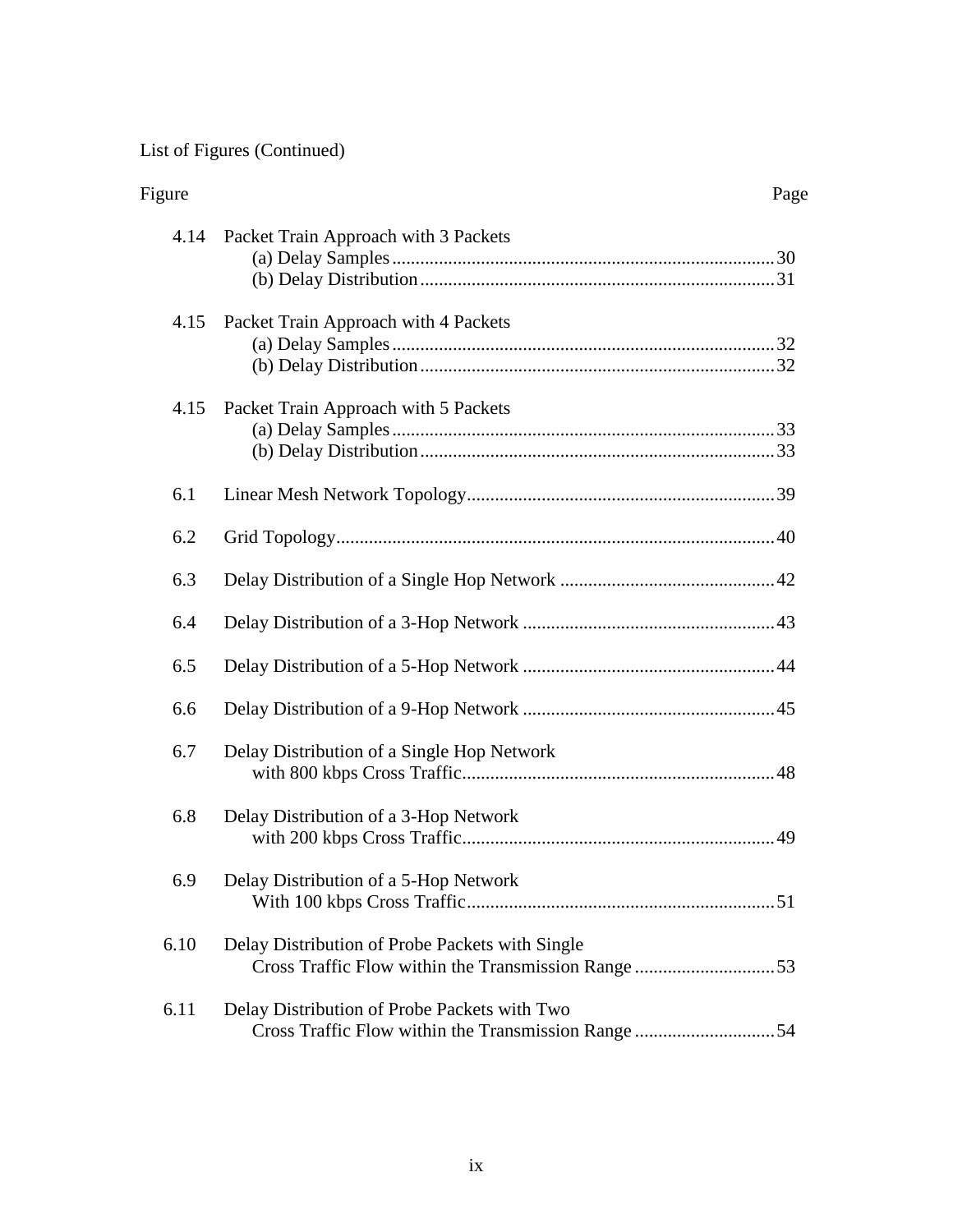## List of Figures (Continued)

| Figure |                                                                                               | Page |
|--------|-----------------------------------------------------------------------------------------------|------|
| 6.12   | Delay Distribution of Probe Packets with Single<br>Cross Traffic Flow within the Transmission |      |
|        |                                                                                               |      |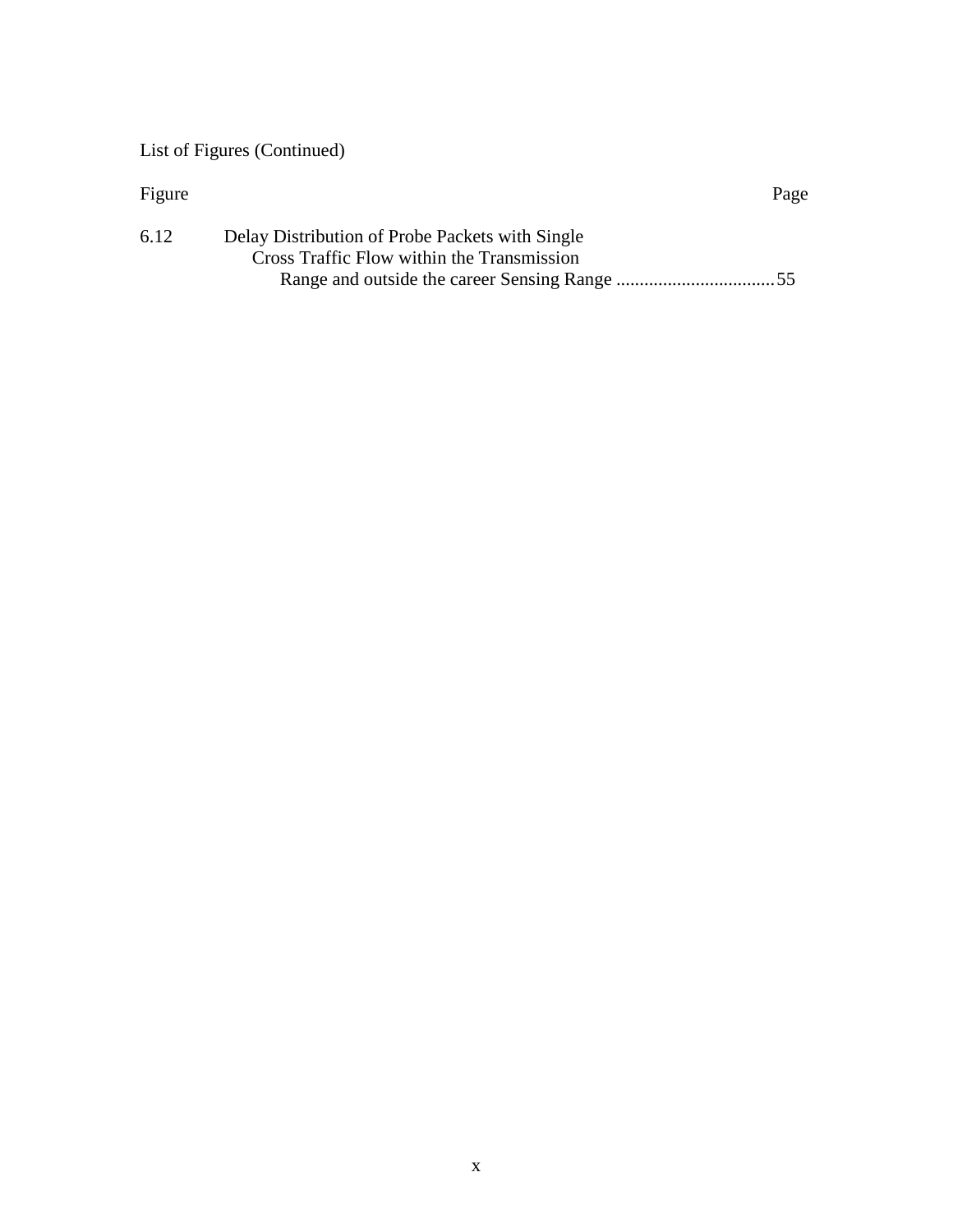#### CHAPTER 1

#### INTRODUCTION

Wireless networks have gained increasing popularity because of their ability to allow the components of a system to stay connected. However, wireless mesh networks (WMNs) have emerged as a key technology for next-generation wireless networking [1]. Mesh networks are self configuring, self managing, and self healing [25]. When a mesh node powers up, it broadcasts and listens to identification messages from neighbor nodes and a network is thus self formed. Their dynamic reconfiguration ability ensures that failure of a particular link to a node does not lead to node isolation. Mesh networks can cover a wider geographical area without having to establish additional backhaul communication links, resulting in a cost effective technology. Hence WMNs have been accepted as a fast, low-cost, and easily extensible solution for providing network connectivity and coverage to distributed users in a wide area [4] [23]. The ease of maintenance, robustness, and reliability of these networks makes them suitable for varied applications.

Efficient deployment and operation of a network depends on the ability of the network to provide reliable service to its users. For instance, a video streaming application requires its minimum share of bandwidth at any instant of time to deliver acceptable quality multimedia content. On the other hand, in case of networks deployed for military communications it is required that the network successfully delivers time critical and delay sensitive information. It is imperative that such application specific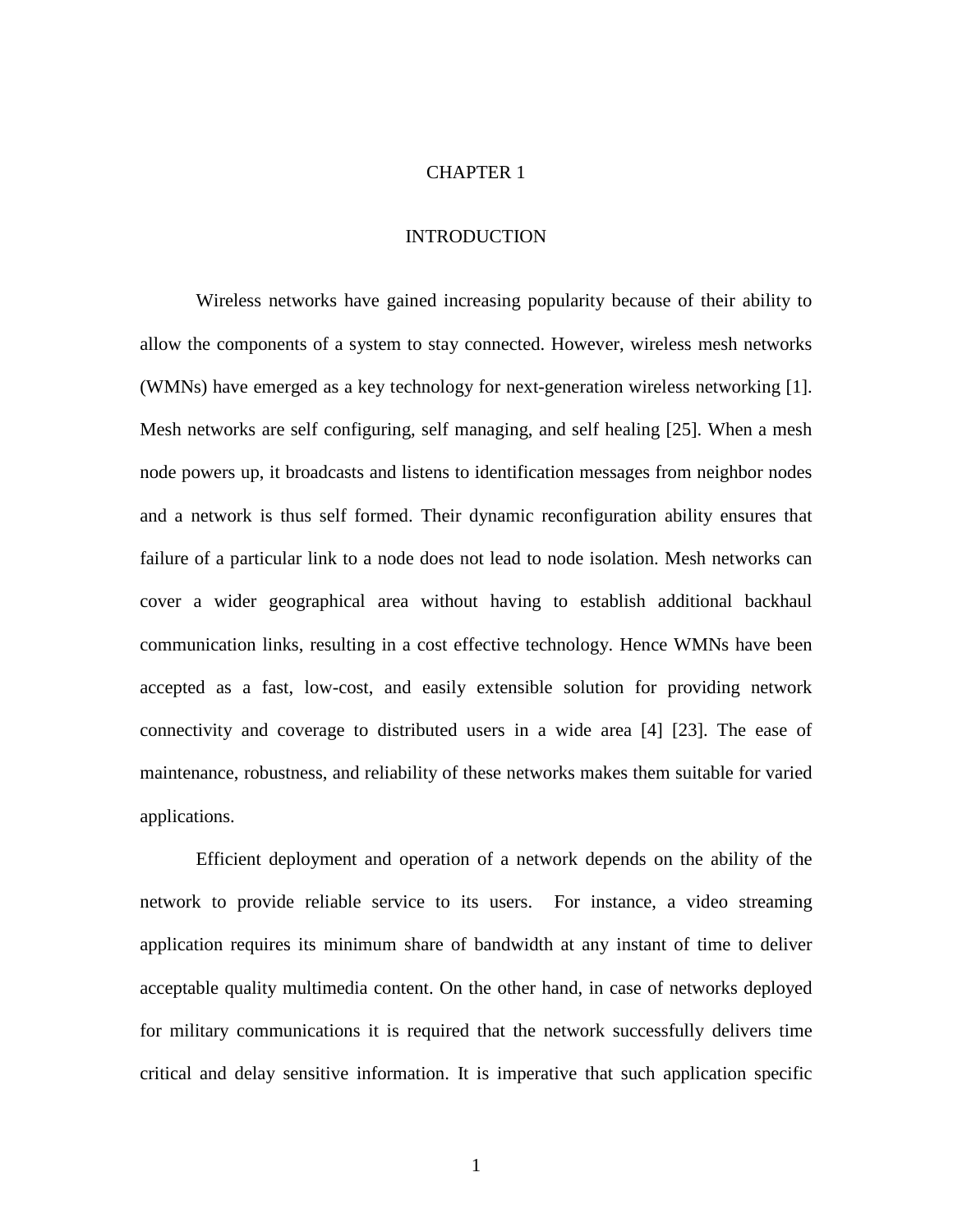requirements be handled by a wireless network. To assure such reliable and timely endto-end communication, it is essential for the communication end points to acquire accurate estimates of the network metrics such as path capacity, achievable throughput and available bandwidth of a link or a path. Estimation of the end-to-end network characteristics help in network error diagnosis, usage monitoring, and resource allocation.

Path capacity, achievable throughput, and available bandwidth are metrics that have been easily confused and at times used interchangeably in past studies. In general networking terminology, path capacity is usually measured as an inherent attribute of the network that does not depend on the traffic pattern it carries. It is defined as the minimum of the transmission rates of all links in the path [6], while achievable throughput is always measured as the maximum amount of data that can be relayed by the network within a unit time. Available bandwidth of a network is the rate of additional traffic that can be relayed from a node without causing degradation of service to other ongoing flows in the network [8]. In wireless networks, however, the traffic-independent assumption of capacity becomes a source of inaccuracy. For example, in [21], the Adhoc Probe protocol estimates the path capacity by sending a few probe packet pairs and chooses one pair with the least one way delay (OWD) to estimate capacity with minimal impacts due to traffic and topology dependent delays; nevertheless, by doing so the paper also admits that the estimated capacity may not match the "real throughput" achievable by pushing real UDP traffic in such networks as done in [11]. Though the Adhoc Probe claims to estimate the capacity of a path, it is shown that the estimated value depends on the physical and MAC layer overheads and is closer to the achievable throughput of the path.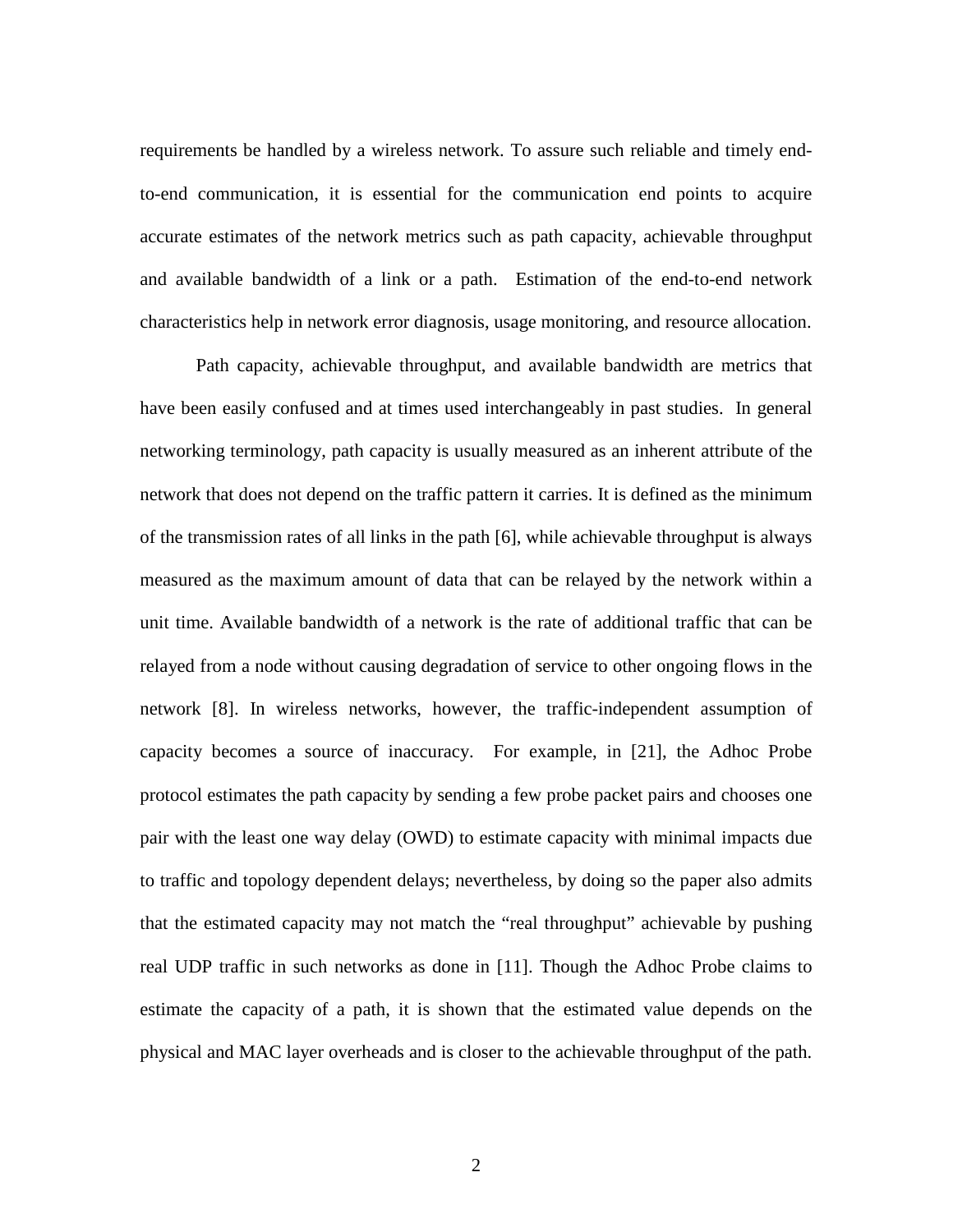In [21], the authors stated that it would be difficult to measure achievable throughput in wireless networks without incurring intrusive probing traffic in the network. The focus of this thesis is thus to explore the feasibility of finding a light-weight probing mechanism that can accurately estimate the achievable throughput in a wireless mesh network with light to heavy traffic loads.

The path capacity and achievable throughput and available bandwidth estimation problem has been more extensively studied in the past for wired networks [6-7] [11] [15] [22]. These estimation techniques can be largely categorized as active and passive methods. With active methods, probe packets are sent in the network at regular intervals and the network attributes are estimated based on the probe arrival pattern and dispersion between the probe packets at the destination. With passive methods, ongoing data traffic along network paths are monitored for estimations. Passive estimation techniques perform better in scenarios focused on monitoring local information and its accuracy depends on a recent activity in the network and hence this technique will not provide best results in a network path that has been idle over a period of time. This study focuses on active probing methods that can be used for proactive network monitoring, flow admission control, and bandwidth allocation.

The nature of the multi-hop wireless networks renders the application of the same techniques much more challenging. The data transmissions from a wireless node interfere with transmissions from other nodes within its transmission and carrier sensing range [18] leading to multiple collisions among the contending nodes. These factors alter the dispersion between the probe packets and hence affect the accuracy of the estimations.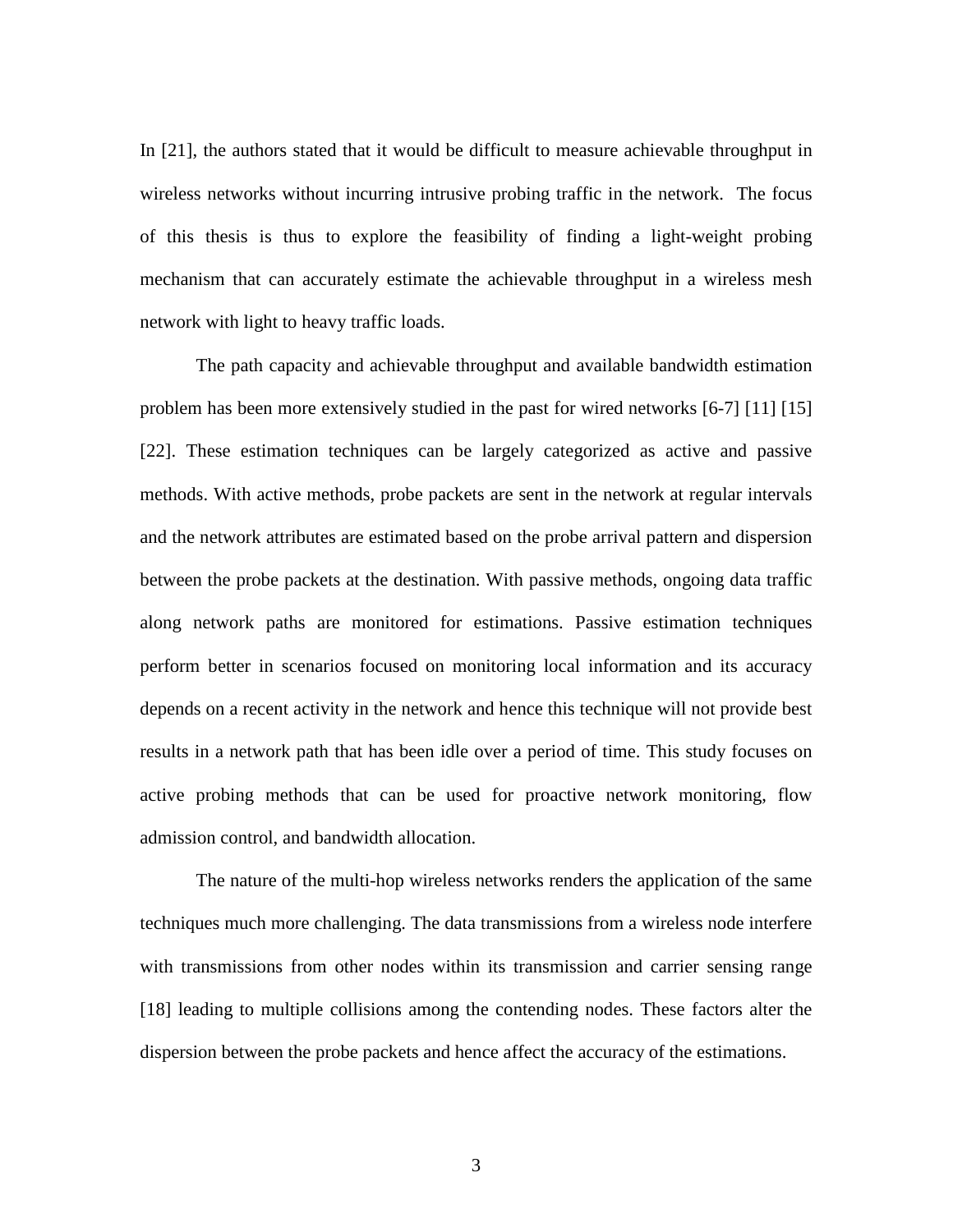This thesis studies the limitations of Adhoc Probe technique and proposes an alternate delay distribution based approach to estimate the end-to-end achievable throughput of the path for a multi-hop wireless network. It begins with a survey of various active and passive network characteristics estimation methods for wired and wireless networks. Then, with ns-2 simulations [26], the Adhoc Probe method is shown to consistently over-estimate the achievable throughput with real injected UDP packets, especially under high load conditions. The end-to-end delay distributions of the UDP packets are analyzed to show that the actual achievable throughput is determined by the queueing and medium access delays. Furthermore, we show that such delays can be actively "triggered" by injecting probe packet trains at properly chosen intervals. The triggered delays can then be measured and used to accurately estimate the achievable end-to-end throughput.

The rest of the thesis is organized as follows. Chapter 2 reviews the IEEE 802.11 medium access control protocol scheme and presents a background on the dispersionbased estimation techniques. Chapter 3 illustrates the previous studies and Chapter 4 discusses the limitations of the Adhoc Probe method and analyses the improvement opportunities. Chapter 5 describes the problem statement, network model, and alternate delay distribution based solution. The simulation studies are presented in Chapter 6 and the thesis concludes in Chapter 7 with recommendations for future work.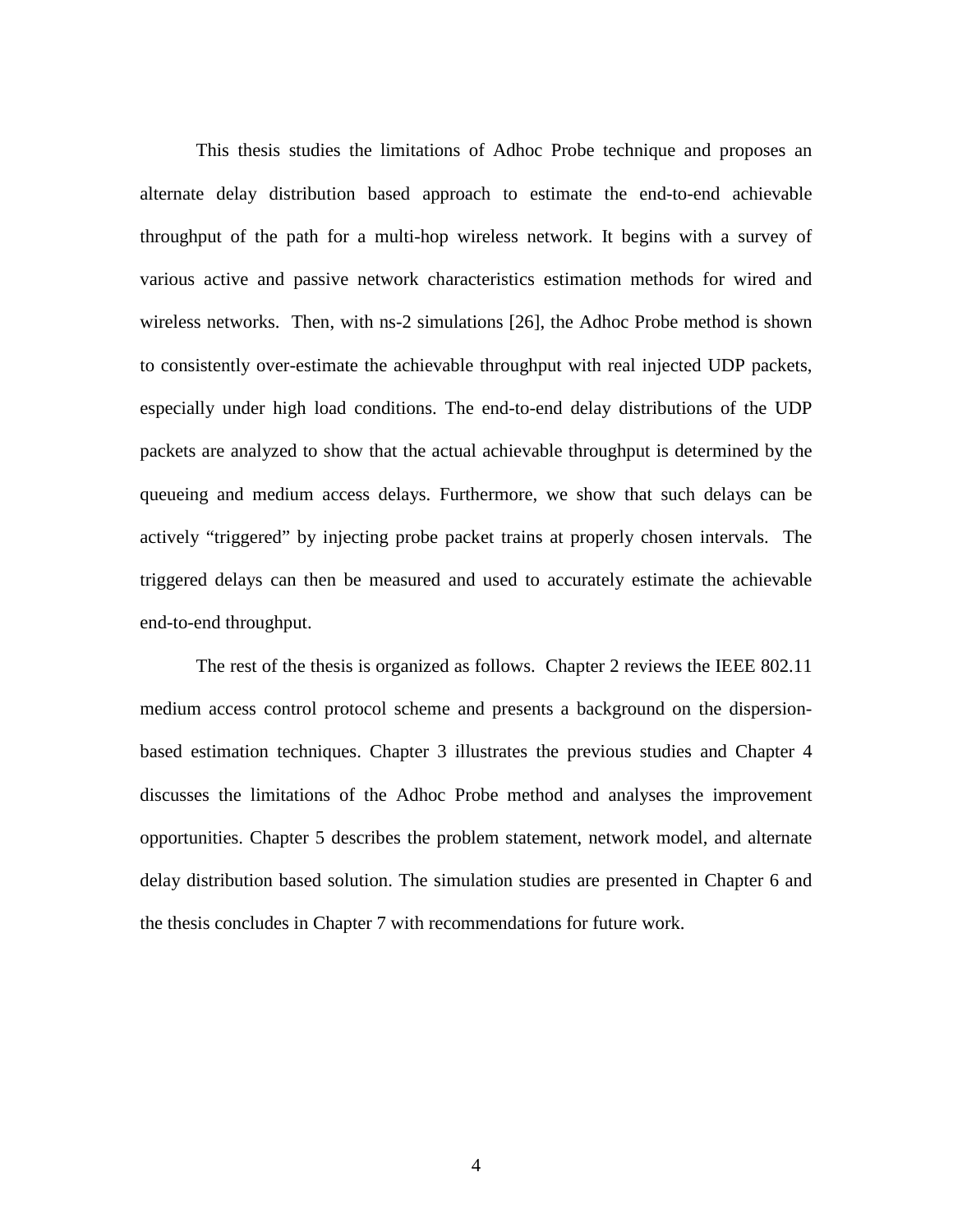#### CHAPTER 2

#### BACKGROUND

## 2.1 *IEEE 802.11 Medium Access Control Protocol – Distributed Coordination Function Mode*

The knowledge of the operations of 802.11 medium access control protocol helps in the understanding of the time required for a packet transmission in a wireless ad hoc network. In 802.11 protocols, the fundamental channel access mechanism is based on the Distributed Coordination Function (DCF) mode [3] [24]. It is a decentralized algorithm and does not require a single node to monitor or coordinate the channel access scheme. The two techniques employed by the DCF mode are the basic access mechanism and the RTS/CTS method. The basic access method involves the transmission of ACK packets from the destination node after the reception of the packet from the source node. In the case of RTS/CTS mechanism, the source node first sends the Request To Send (RTS) packet and waits for the Clear To Send (CTS) packet from the destination node. This is followed by the actual data transmission and the reception of the ACK packet from the destination.

The random channel access in 802.11 networks is based on the Carrier Sense Multiple Access Collision Avoidance (CSMA/CA) scheme. When a data packet is ready to be sent, the protocol senses the channel for ongoing transmissions. If the channel is observed as free for a particular period of time called Distributed Inter Frame Size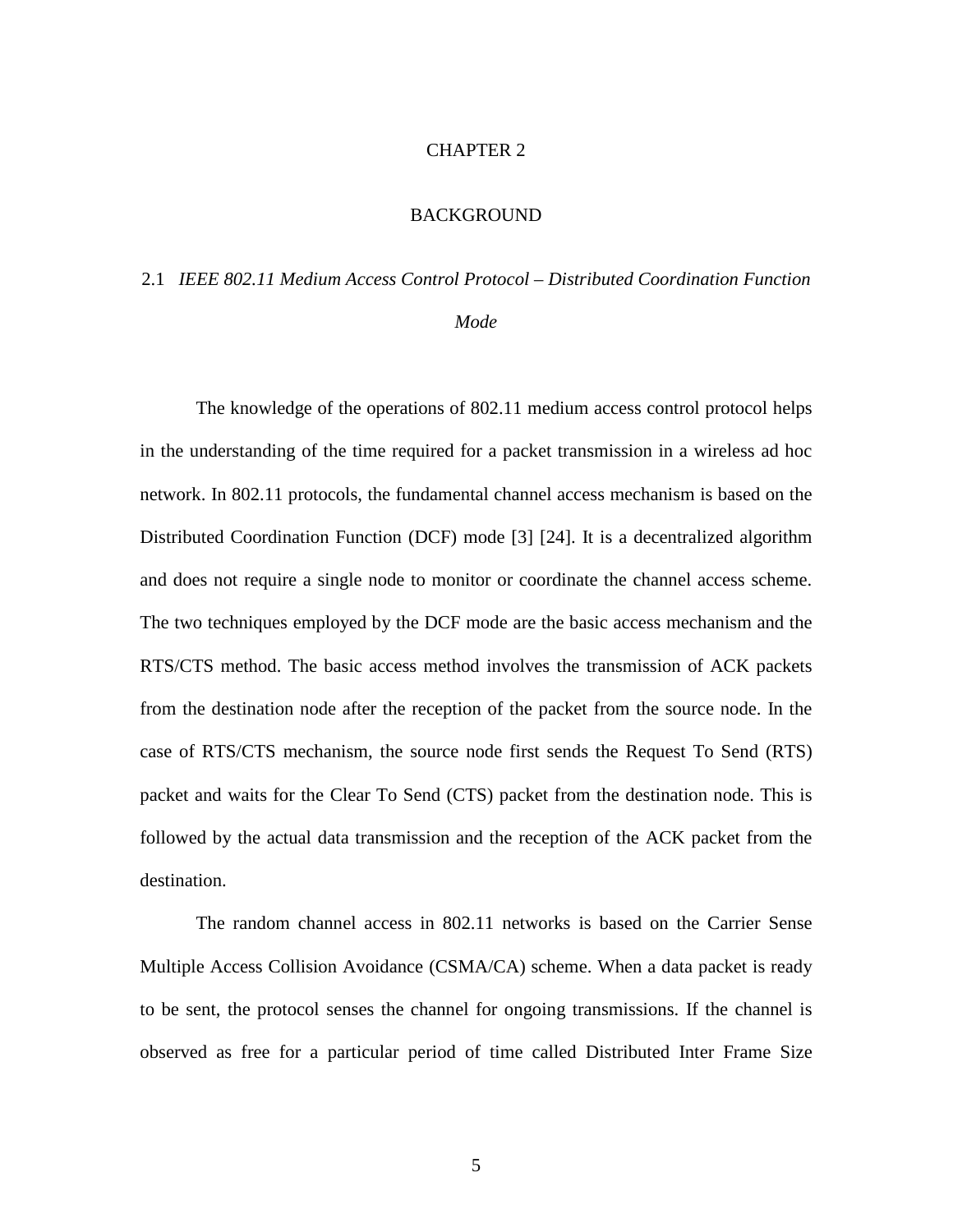(DIFS), the DCF mode initializes the back-off counter and waits till the counter becomes zero before attempting transmission. The packet is transmitted when the counter reaches zero. Upon successful transmission, the next packet is chosen from the queue. The packet transmission may fail, if a collision is encountered with any other packets in the network and a back-off counter is chosen at random from a uniform distribution of [0, CW] where CW is the size of the contention window. The back-off value increases exponentially with increasing collisions. A maximum of M transmissions are attempted before the packet is discarded. According to the DCF channel access mechanism [8], single hop channel occupation duration of a data packet can be expressed as

$$
T_{\text{occup}} = 4T_{\text{plcp}} + T_{\text{diff}} + T_{\text{backoff}} + T_{\text{rst}} + T_{\text{cts}} + L/B + T_{\text{ack}} + 3T_{\text{stfs}}
$$
 (1)

where *Tplcp* is the time taken by physical layer PLCP header, *Tdifs* and T*sifs* corresponds to the short and DCF inter-frame spacing,  $T_{\text{backoff}}$  represents the back-off period,  $T_{\text{rts}}$  and *Tcts* and *Tack* represent the RTS, CTS, and ACK packet transmission times, *L/B* is the actual transmission time of the data packet of size *L* bytes in a channel with rate *B* bps.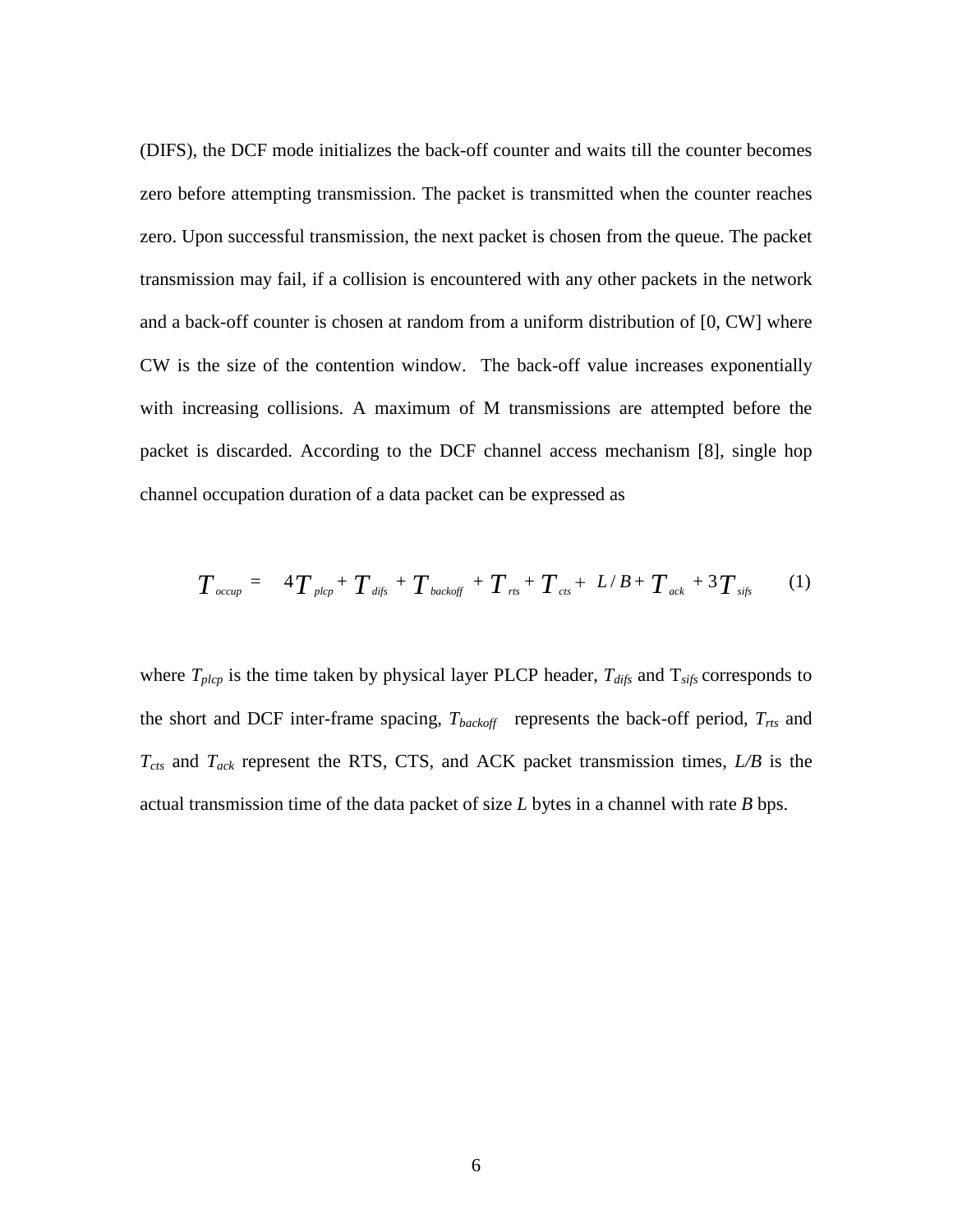#### 2.2 *Dispersion Between Successive Packets in the Network*

The dispersion between two packets in a network is defined as the time between the reception of the last bit of the first packet and the last bit of the second packet [6] [14]. When two packets are sent back-to-back by a source node, the packets are separated by a time corresponding to the capacity of the bottle neck link of the path. Hence dispersion between the packets can be used in the measurement of end-to-end achievable throughput of a path. Consider packets of known size *P* bits, transmitted back-to-back in a network and a dispersion of *T* seconds is observed between the packets at the destination node. The path capacity of the network, *C* bps is in general estimated using the following equation

$$
C = P/T \tag{2}
$$

It is observed that the presence of cross traffic in the network alters the dispersion between the packets and leads to either an expansion or a compression in the dispersion based on the nature of the interference [6] [13]. An expansion in the dispersion results in the under estimation while a compression results in the over estimation of the throughput of the network path. In [6] the authors show that the measured dispersion between the probes sent over a wired network follows a multimodal distribution. The dispersion corresponding to the path capacity is called the *capacity mode*. The capacity under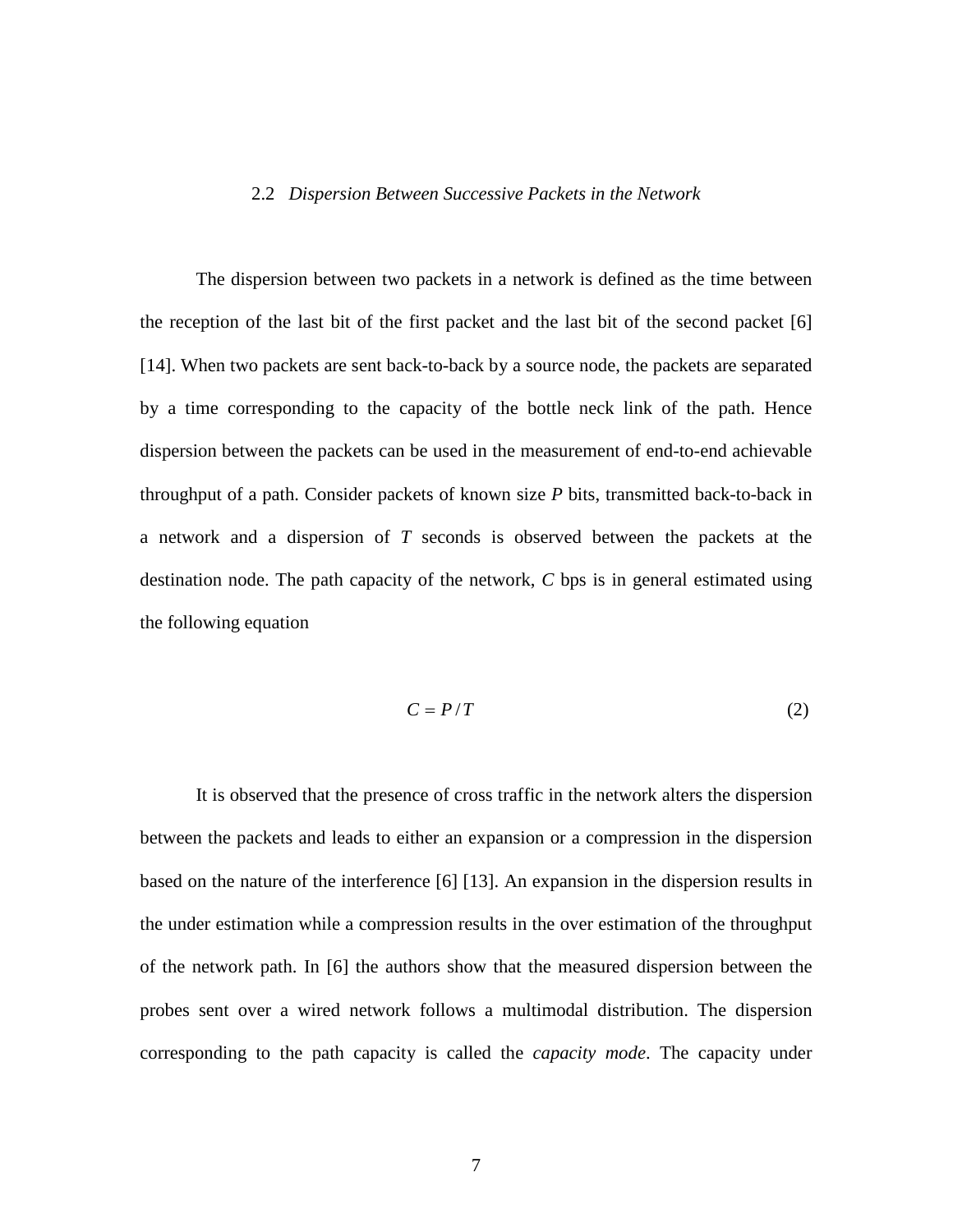estimation resulting from the interference with the cross traffic is called *sub-capacity dispersion range* and the over estimation caused due to the first packet of a pair being queued long enough is called *post-narrow capacity mode*. The authors illustrate that the capacity estimations of a network should consider the queueing strategies employed in the network to obtain accurate estimates of the network characteristics.

#### 2.3 *Active vs. Passive Estimation*

The throughput estimation techniques can be broadly classified into active and passive estimation methods. The passive non-intrusive estimations do not involve the transmission of additional probe packets into the network and instead depend on the existing data transmissions along the network path. Passive estimations are usually a time based mechanism [10] [14] and involve the calculation of the channel access time associated with a data transmission. In IEEE 802.11 based networks, the communication from one node consumes the bandwidth of the other nodes present in its transmission or the career sensing range due to shared medium access mechanisms [3]. The information carried by the MAC layer headers are used in the estimation of the achievable throughput for a particular node. In [14] the information carried by the network allocation vector (NAV) or the duration field in the MAC header is used in throughput estimations.

The active throughput estimation techniques on the other hand involve sending additional special packets called probe packets into the network [11] [12] [15] [17] [22]. The sending rate of the probe packet is chosen so that the number of probe samples are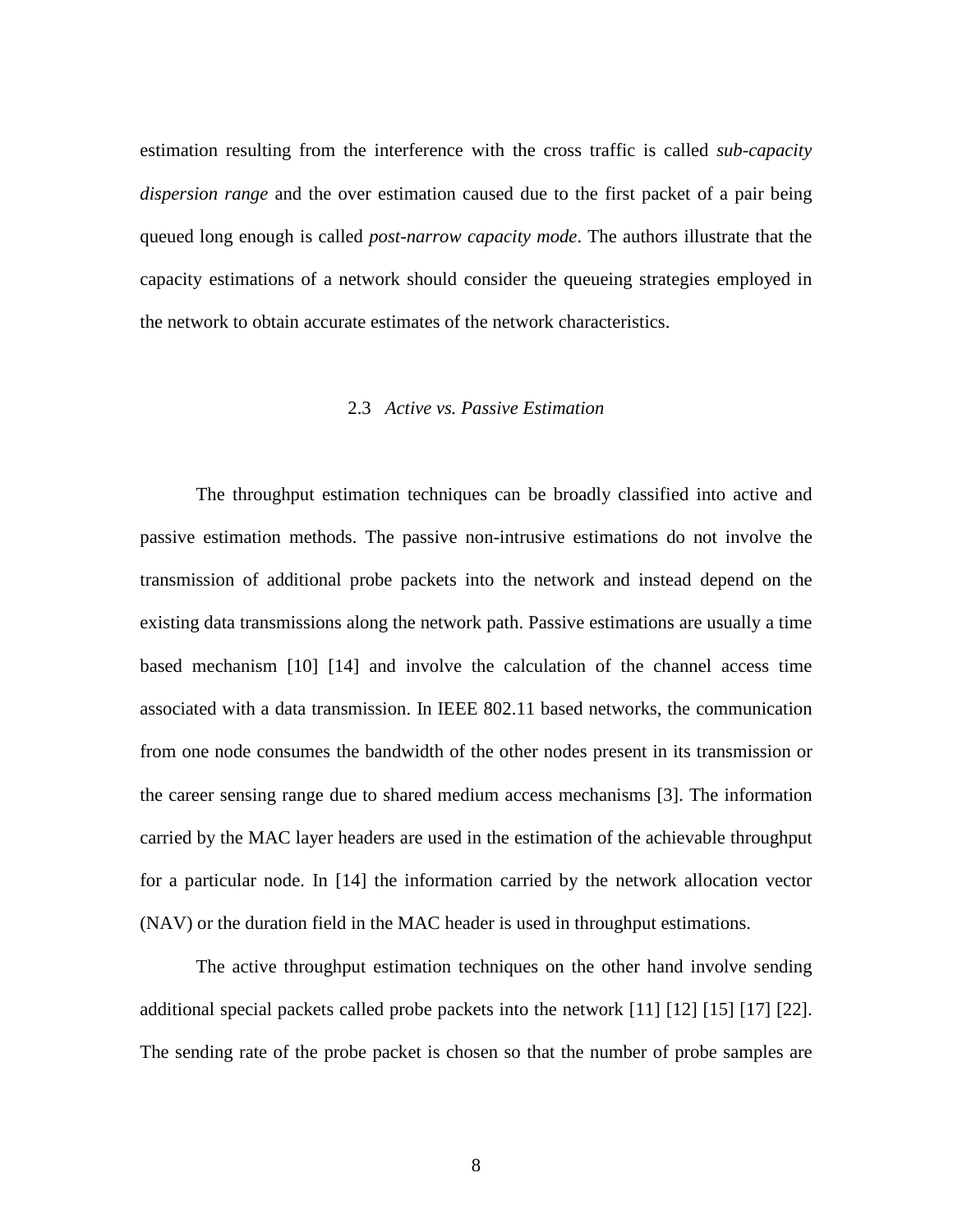large enough to capture the dynamics of the network and yet the rate is not so large to avoid creating congestion from the probe packets. The packet pair technique involves the transmission of two back-to-back packets at any instant of time. The spacing between the packets at the receiver is used to estimate the path capacity and achievable throughput of the network. Similarly larger number of probes packets called a probe train is used to estimate the network metrics in conditions where two packets would not suffice. The length of the probe train is the number of back-to-back packets that injected in to the network. The probe packets are time stamped at the sender before transmission. The reception time stamp of the packets is again observed at the destination. The delay and dispersion associated with a packet transmission is calculated based on these timestamps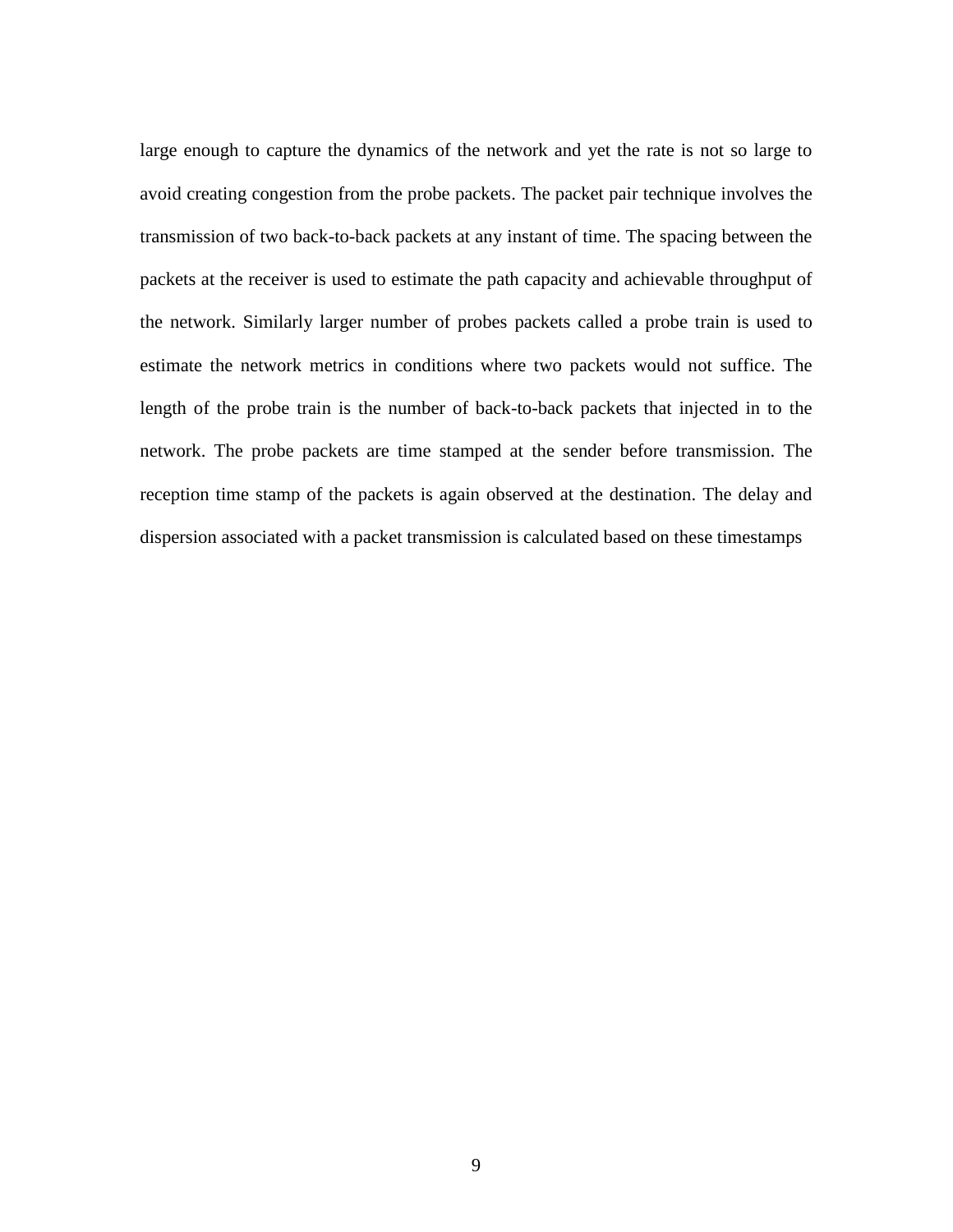#### CHAPTER 3

#### RELATED WORK

Several researchers have studied the path capacity and achievable throughput and bandwidth estimation problem in wired as well as wireless networks. The earlier works on capacity estimation in wired networks are based primarily on the Pathchar and the Pathload estimation techniques. Pathchar [7] is a delay based capacity estimation tool while Pathload [12] is based on the dispersion measurements. These works examine the packet pair and packet train techniques and analyze the effects of varying the probe packet sizes on the dispersion measurement in the presence and absence of cross traffic in the network. The Packet pair based approach is shown to be a good choice for capacity estimation in wired networks. Experiments were carried out with live internet traffic and measurements were recorded to validate the claim and the proposed solutions. The Initial Gap Increase (IGI) algorithm described in [11] identifies a gap model to understand the interaction of probe packets and the cross traffic in the network. Conditions are identified under which the packet pair gap can be used to accurately characterize the competing traffic. The relation between the measured dispersion and the cross traffic intensity is explained based on the queuing periods the probe packets fall into where a queuing period is defined as a time segment during which the queue is not empty. The algorithm iteratively increases the initial gap between the probe packets until the turning point is reached. Turning point is the point where the initial gap equals the bottle neck link gap and the probe packets interleave with the cross traffic. The dispersion measurements at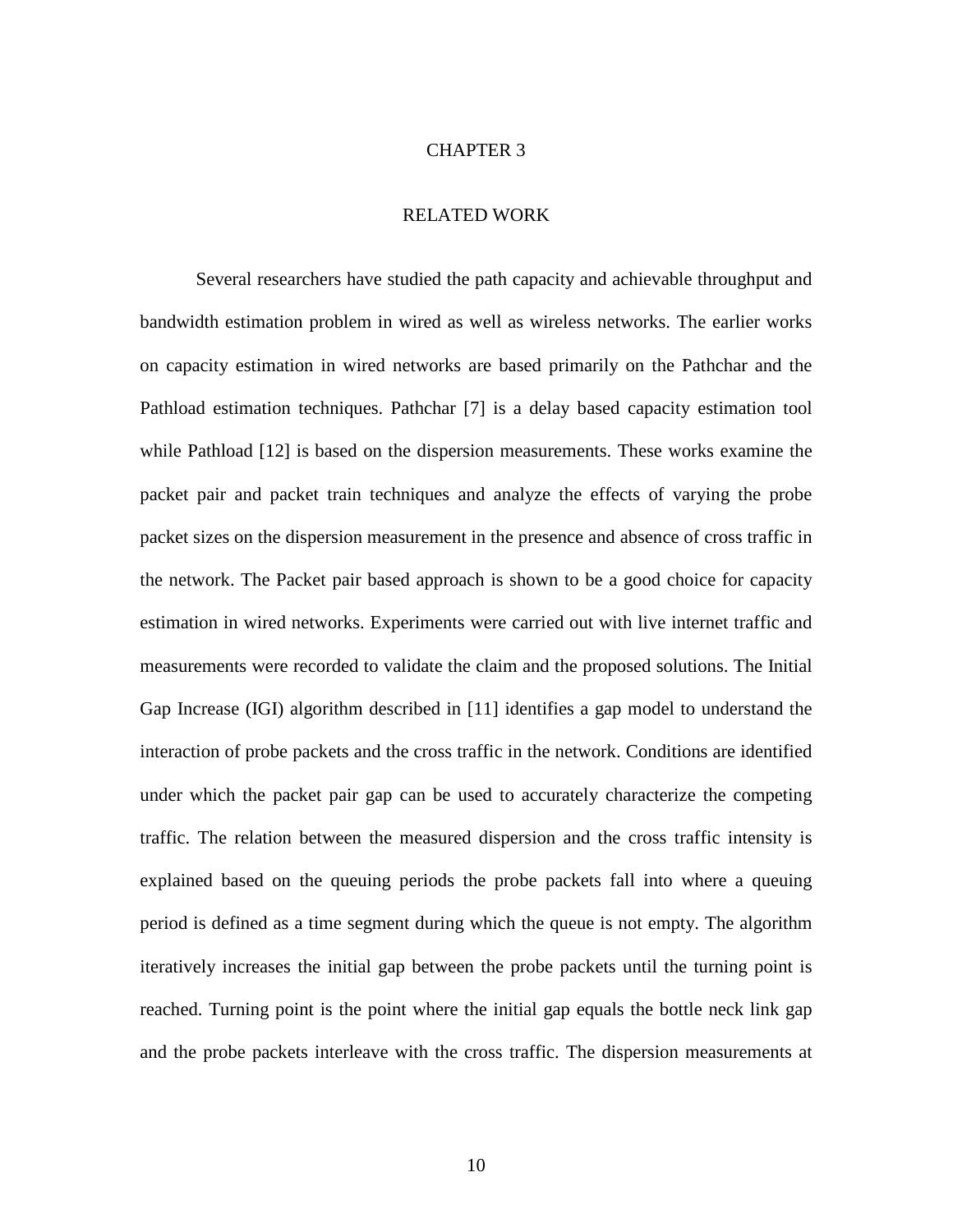this region give accurate estimations of cross traffic throughput. Recent capacity estimation techniques for wired networks employ a combination of both delay and dispersion based mechanisms [15] [19]. In [15] the authors propose a tool CapProbe for estimating the capacity of the bottleneck link of the path based on the round trip measurements. The round trip time of the probe samples are monitored to filter out the dispersion sample to be used in the capacity estimation.

Throughput estimations in a mixed network topology consisting of wired nodes and last hop wireless networks are based on the increasing the mean probing rate at the source node. In [13], the bandwidth estimation techniques are studied for last hop IEEE 802.11 based wireless networks. The experiments show that the measured available bandwidth and the link capacity vary with the probe packet size and the cross traffic intensity in the network. This is based on an iterative algorithm which increases the rate of the probe packets until the point that the network becomes congested. The dispersion between the packets is used to measure the probe rate at the destination node. The ratio of the transmitted probe rate to the measured rate is calculated. A graphical methodology is used to estimate the available bandwidth based on the slope of the curve. Although the proposed technique accurately measures the bandwidth for a last hop wireless network, this method of increasing the probing rate is very intrusive and will result in multiple collisions and packet drops when adopted for a multi-hop wireless network.

 Analytical approaches, experimental test bed based approaches and simulation studies can be employed to estimate the capacity and throughput of a path in a multi-hop wireless network. In [16], the authors analyze the 802.11 MAC interactions with ad hoc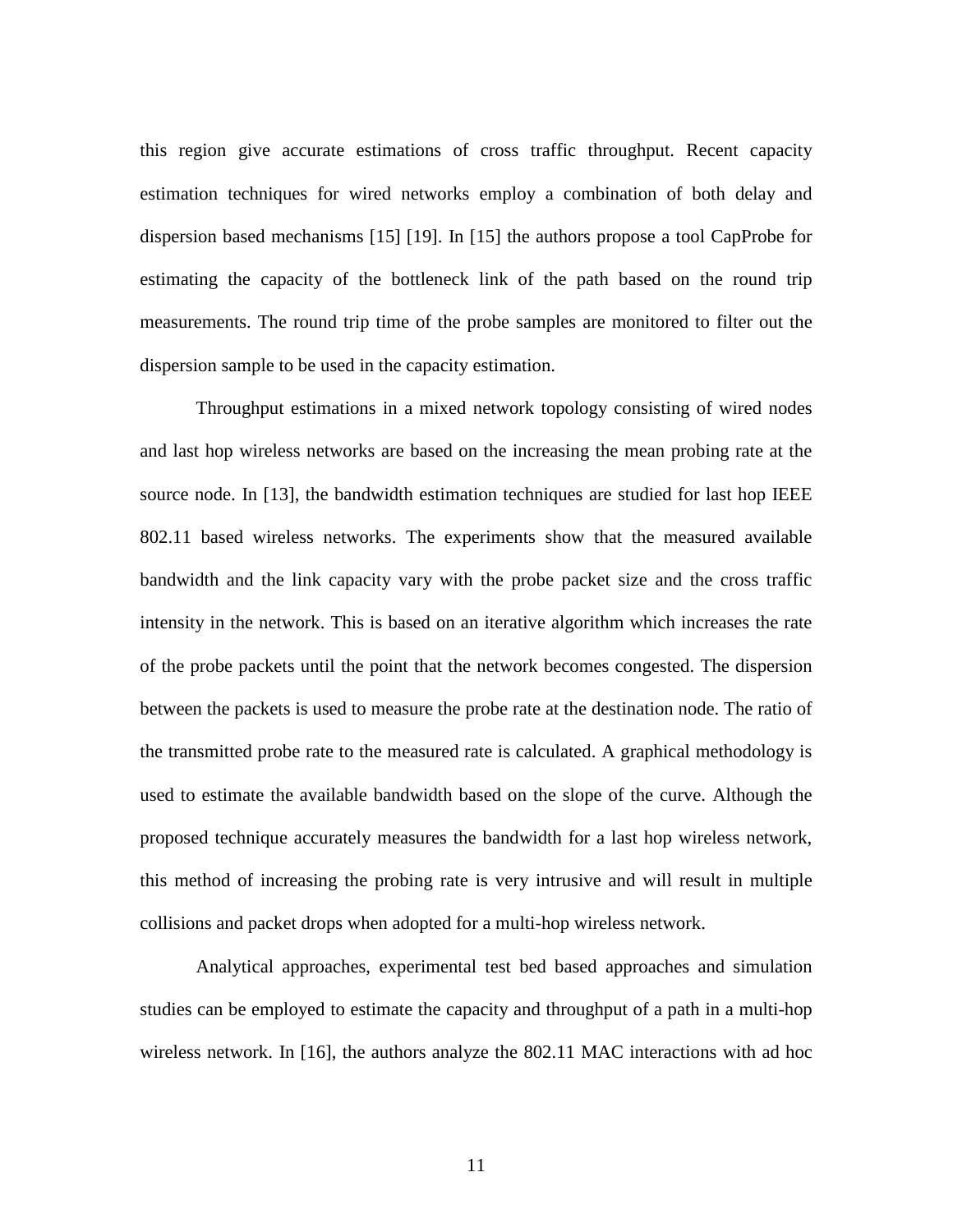forwarding and its effect on network topology and the achieved throughput. They show that in order for the total capacity to scale up with network size, the average distance between the end-to-end source and destination nodes must remain small as the network grows. In [9] the authors propose a methodology to compute the maximum end-to-end achievable throughput of a given flow in a multi-hop wireless network based on the contention graph. The graph represents the interference from both neighbor and hidden nodes. The channel idle probability and the collision probability of a node are derived to yield a set of fixed point equations for the individual link capacities. The end-to-end throughput is obtained from the individual link capacities.

An experimental test bed based throughput estimation study is presented in [8] for multi-hop mesh networks with emphasis on admission control for quality of service routing. The algorithm is based on assigning different priorities to the probe packets using the IEEE 802.11e standard. The first packet is assigned the highest priority compared to all the other data packets in the network and the second probe packet is generated with the lowest priority. The dispersion of the probe packets reflects the ongoing data traffic rate in the network and is used to estimate the available bandwidth of the path. A simulation study on the packet pair based estimation technique for ad hoc networks is presented in [21]. Adhoc Probe is a technique to measure the path capacity in the absence of competing traffic. It is based on the combination of delay and dispersion based techniques similar to [15]. OWD measurements are used instead of round trip times to account for the asymmetry in wireless channels. Probing packet pairs of fixed sizes are sent back-to-back from the sender to the receiver. The sending time is stamped on every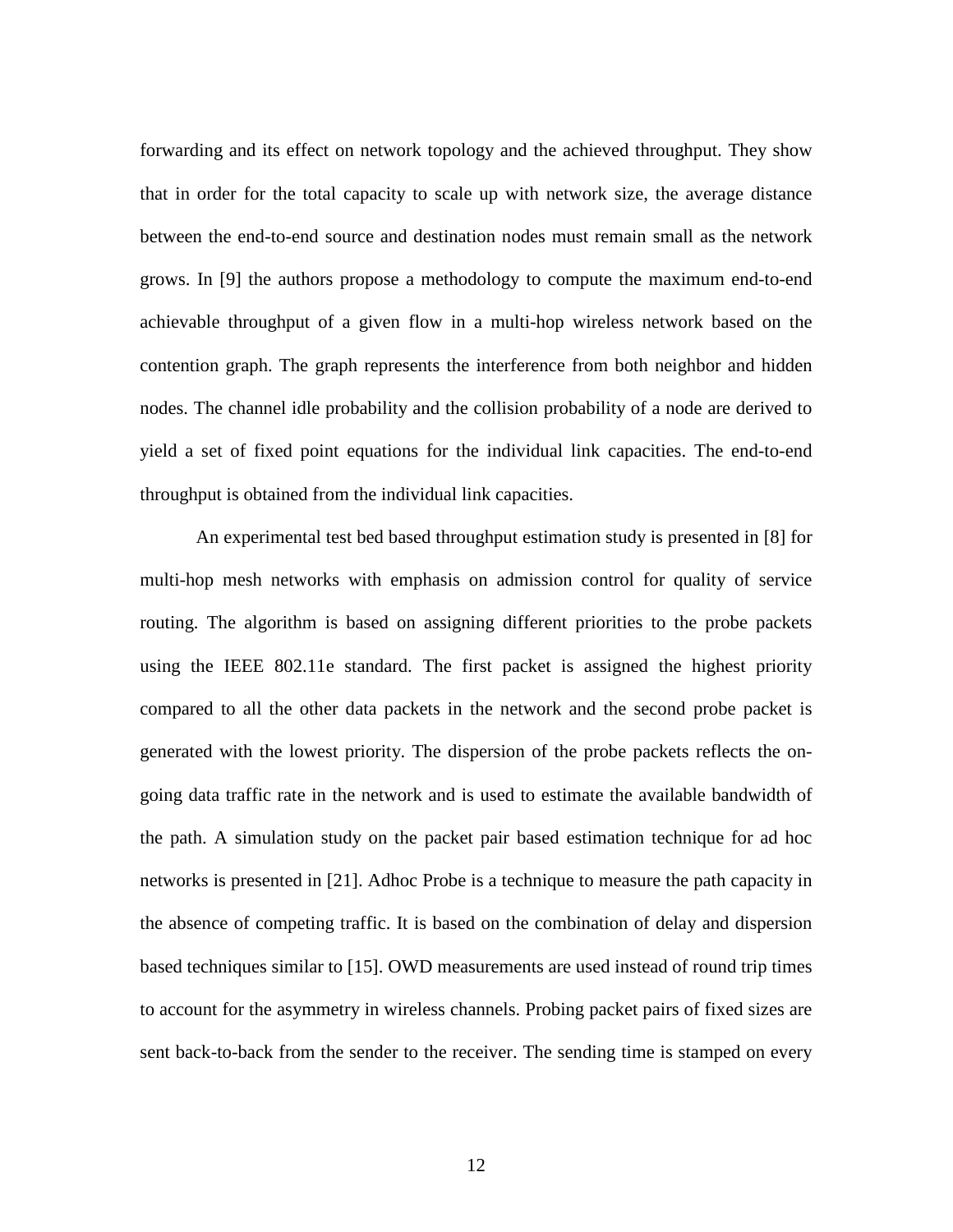packet by the sender. The OWD is measured at the receiver as the difference between the reception time and the sending time stamp and capacity estimation is performed at the receiver using Eq. 2. The algorithm is based on the theory that among all the injected probe packets, the probe sample corresponding to the minimum OWD sum is the pair that has not been interrupted by the cross traffic in the network and will yield an accurate estimate. Hence the dispersion of the pair with minimum OWD is used in the capacity estimations.

Among the capacity, throughput, and bandwidth estimation techniques illustrated above, in [8] and [21] are discussions of the active probing based estimation techniques for wireless multi-hop networks. A packet pair based approach is described in [8] to estimate the available bandwidth of the path. As discussed above, the algorithm involves assigning different priorities to individual probe packets and is based on the IEEE 802.11e standard. The practical implementation of this solution in existing off-the-shelf devices requires the support for 802.11e, hence this makes this approach less interoperable. On the other hand, we will show that our delay distribution based approach can be adopted with ease.

Though Adhoc Probe claims to measure the path capacity, it is in fact the achievable throughput that is estimated by the algorithm. This can be seen from the results in [21]. The measured path capacity is shown to vary with the probe packet sizes and the overload resulting from RTS/CTS data exchange indicating that the network attribute estimated is the achievable throughput of a path when a packet of fixed size is transmitted from the source to the destination. The accuracy of the throughput estimated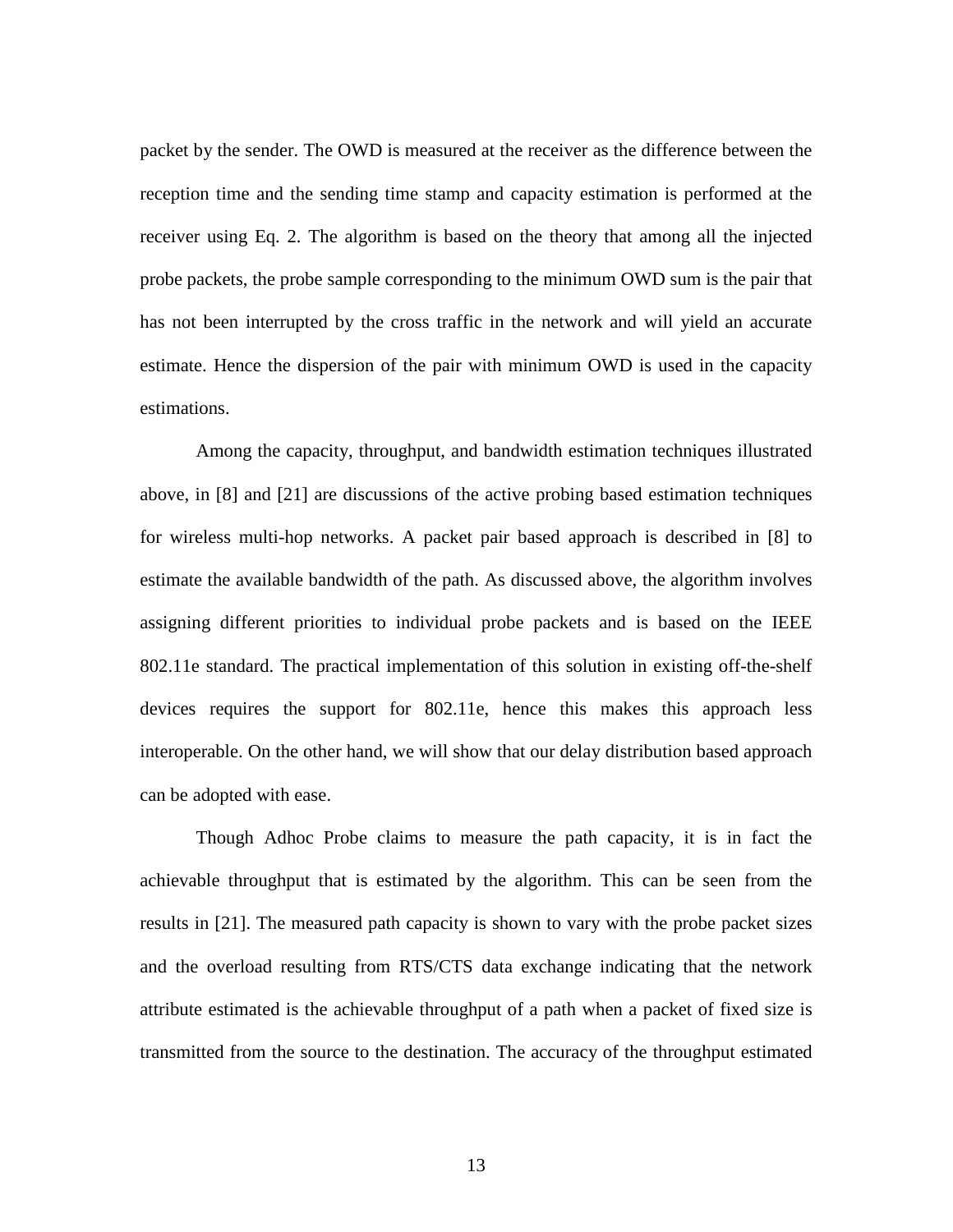by Adhoc Probe is analyzed is this thesis by observing the end-to-end delays of the probe packets. It is shown that medium access control contention and queuing behavior of the network affects the throughput estimation and Adhoc Probe always over estimates the achievable throughput of the path. Chapter 3 illustrates these limitations in depth and discusses the reasons for throughput over estimation with possible improvement opportunities.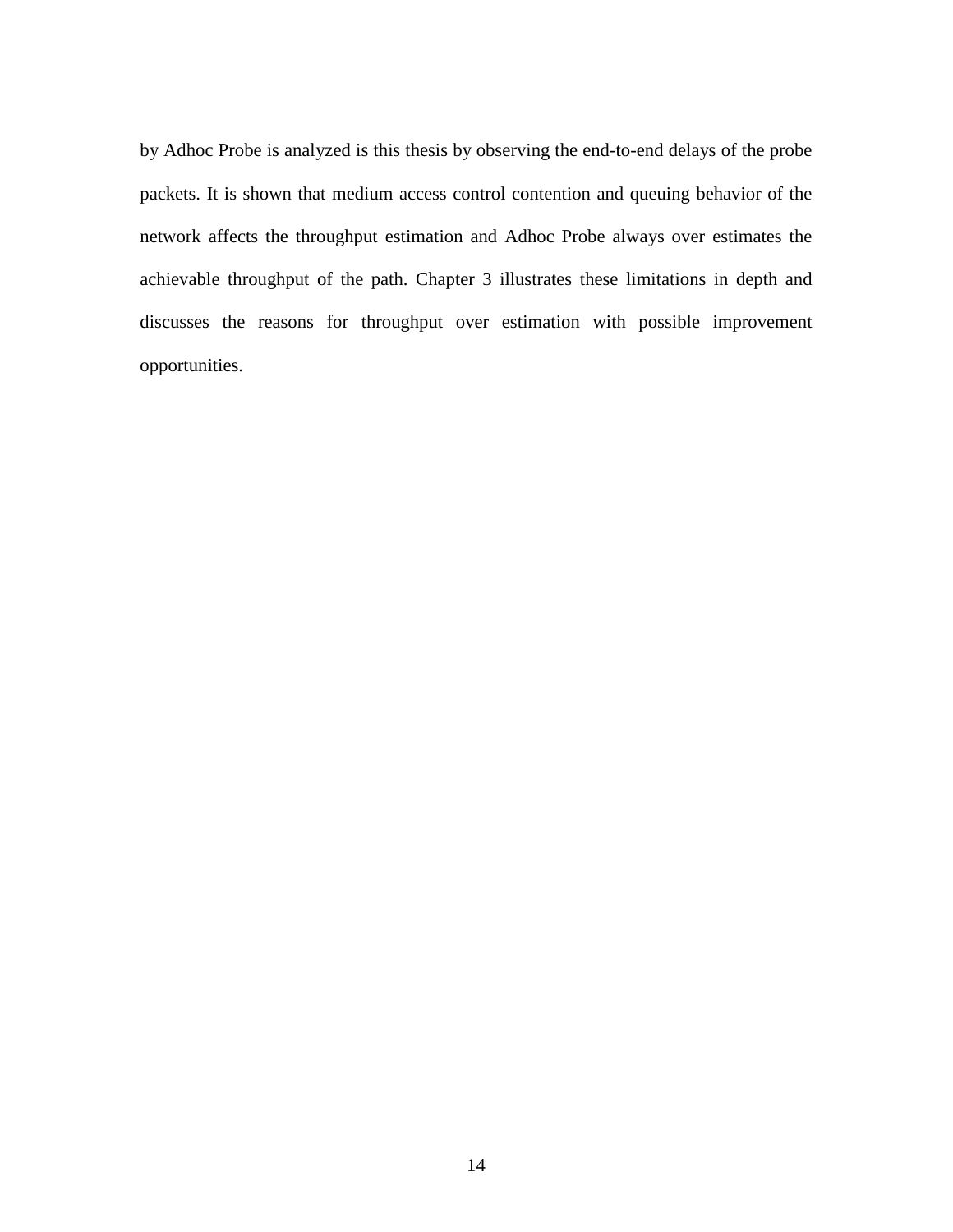#### CHAPTER 4

#### LIMITATIONS OF ADHOC PROBE AND OPPORTUNITIES FOR IMPROVEMENT

#### 4.1 *Adhoc Probe Estimation*

The Adhoc Probe algorithm is a packet pair based technique to estimate the path capacity of wireless network. Given an empty multi-hop wireless network, probe pairs are transmitted back-to-back into the network from a source node to the destination node. The sender time stamps the packets before transmission. The receiver extracts the sender timestamps and records the reception time of the probes. The one way delay of a probe packet is calculated by the receiver as the difference between the reception time of the packet and the sender's timestamp. The sum of the one way delays of both the packets of a probe pair is referred to as the delay sum. The probe samples are filtered to identify the packet pair with minimum delay sum. The dispersion of this packet pair is used in Eq. 2 to calculate the path capacity. The estimated value was observed to be closer to the achievable throughput of the path. Adhoc probe sends probing packets with the packet size of P bytes at  $2*P*R$  bytes/seconds where R is the number of packet pairs generated per second.

The correctness and accuracy of this algorithm can be validated by employing a network flooding based approach. This method involves estimation of the achievable end-to-end throughput of a path by flooding a network with data packets and by measuring the throughput achieved at the destination node. UDP packets with constant or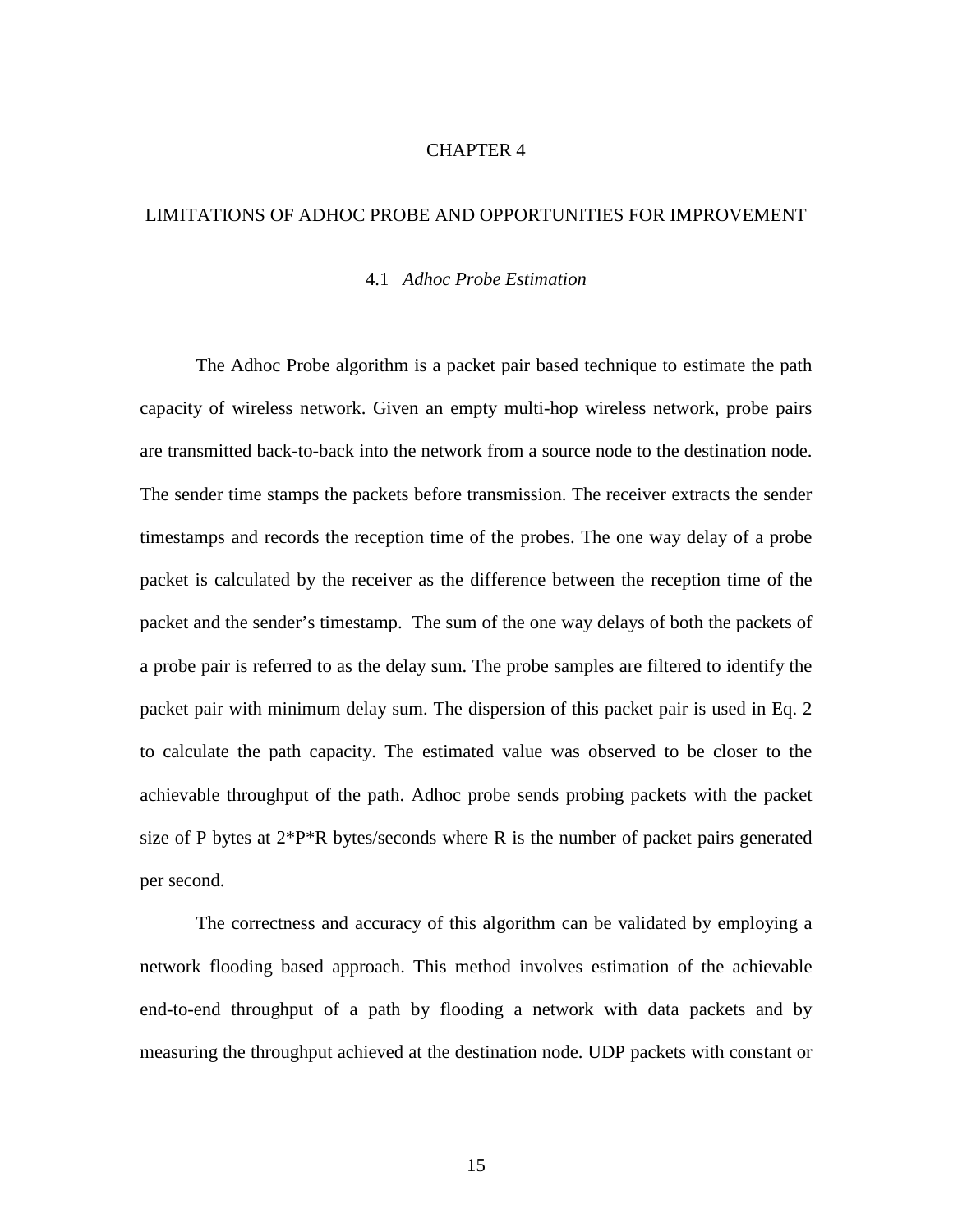exponential inter-arrival times are generated by the source node at an input rate equal to the maximum achievable throughput estimated by the Adhoc Probe algorithm and the achieved throughput is measured as the amount of data received at the destination node per unit time.

Adhoc Probe and the flooding approach were implemented in ns-2 and simulations were carried out for a single linear multi-hop network with a single source. Fig. [4.1-4.6] shows the achievable throughput estimated by Adhoc Probe and measured by flooding the network using data packets with constant and exponential inter-arrival times. The simulations were performed for channel bandwidths of 2 Mbps and 11 Mbps to verify the consistency of the results. The Adhoc Probe simulations were repeated for variable probe packet sizes. It is observed from the results presented that the estimated achievable throughput depends on the probe packet sizes. This behavior is attributed to the physical and MAC layer overheads associated with the probe packet. Simulations using flooding approach were also repeated for variable size data packets.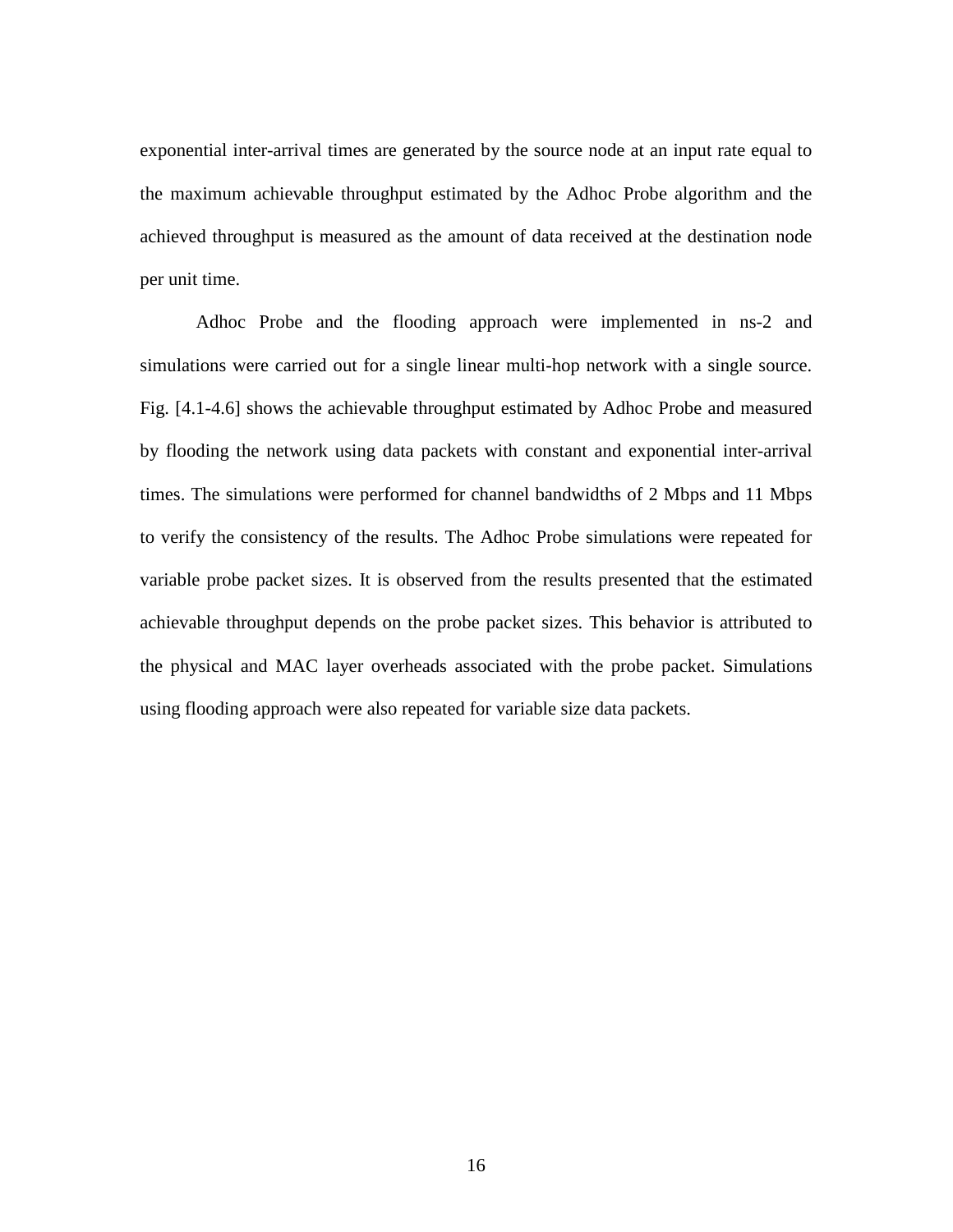

**Figure 4.1: Throughput Measurements of a 2Mbps Channel for Packet Size of 100 Bytes** 



**Figure 4.2: Throughput Measurements of a 2Mbps Channel for Packet Size of 500 Bytes**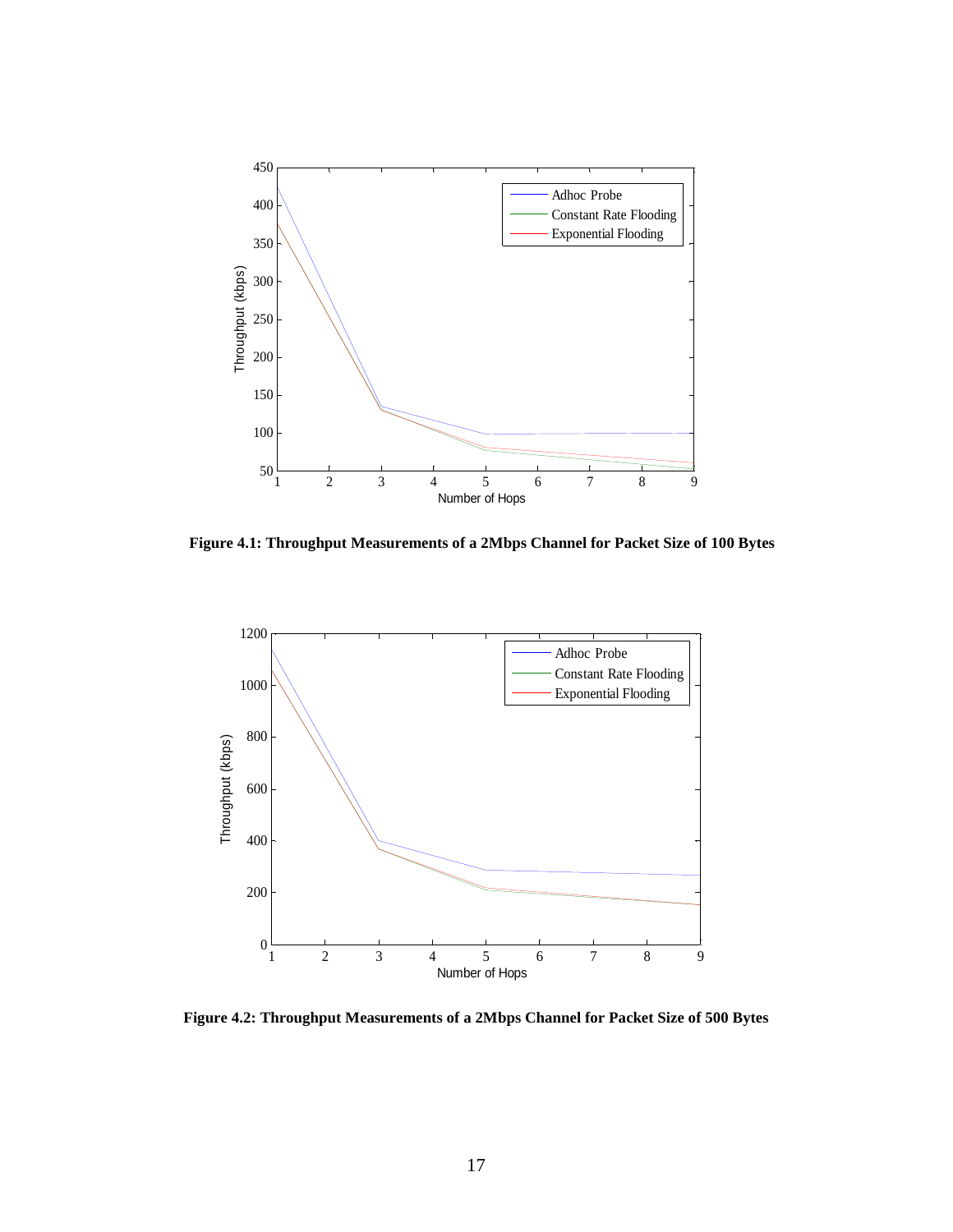

**Figure 4.3: Throughput Measurements of a 2 Mbps Channel for Packet Size of 1000 Bytes**



**Figure 4.4: Throughput Measurements of an 11 Mbps Channel for Packet Size of 100 Bytes**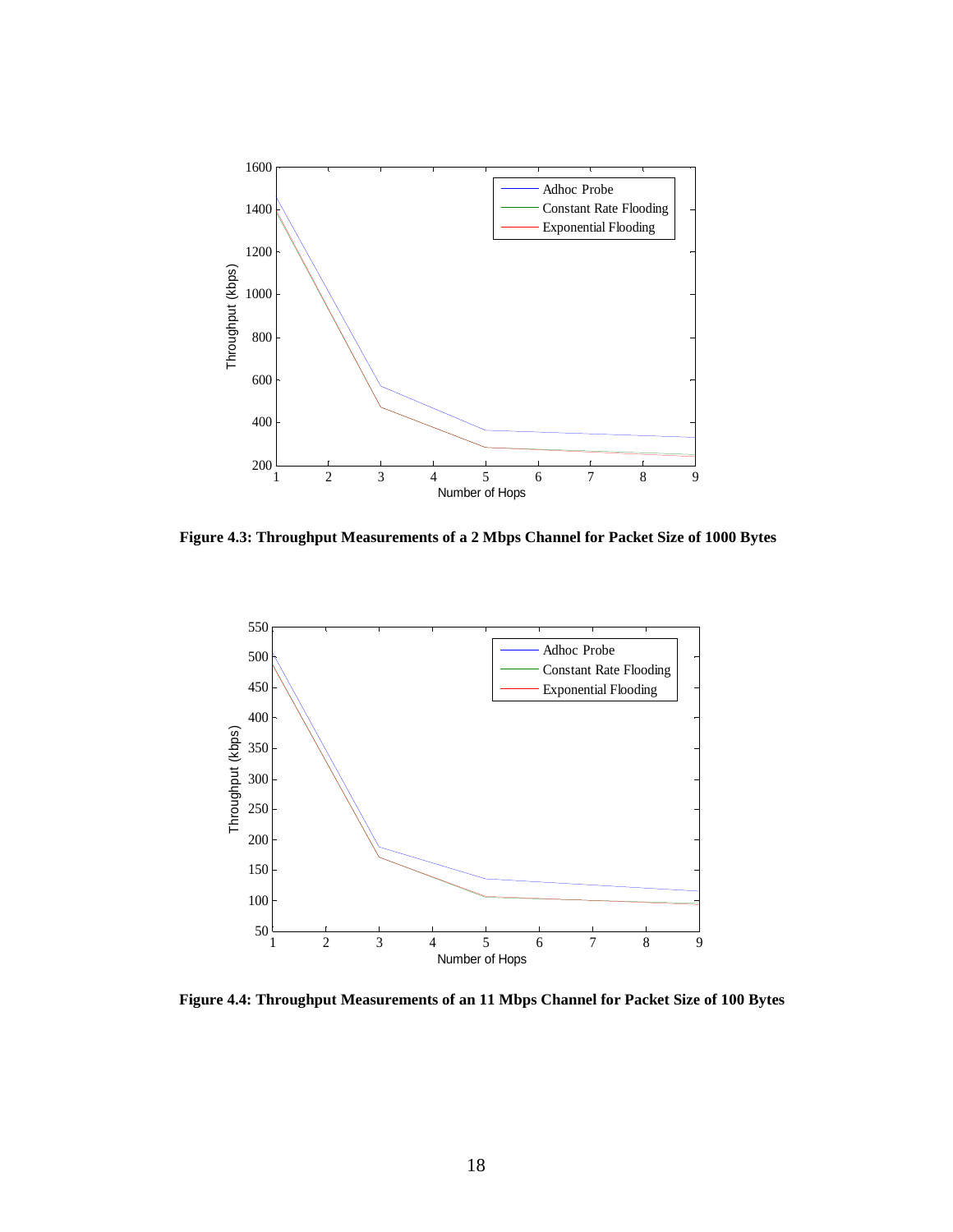

**Figure 4.5: Throughput Measurements of an 11 Mbps Channel for a Packet Size of 500 Bytes**



**Figure 4.6: Throughput Measurements of an 11 Mbps Channel for a Packet Size of 1000 Bytes**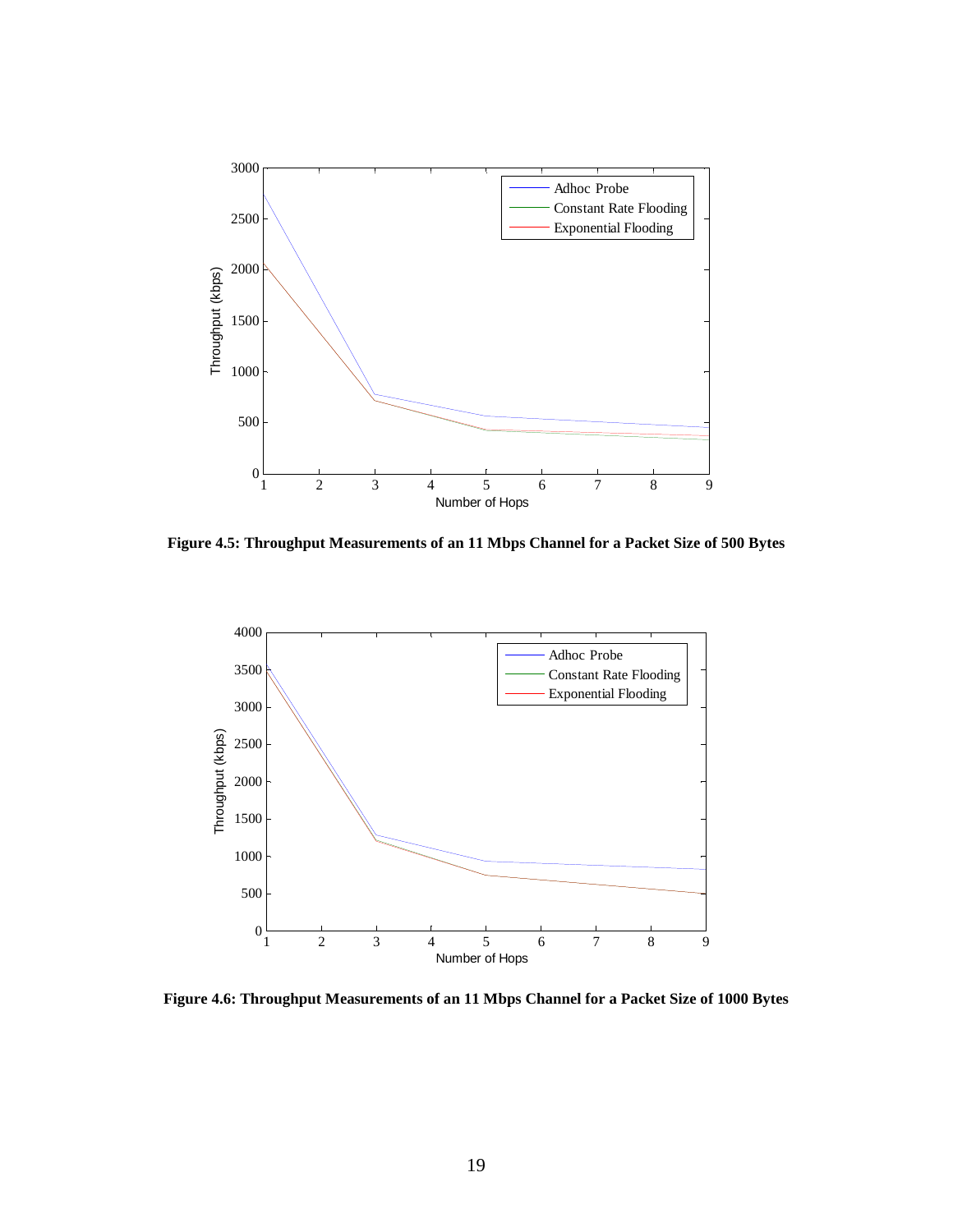It is observed from the graphs that for a given multi-hop wireless network with no additional competing traffic, the maximum achievable end-to-end throughput of a path measured by the flooding approach is always lower than the throughput estimated by the Adhoc Probe algorithm. UDP packets are transmitted by the source node at the input rate estimated as the achievable throughput by Adhoc Probe and the average fraction of packet loss were measured at the destination node as shown in Table 4.1 and 4.2. These losses become very significant in long run under steady state conditions and affect the reliability of the network.

**Table 4.1: Average Loss Rate of 500 Byte Data Packets Transmitted on a 2 Mbps Channel** 

| Number of<br><b>Hops</b> | Data Rate /<br><b>Throughput Estimated</b><br>by Adhoc Probe (bps) | Average<br><b>Loss Rate</b> |
|--------------------------|--------------------------------------------------------------------|-----------------------------|
|                          | 1.14M                                                              | .0166                       |
|                          | 400k                                                               | .009                        |
|                          | 285k                                                               | .141                        |
|                          | 266.6k                                                             | 414                         |

| Number of   | Data Rate / Throughput            | Average<br><b>Loss Rate</b> |
|-------------|-----------------------------------|-----------------------------|
| <b>Hops</b> | estimated by Adhoc<br>Probe (bps) |                             |
|             | 2.73M                             | .019                        |
|             | 776.7k                            | .211                        |
|             | 563.4k                            | .225                        |
|             | 451.46k                           | 259                         |

**Table 4.2: Average Loss Rate of 500 Byte Data Packets Transmitted an 11 Mbps Channel**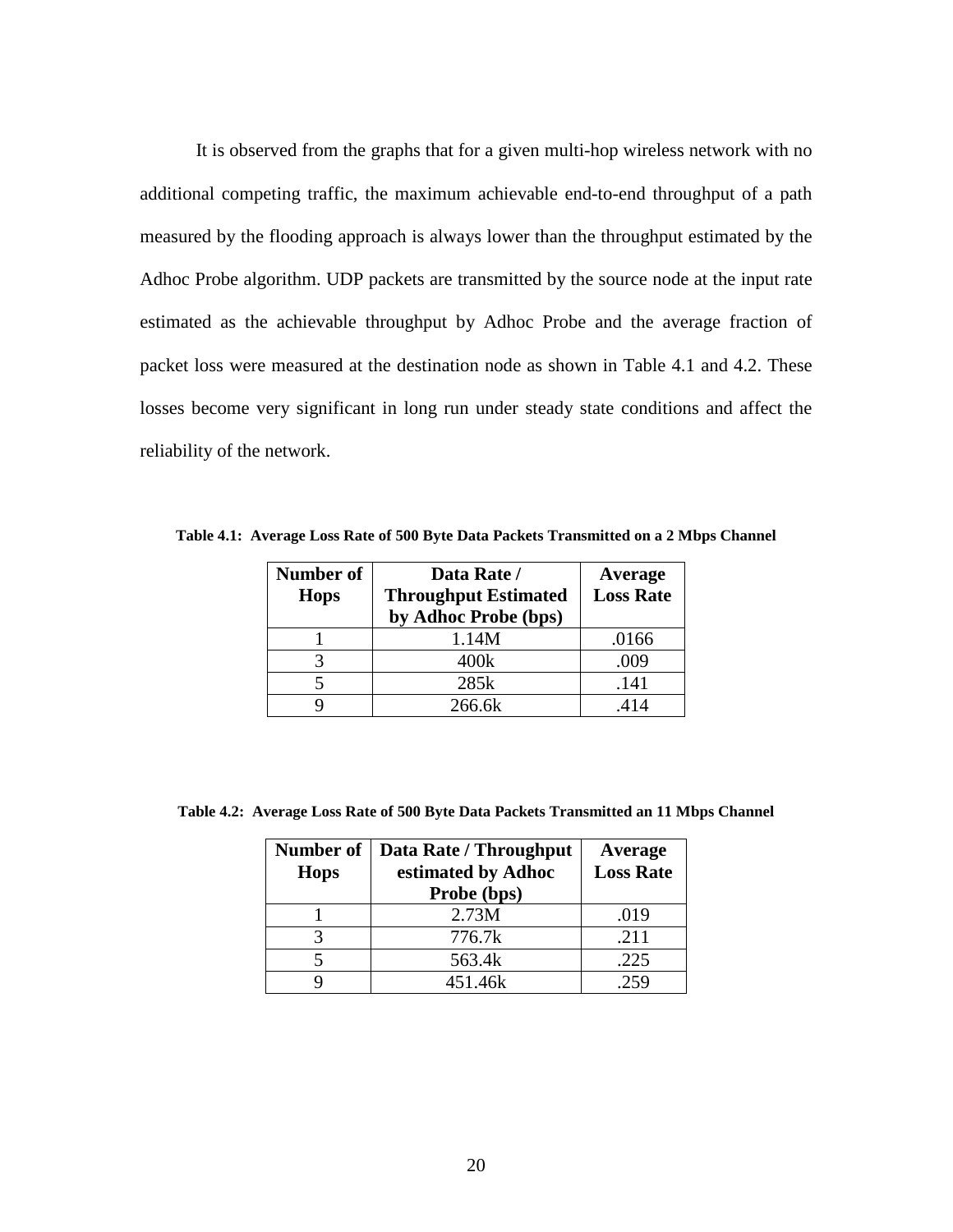#### 4.2 *Reasons for Throughput Overestimation*

The discrepancy in the throughput estimated by the approach adopted by Adhoc Probe is attributed to the queuing behavior associated with the data packets in the network. The probe sample with minimum one way delay corresponds to the packet pair that has not been interrupted and queued long in the network. On the other hand, it was observed from the flooding based approach discussed in the previous section that the average dispersion of the UDP packets is higher than the dispersion corresponding to the packet pair with minimum OWD implying that most of the packets are queued in the network. Hence the dispersion used by Adhoc Probe to calculate the throughput does not reflect the overall behavior of the network and results in inaccurate throughput estimates. This phenomenon is illustrated in this section for specific scenarios. The delay distribution of the probe packets showing the dispersion of the probe samples are presented in Fig. [4.7- 4.12] for Adhoc Probe and the flooding based approach with constant inter arrival time for 500 byte sized probe packets. The dispersion of 100 packets presented in Fig. 4.8 for a flooding based approach are from different time periods as compared to the Adhoc Probe method.

Consider the case of a single hop wireless network with no additional cross traffic along the path.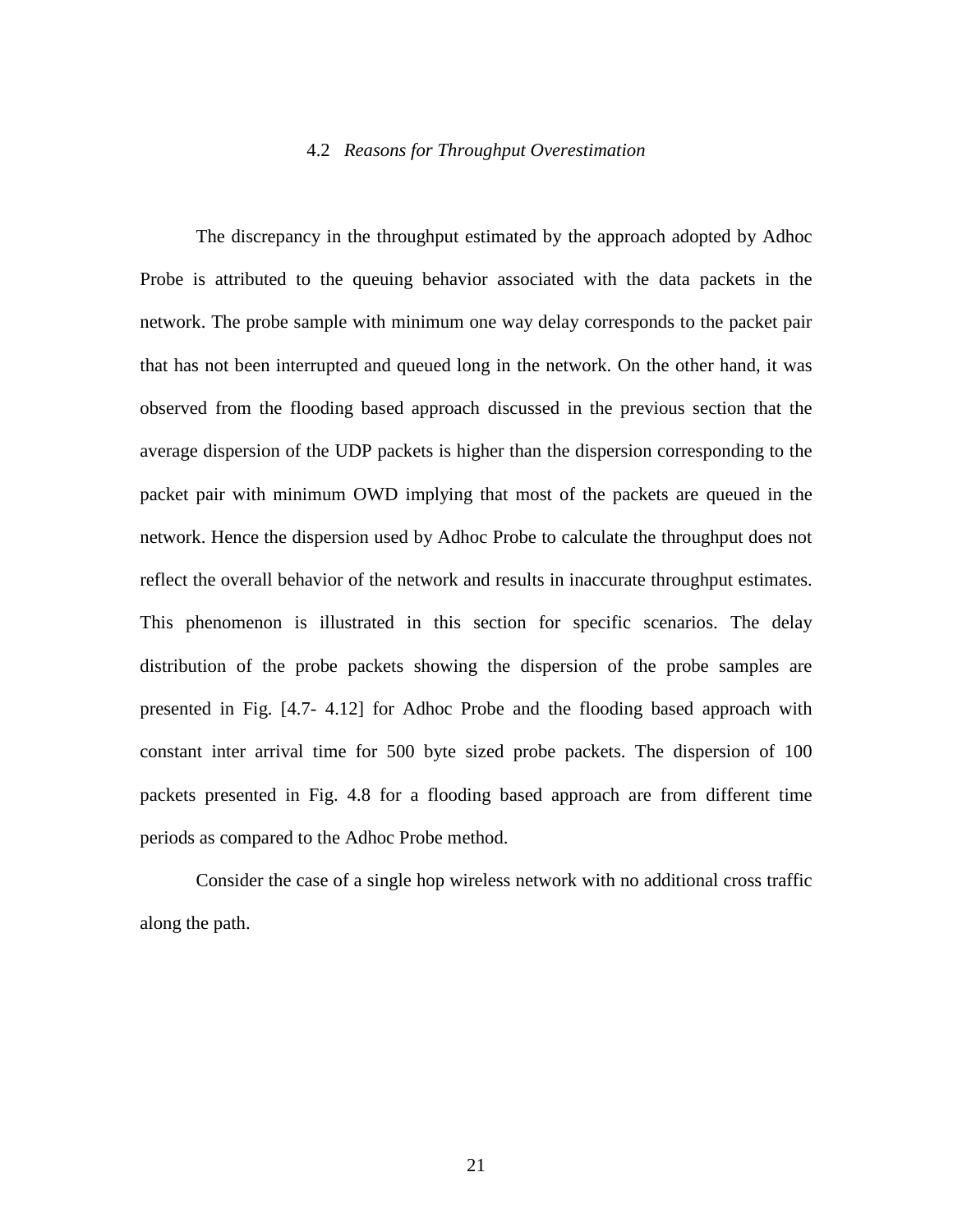

**Figure 4.7: Dispersion of Probe packets in a Single Hop Network using Adhoc Probe Dispersion corresponding to the packet pair with minimum one way delay = 3.5 ms** 



**Figure 4.8: Dispersion of Probe packets in a Single Hop Network using Flooding Approach** 

**Average Dispersion of all Probe Packets = 3.73 ms**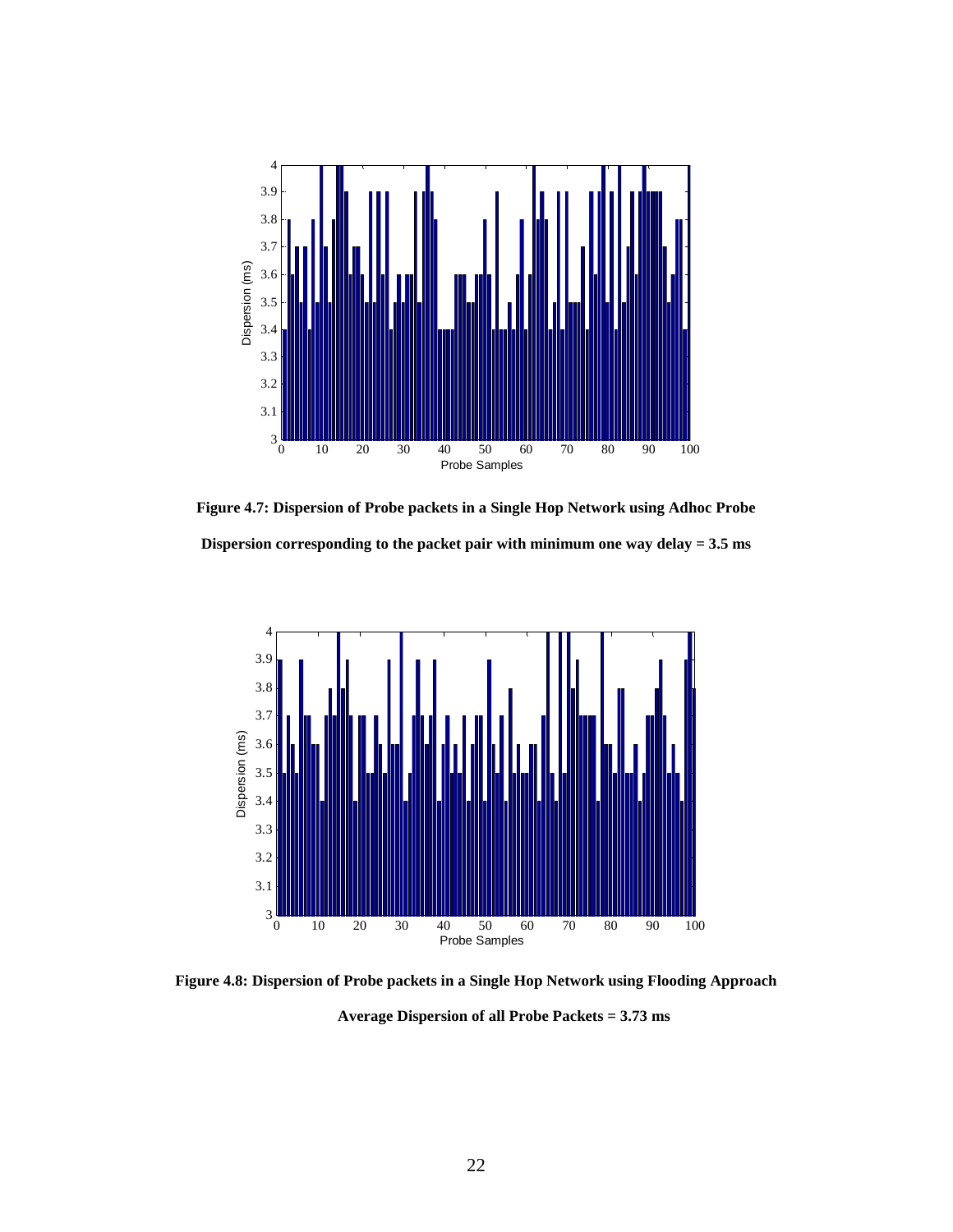

**Figure 4.9: Delay Distribution of Probe packets for a Single Hop Network Region 1 – Probe samples with dispersion less than 3.5 ms Region 2 – Probe samples with dispersion greater than 3.5 ms** 

Based on the Adhoc Probe throughput estimation technique, the packet pair corresponding to the minimum one way delay has a dispersion value of 3.5 ms. The delay distribution of the flooding approach in Fig. 4.8, shows an average dispersion value of 3.73 ms experienced by the packets which is greater than the minimum dispersion used by Adhoc Probe in throughput estimation. Fig. 4.9, shows that an average of 88% of the probe packets transmitted on the network experience dispersion greater than 3.5 ms.

The difference in the dispersion values is more prominent in a multi-hop network. Consider the case of a 5-hop network with no additional cross traffic along the path.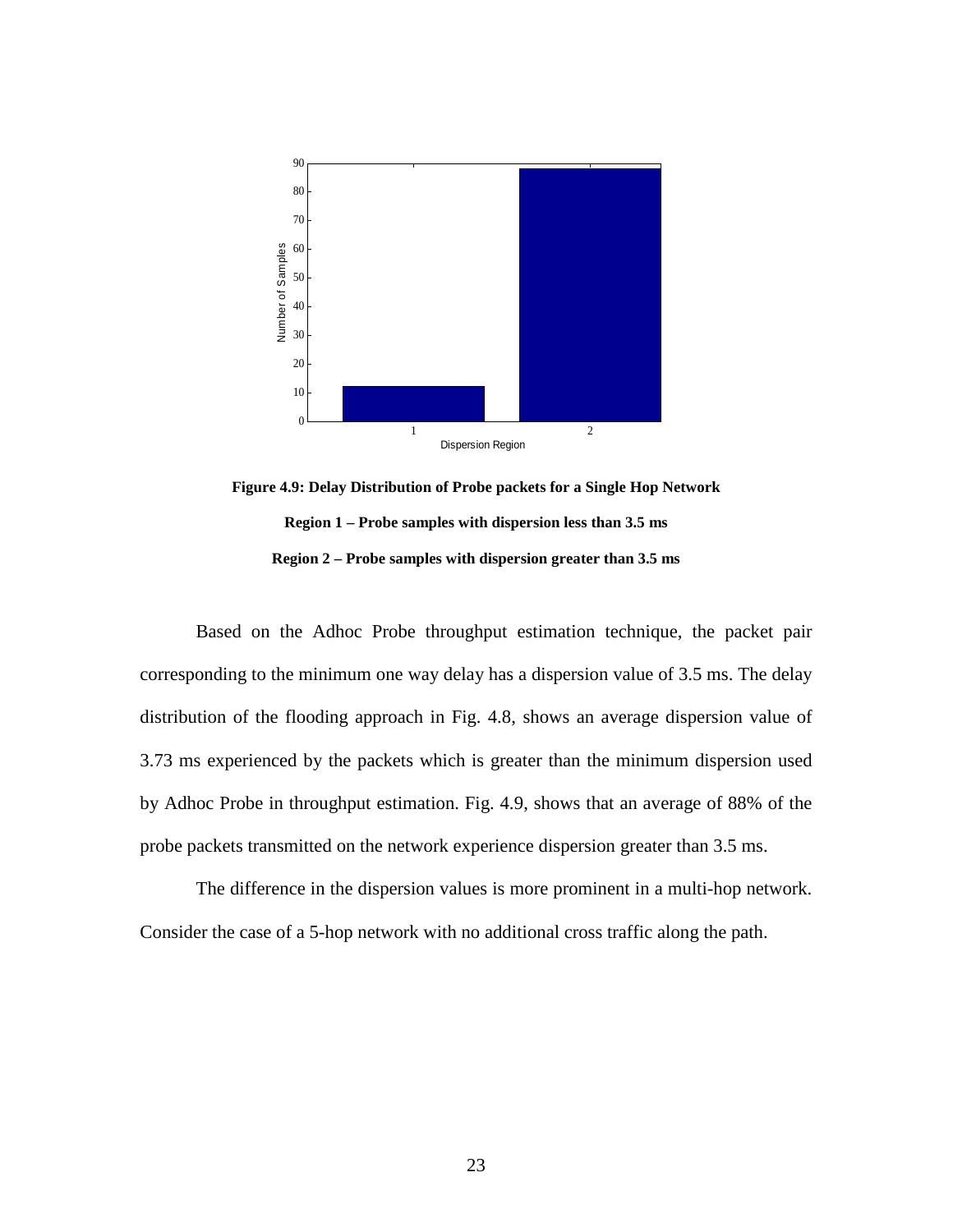

**Figure 4.10: Dispersion of Probe packets in a 5-Hop Network using Adhoc Probe Dispersion corresponding to probe pair with minimum one way delay = 14.1 ms** 



**Figure 4.11: Dispersion of Probe packets in a 5-Hop Network using Flooding Approach Average Dispersion of all Probe Packets = 19.04 ms**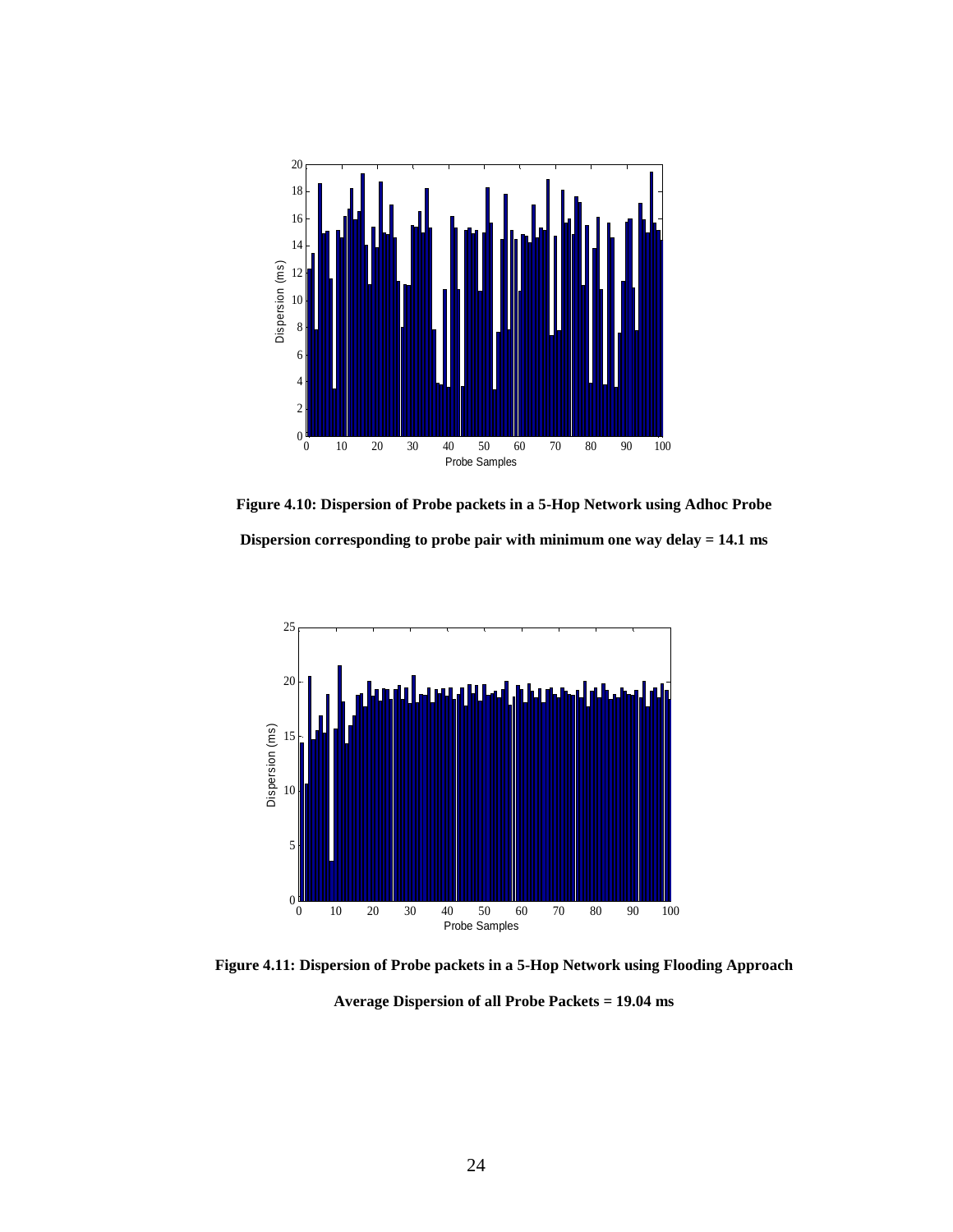

**Figure 4.12: Delay Distribution of Probe packets for 5-Hop Network Region 1 – Probe samples with dispersion less than 14.1 ms Region 2 – Probe samples with dispersion greater than 14.1 ms** 

Fig. 4.12 shows that 98% of the probe packets have dispersion greater than the dispersion used by Adhoc Probe in the throughput estimation. The average dispersion value for the flooding approach is 19.04 ms as shown in Fig. 4.11. An example calculation estimating the throughput of the path from the observed dispersion value according to Eq. 2 is shown below.

*Average dispersion observed for a 5-hop network using Flooding Approach = 19.04 ms. Achievable Throughput of the path = (500\*8)/19.04 ms for 500 Byte probe packet. Throughput = 210 kbps.* 

This value is consistent with the throughput measured by flooding based approach.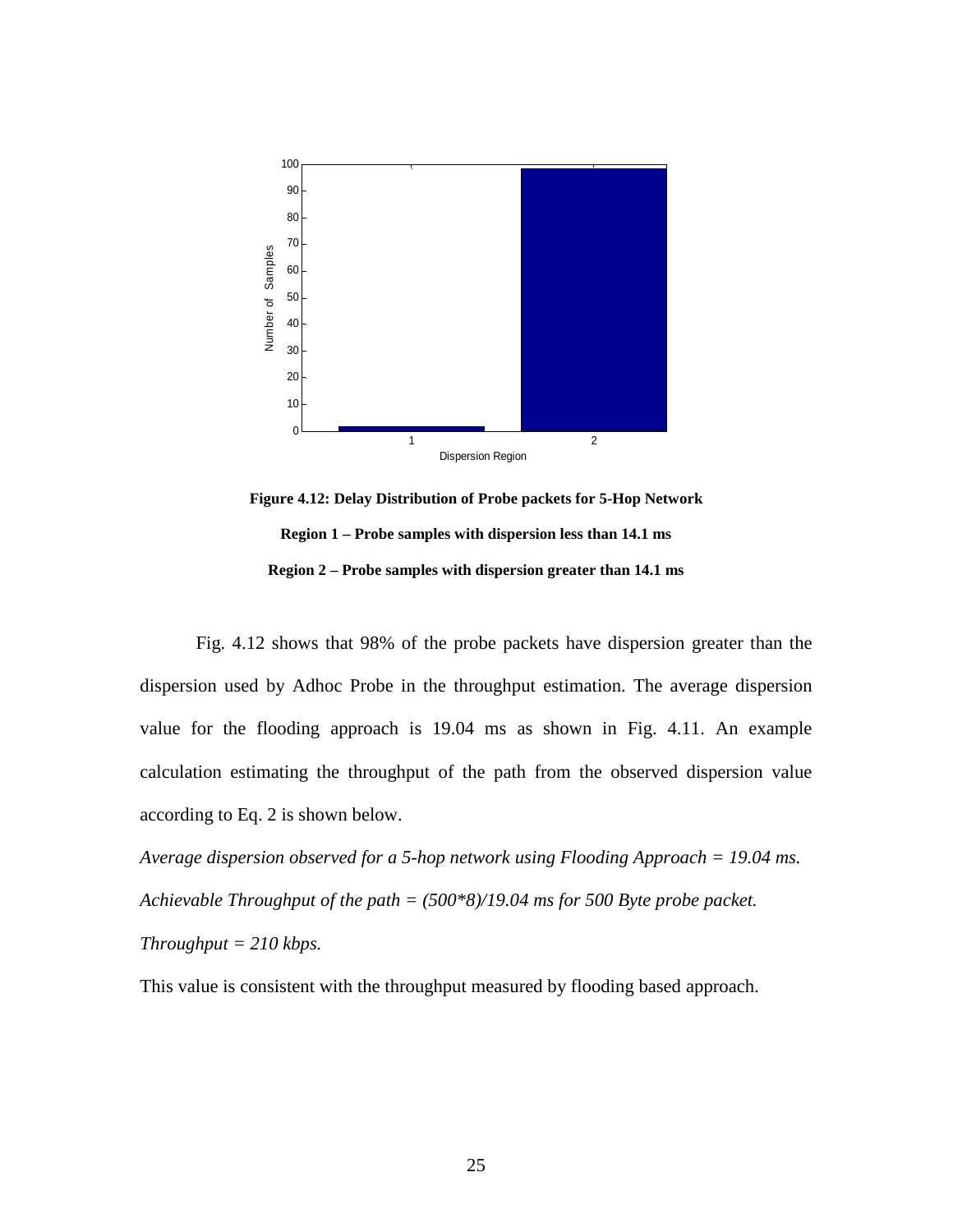The effect of queuing behavior of the probe packets on the measured dispersion value can be explained with the transmission and reception timestamps of the probe packets at individual nodes. In the 5-hop network discussed in this section, the dispersion used by Adhoc Probe in throughput estimations is 14.1 ms and the flooding based approach uses an average dispersion value of 19.04 ms to calculate the maximum achievable throughput of the path. Timestamps were recorded for each probe packet when they arrive at a node, i.e., the received timestamp, and when they were sent by a node, i.e., the sent time stamp. Based on these timestamps, the queuing delay of probe packet at each node is calculated as the difference between the sent time stamp and the received time stamp. Tables 4.3 and 4.4 shows the queuing delays of the first and second packet of the probe pair at each node.

| <b>Node</b> | <b>Queuing Delay with</b> | <b>Queuing Delay with</b>     |
|-------------|---------------------------|-------------------------------|
|             | <b>Adhoc Probe (ms)</b>   | <b>Flooding Approach (ms)</b> |
|             |                           |                               |
|             |                           |                               |
|             |                           |                               |
|             |                           |                               |

**Table 4.3: Queuing Delays of the First Packet of the Probe Pair at each Node** 

**Table 4.4: Queuing Delays of the Second Packet of the Probe Pair at each Node** 

| <b>Node</b> | <b>Queuing Delay with</b><br><b>Adhoc Probe (ms)</b> | <b>Queuing Delay with</b><br><b>Flooding Approach (ms)</b> |
|-------------|------------------------------------------------------|------------------------------------------------------------|
|             |                                                      |                                                            |
|             |                                                      |                                                            |
|             |                                                      |                                                            |
|             |                                                      |                                                            |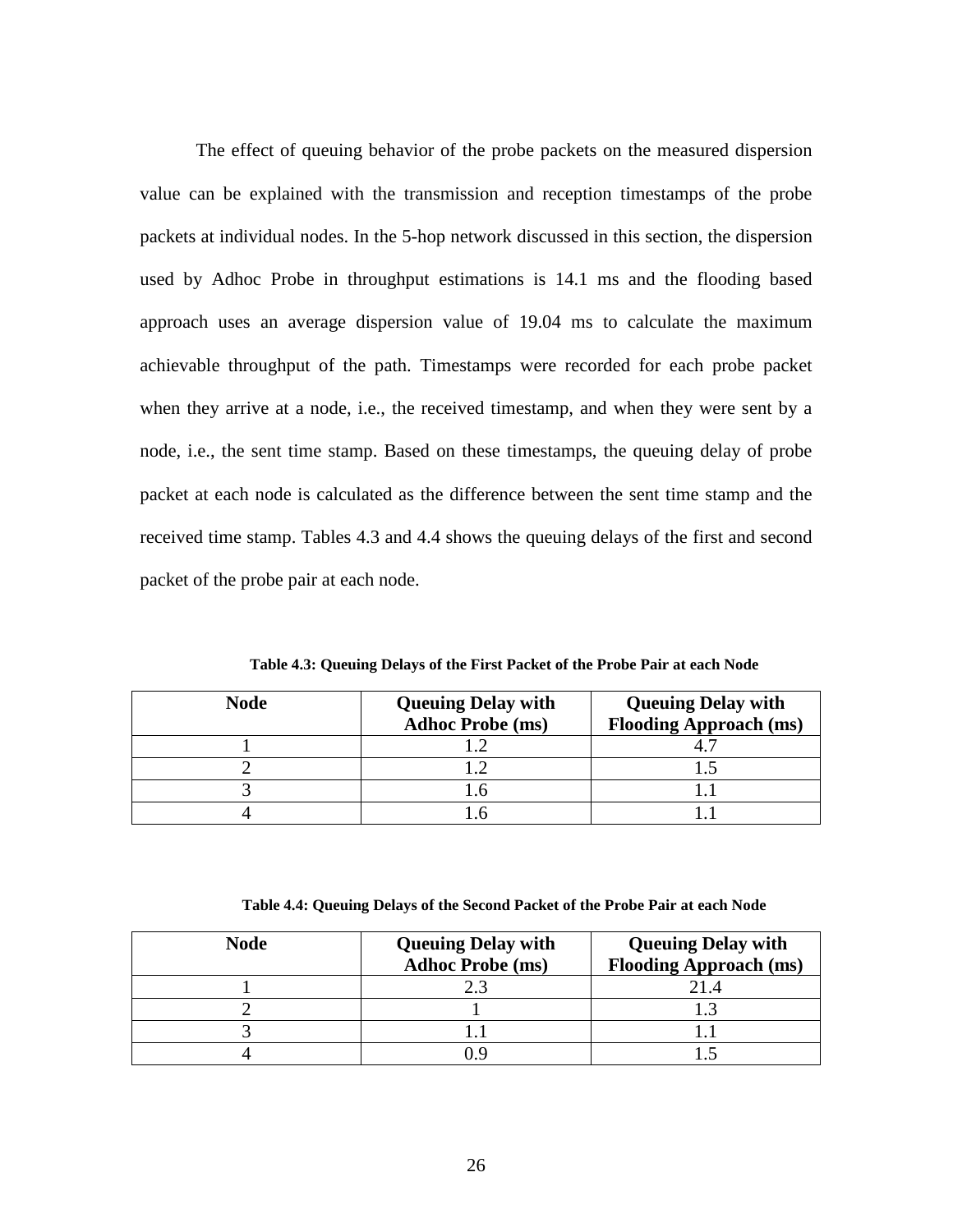The observations reflect that the queuing delay of most of the probe packets at individual nodes is less than 2 ms for Adhoc Probe and Flooding based approach. However, in the case of flooding approach the probe packets experience a greater delay at node 1. The first packet of the probe is queued at node 1 for 4.7 ms and the second packet of the probe suffers a significantly higher queuing delay of 21.4 ms. This larger delay experienced by the second packet of the probe pair clearly increases the dispersion of the probe sample in flooding approach.

 The key contribution of this section is that for a multi-hop wireless network, the achievable end-to-end throughput of a path cannot be accurately estimated from the dispersion of the packet pair with minimum delay. The queuing behavior associated with the network should be taken into consideration while designing the network metrics estimation techniques.

## 4.3 *Improvement Opportunities*

The previous section illustrates that when a network path is flooded, the measured average dispersion of the probe samples gives the achievable end-to-end throughput of a path. In this section we study the possibility of reproducing the queuing behavior similar to the flooding approach using a less intrusive packet train based technique. The method involves an iterative transmission of probe samples of increasing probe train lengths from source to destination. The delay distribution of the probe packets are monitored for all the iterations to identify the presence of a dispersion peak that will accurately estimate the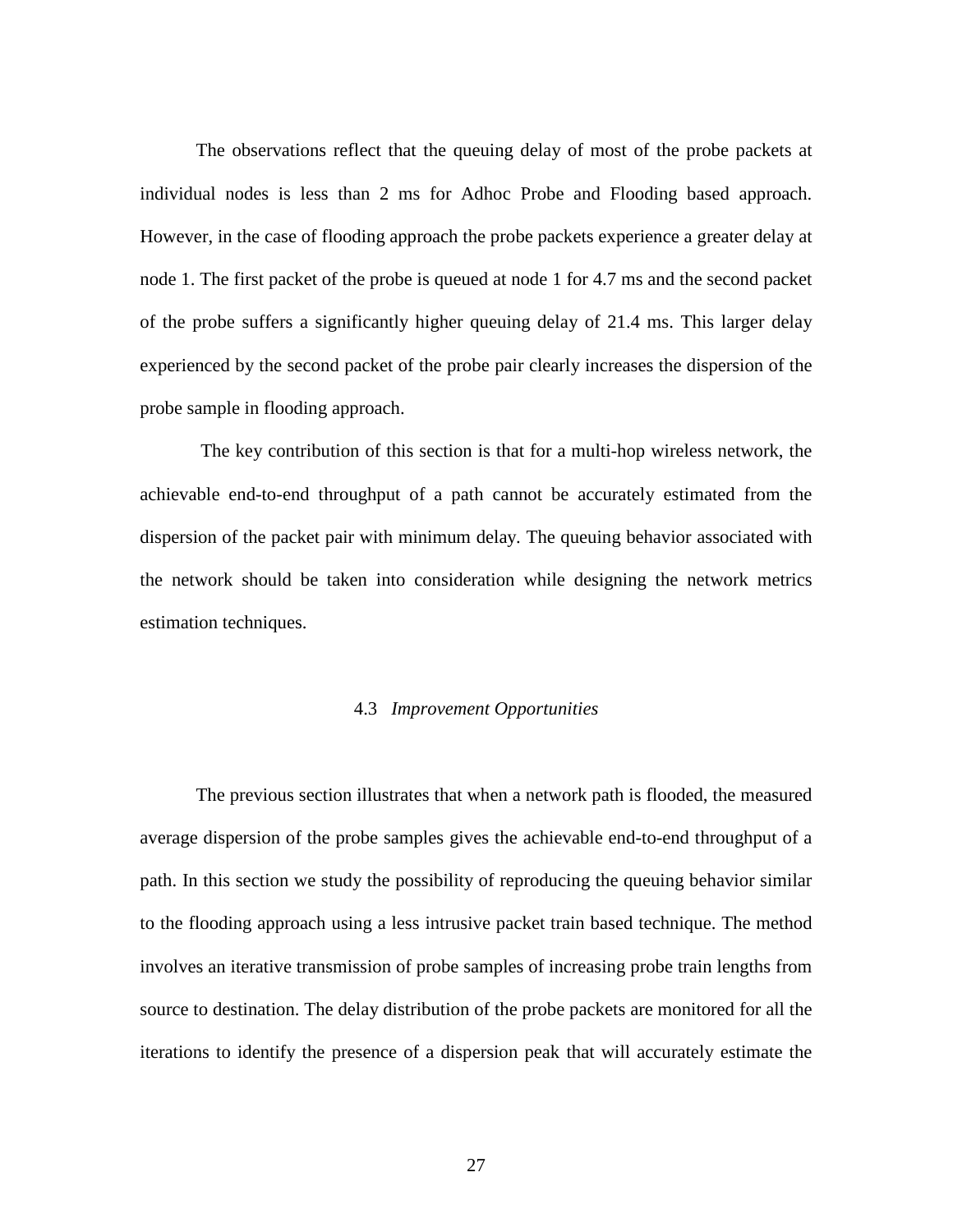maximum achievable end-to-end throughput of the path when used in Eq. 2. Consider the example of a 5-hop network discussed in the previous section. The four iterations discussed below were carried out by changing the probe train length while keeping the other parameters related to the dispersion of the packets such as probing rate, interval between the transmission of the probe samples and size of the data packets fixed.

# *Iteration 1*

Samples of two back-to-back probe packets are injected in to the network and the distribution of the dispersion of probes packets is shown in Fig. 4.13.



**Figure 4.13(a): Packet Pair Based Dispersion Samples**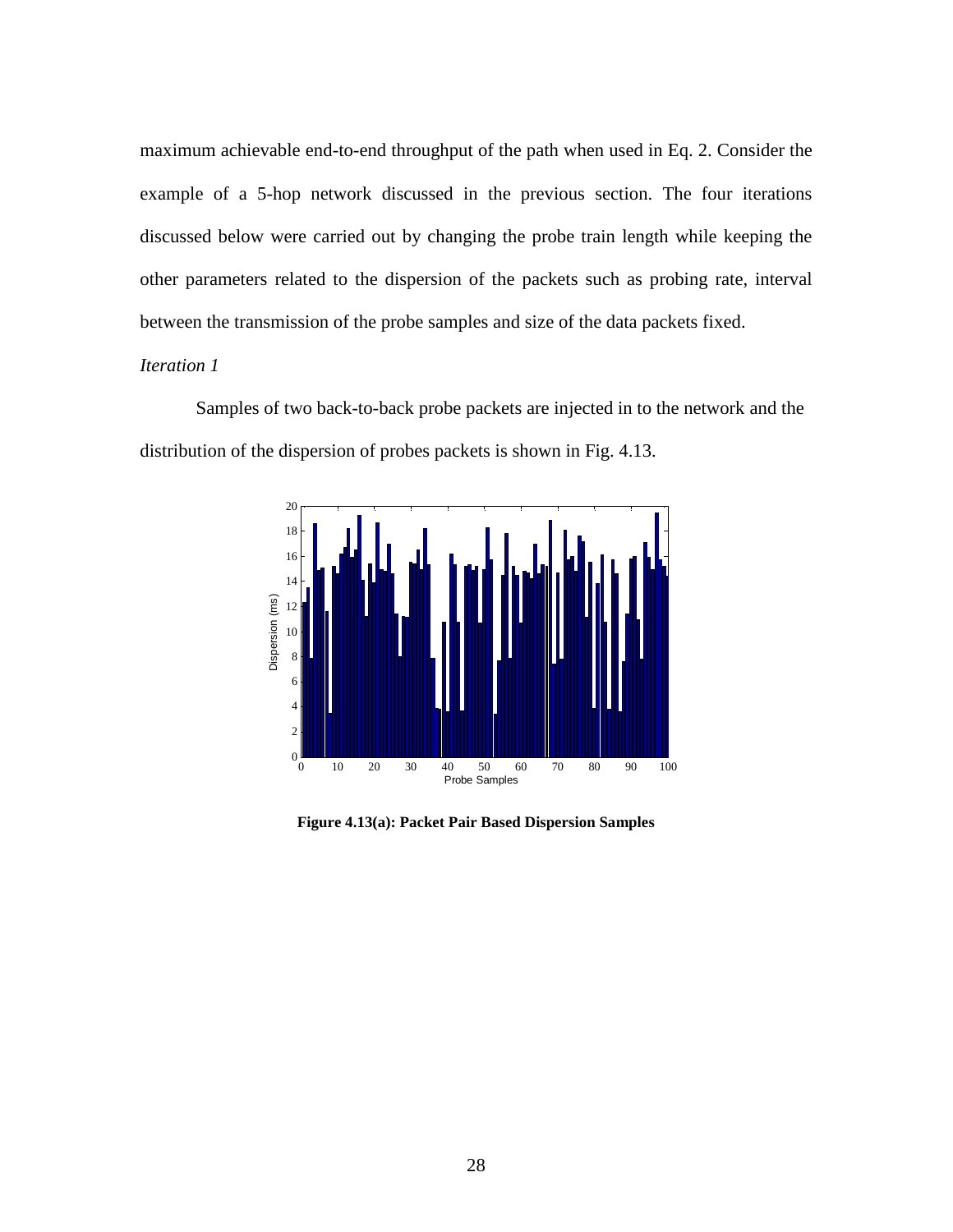

**Figure 4.13(b): Packet Pair Based Delay Distribution** 

Fig. 4.13(a) shows the dispersion of all the probe samples in a 5-hop network and the presence of peaks among the dispersion of the probe samples is shown in Fig. 4.13(b). The bin size for the distribution is chosen based on the required resolution. Further statistical analysis is needed to understand the dependency of the presented results on the chosen bin size. The dominant dispersion corresponds to the highest peak observed from the graph and occurs due to the queuing of the second packet of the probe pair resulting in an expansion of the dispersion. The dominant dispersion thus has an average value of 15.5 ms. It was earlier observed from the flooding based approach that the average dispersion of 19.04 ms accurately estimates the achievable throughput of a 5-hop network. Hence the dominant dispersion induced by the packet pair technique does not reflect the maximum achievable end-to-end throughput of the path.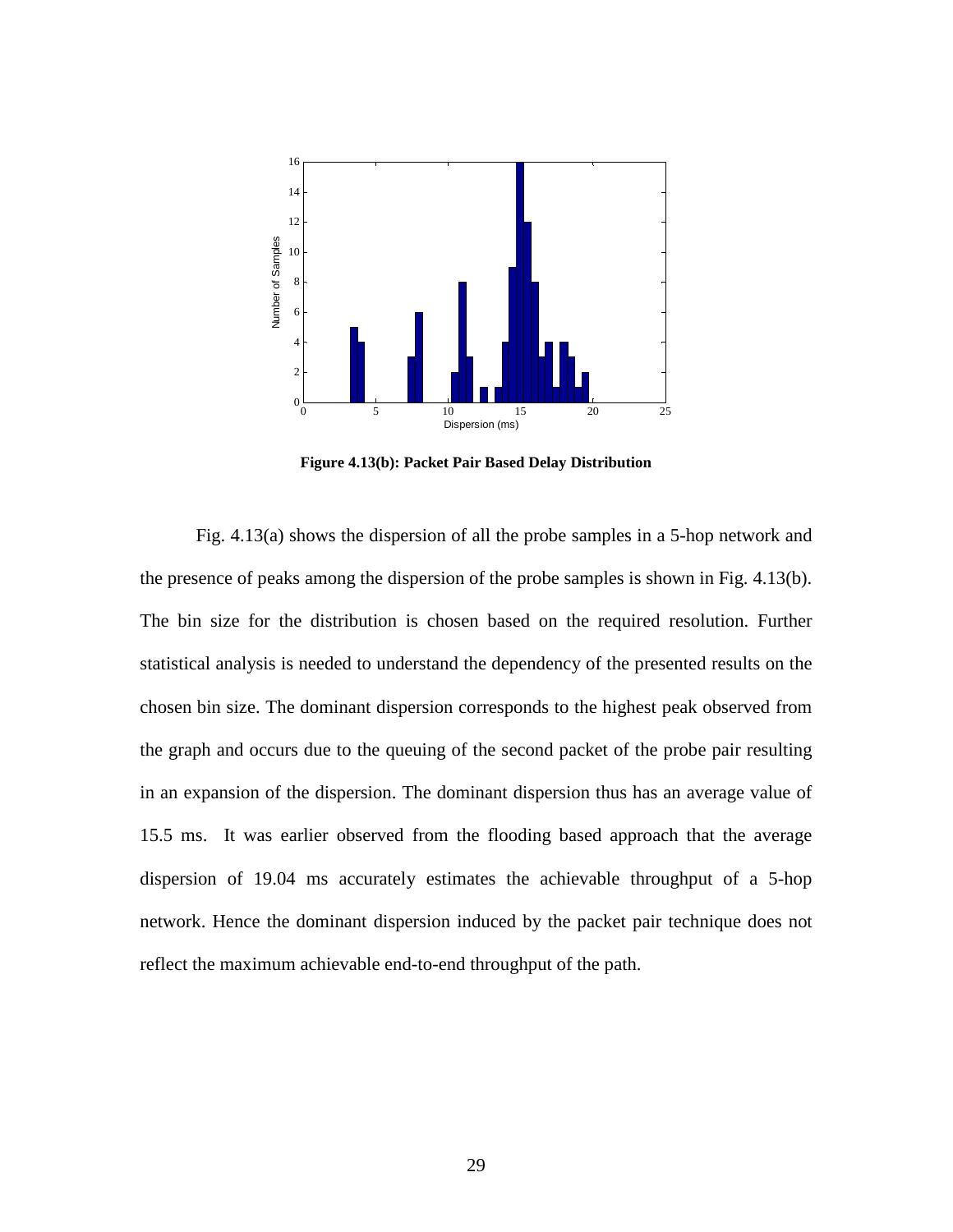# *Iteration 2*

 Samples of probe train of 3 back-to-back packets are sent in to the network. The observed delay distribution in Fig. 4.14(b) shows the highest peak with an average of 17.5 ms. This value does not accurately estimate the achievable throughput of the path but provides a significant improvement over the packet pair technique.



**Figure 4.14(a): Dispersion Samples of Probe Train with 3 packets**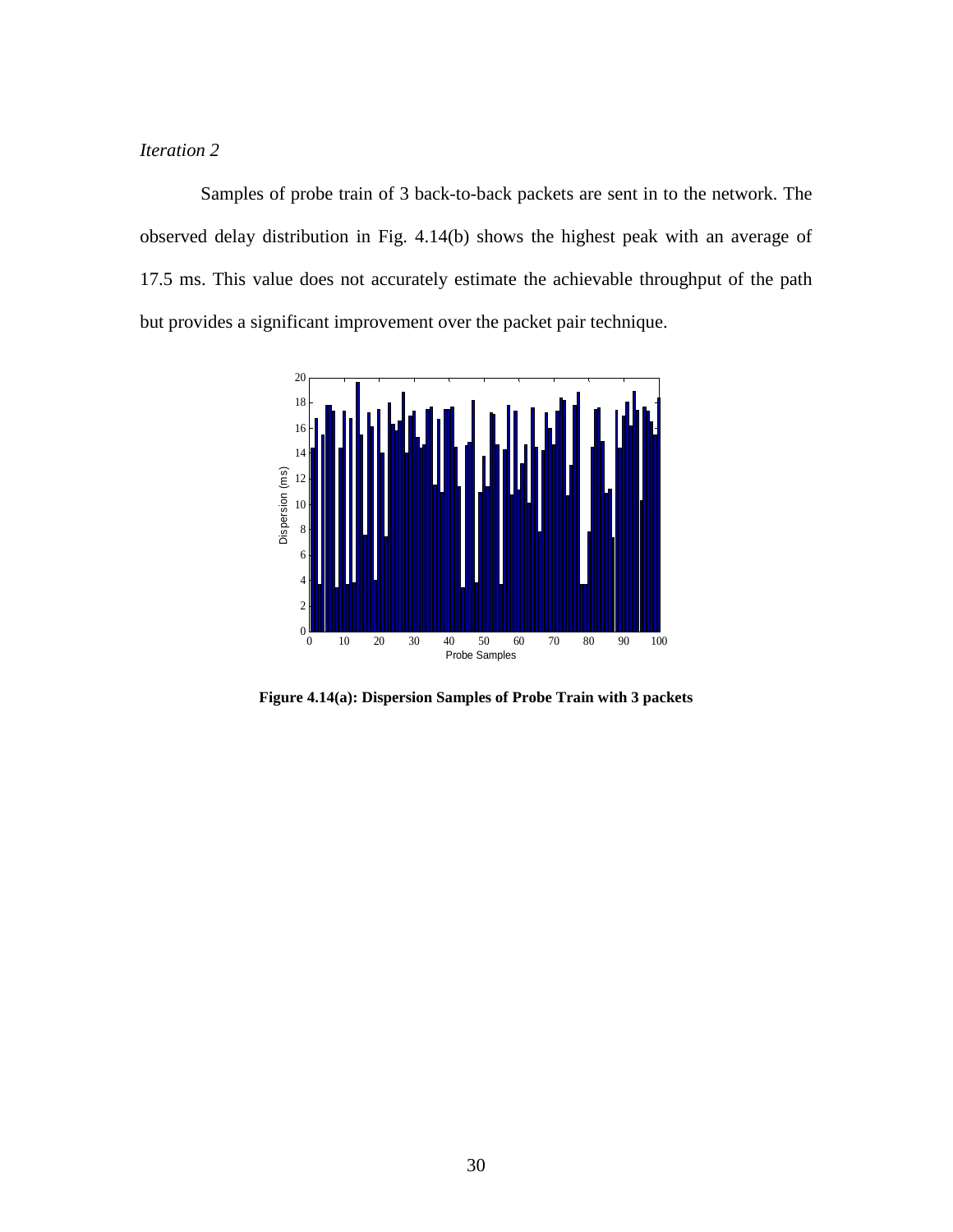

**Figure 4.14(b): Delay Distribution of Probe Train with 3 packets** 

# *Iteration 3*

 Consider a probe train with 4 back-to-back packets sent into the network. Fig. 4.15(a) shows the dispersion of the probe samples. The delay distribution of the probe samples in Fig. 4.15(b) show a dominant dispersion with an average of 18.3 ms which gives a closer though not accurate estimate of the achievable throughput using Eq. 2 compared to a probe train with 3 packets.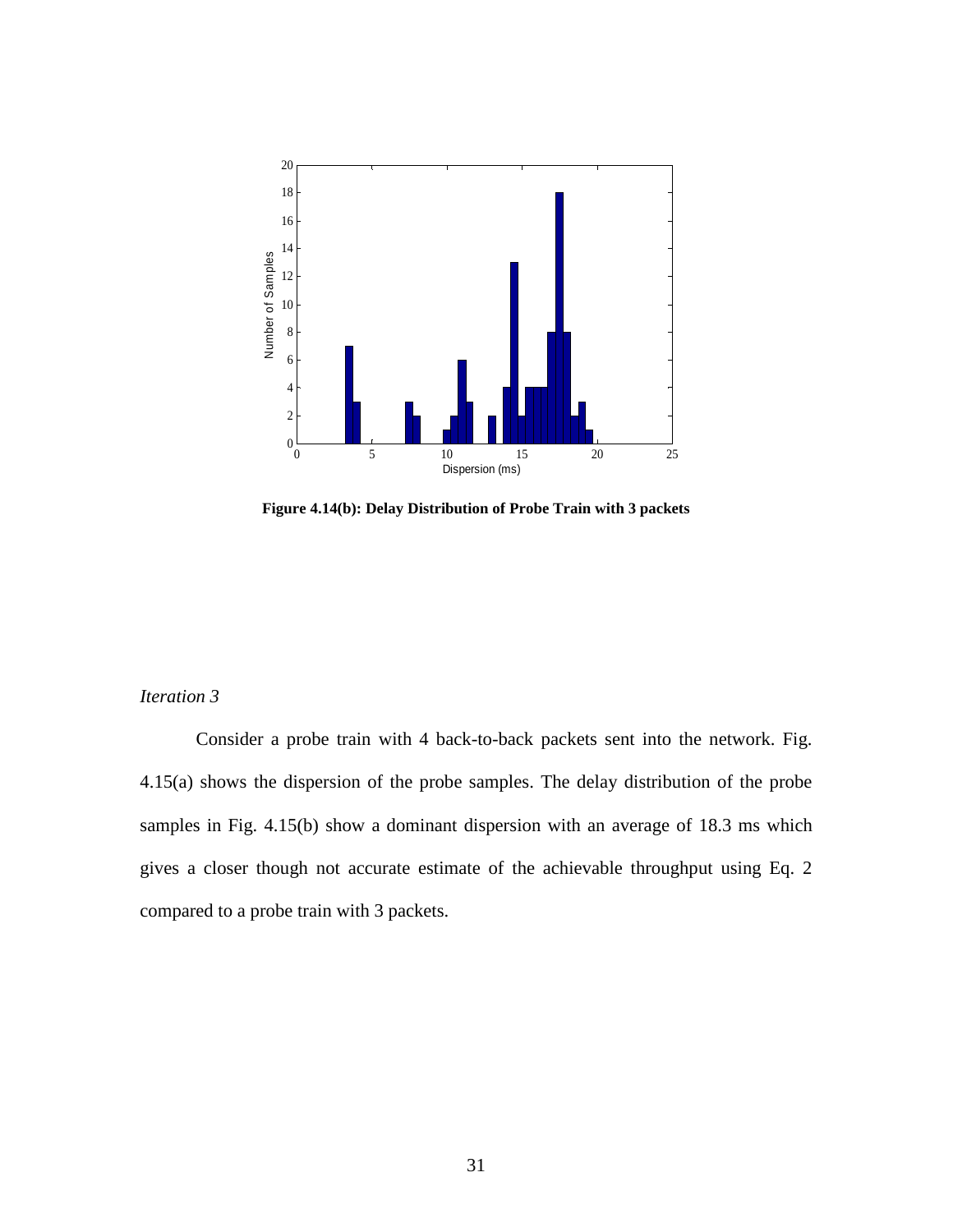

**Figure 4.15(a): Dispersion Samples of Probe Train with 4 Packets** 



**Figure 4.15(b): Delay Distribution of Probe Train with 4 Packets**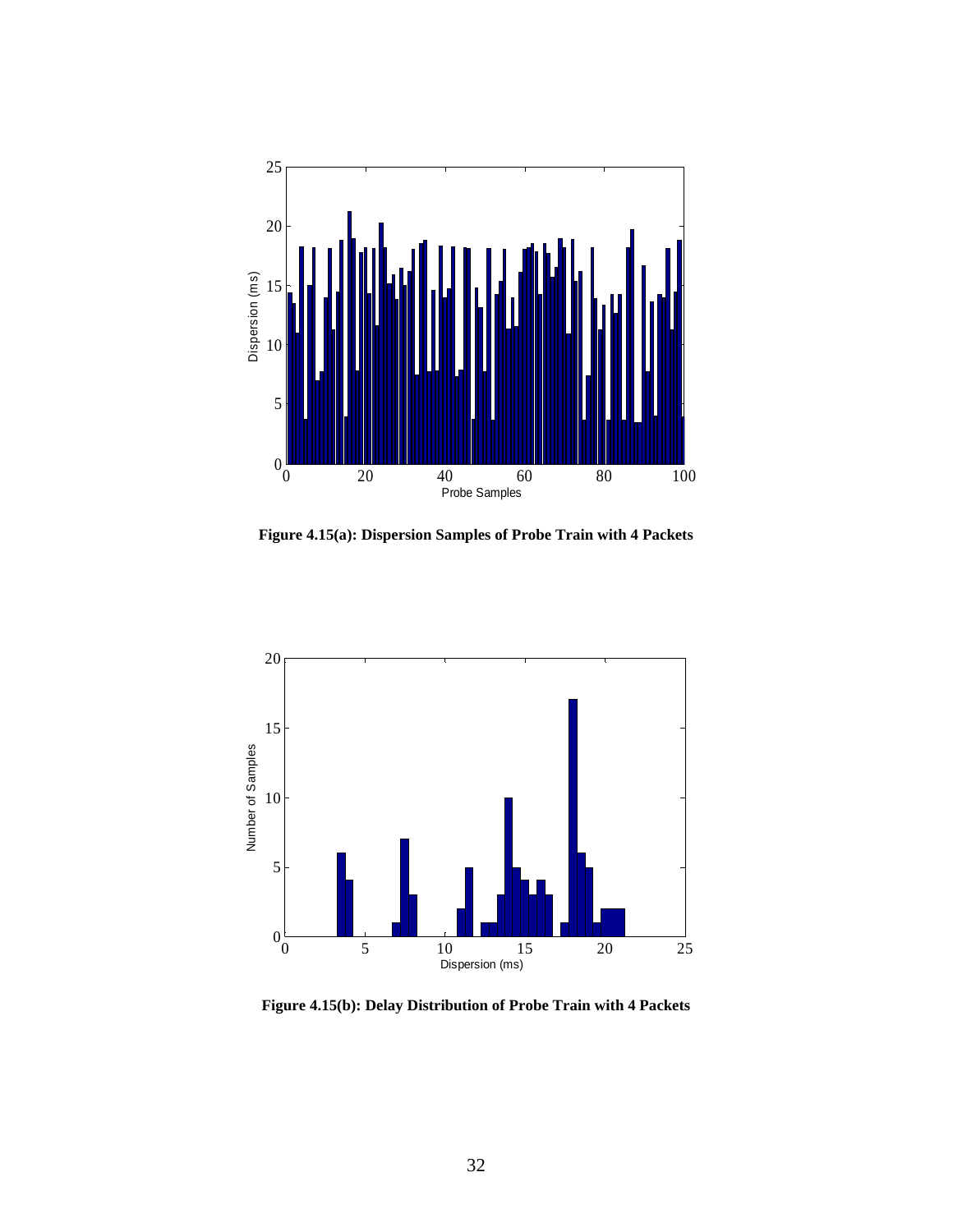

**Figure 4.16(a): Delay Samples of Probe Train with 5 Packets** 

# *Iteration 4*

The dispersion of the probe samples is shown in Fig. 4.16(a) and the delay distribution of probe train of 5 back-to-back packets is shown in Fig. 4.16(b).



**Figure 4.16(b): Delay Distribution of Probe Train with 5 Packets**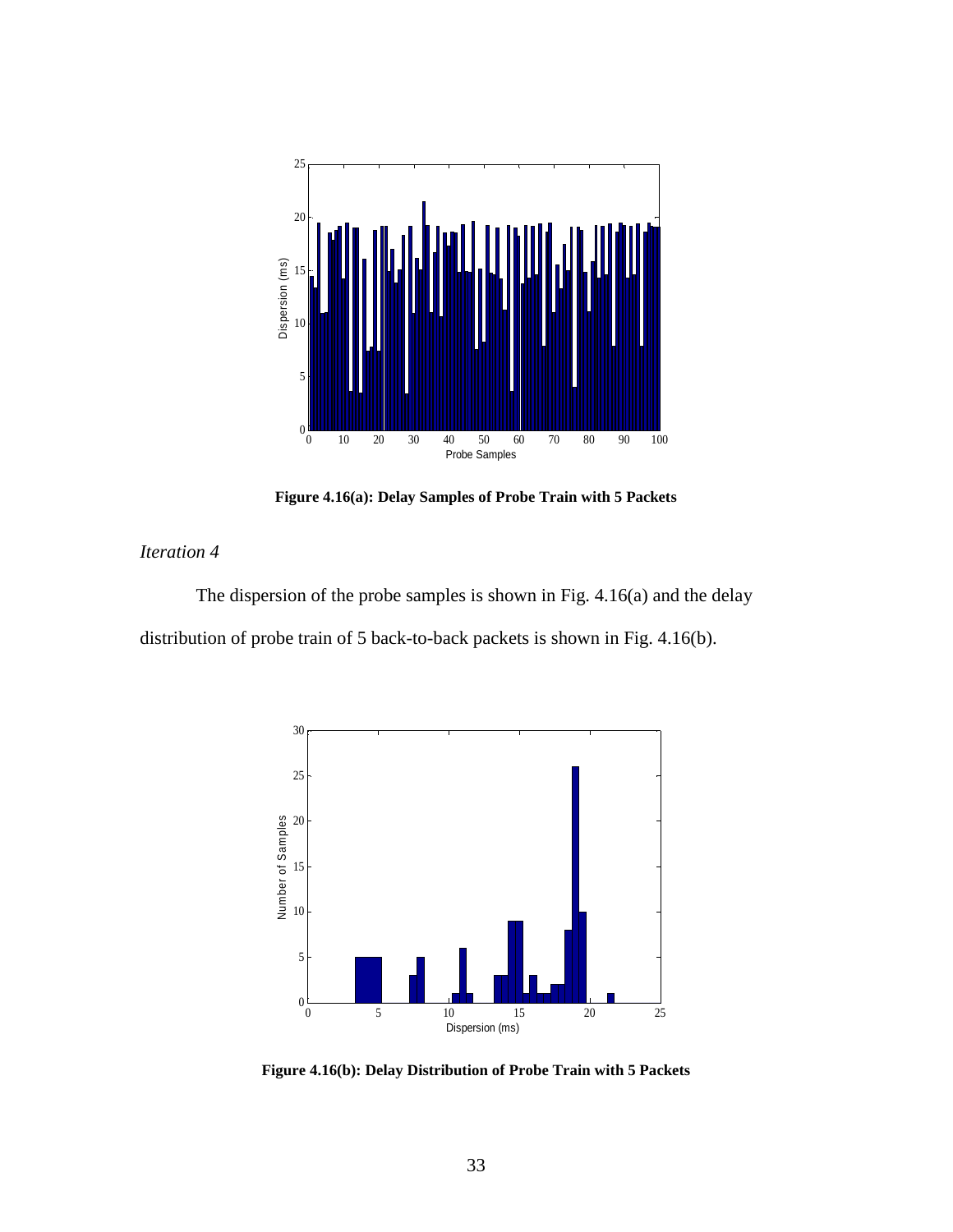The dominant dispersion as seen from Fig. 4.16(b) has an average dispersion of 19.04 ms. This value equals the average dispersion value measured based on the flooding approach for a 5-hop network and results in the accurate estimation of achievable throughput of the path and is therefore referred to as the achievable throughput dispersion.

A queuing behavior similar to that of the flooding based approach can therefore be induced with the help of a less intrusive probing pattern. For the proposed maximum achievable end-to-end throughput estimation method's purpose, the achievable throughput dispersion is always defined as the highest peak's dispersion value which is dominant among the probe packets injected in to the network.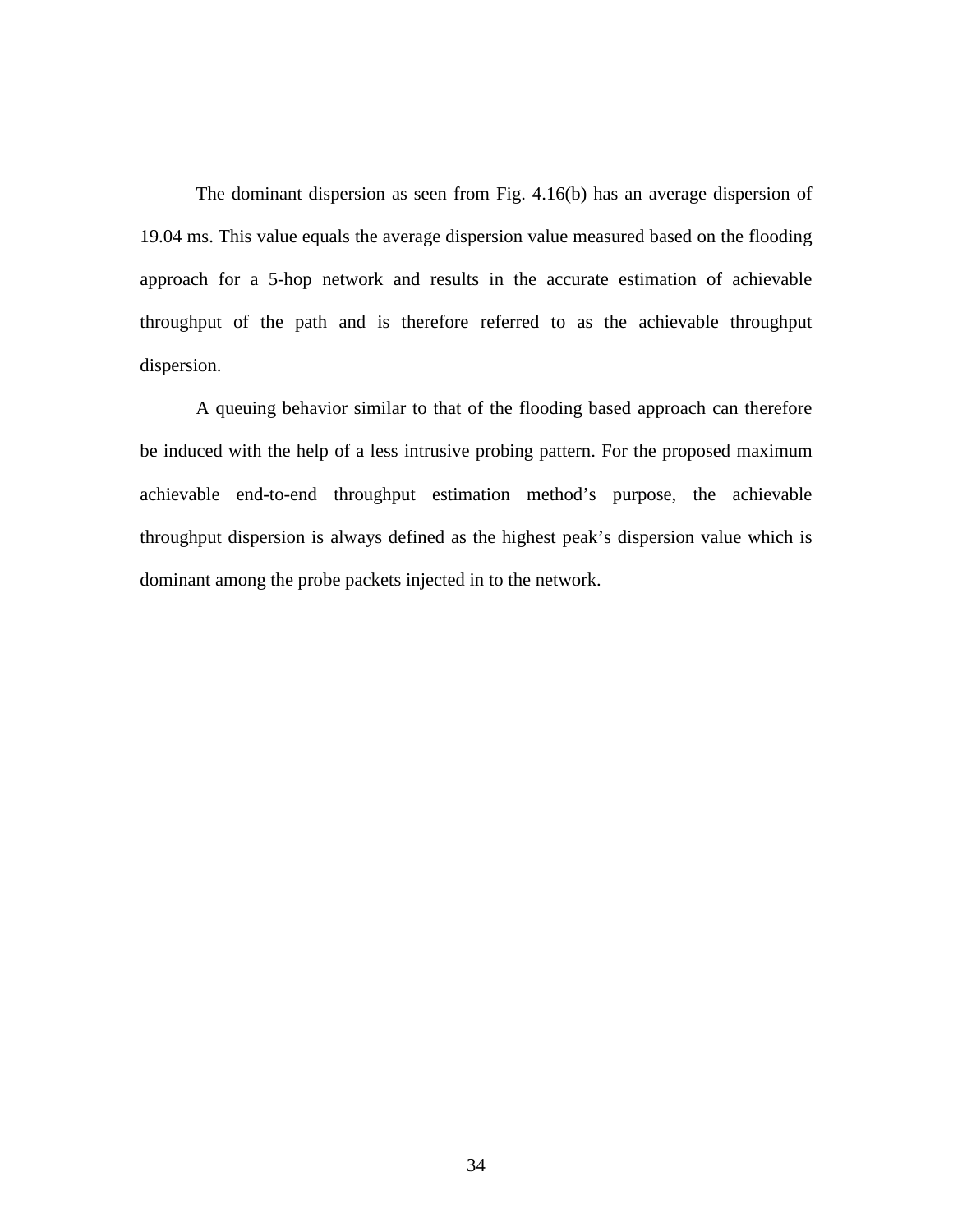#### CHAPTER 5

# DELAY DISTRIBUTION BASED ACHIEVABLE THROUGHPUT **ESTIMATION**

## 5.1 *Problem Statement*

This research studies the problem of probe based estimation of maximum achievable end-to-end throughput in a WMN with different traffic loads. Specifically, a probing method with very limited probe traffic is developed to reproduce the queuing and medium contention behavior along a network path similar to the real flooding UDP traffic, such that the probes' delay distribution contains a peak that corresponds to the maximum achievable end-to-end throughput of the path. The proposed solution is less intrusive and accurately estimates the achievable throughput of the path irrespective of the cross traffic conditions.

# 5.2 *Network Model*

The network model consists of the IEEE 802.11 based wireless users or stations distributed in a fashion that establishes mesh connectivity with each other. Each station helps in relaying traffic from neighbor nodes to the respective destination nodes. The distance between the wireless nodes is such that every node is at least in the transmission range of one of the nodes. The communication between the nodes is considered to be omni-directional. The medium access control layer interactions are based on the IEEE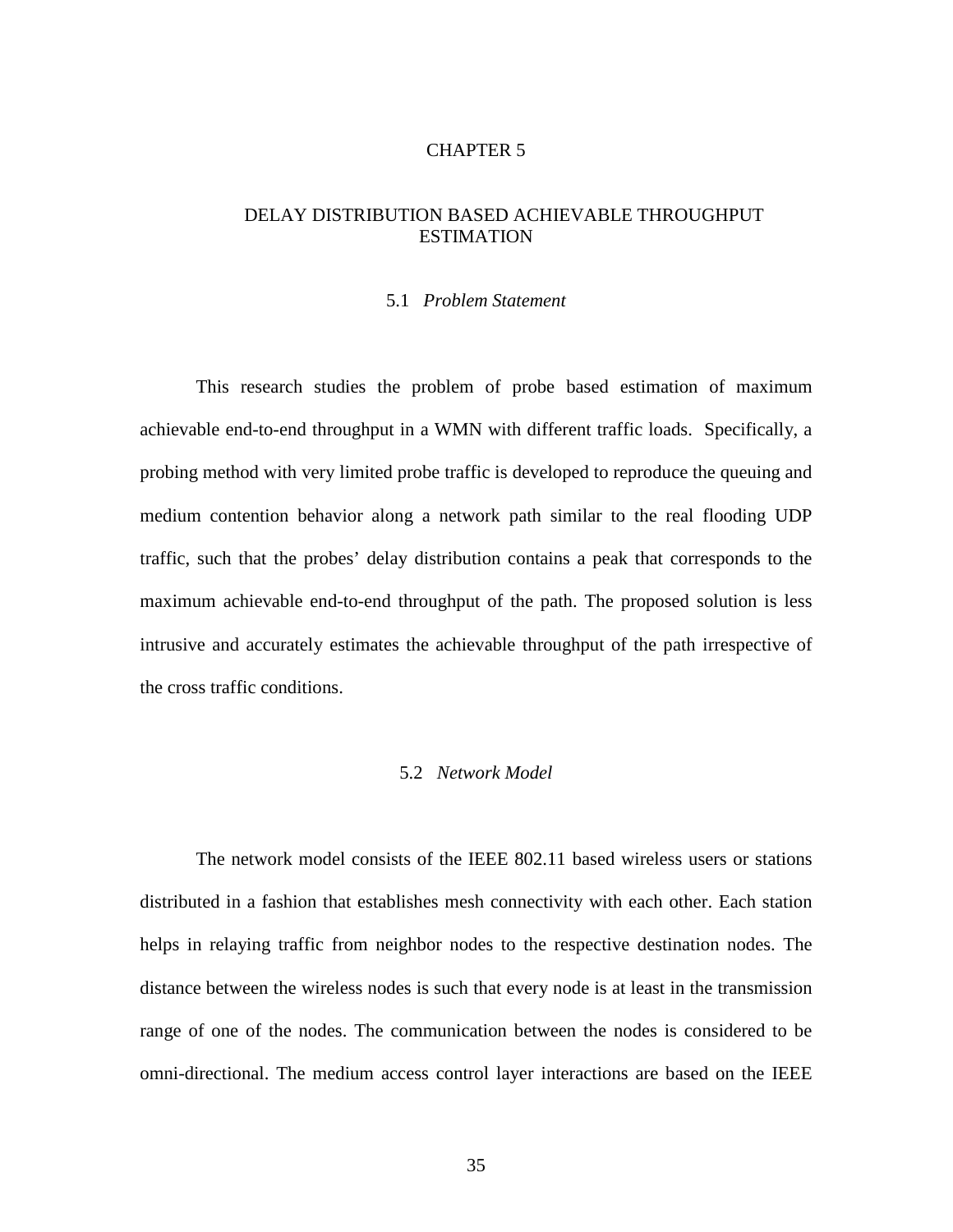802.11 RTS/CTS Distributed Coordination Function (DCF) mode. The CSMA/CA protocol aids the random access mechanism with an exponential collision back-off algorithm. The carrier sensing range of the wireless nodes is twice the transmission range. The nodes identify and communicate with each other using an ad hoc mesh routing protocol.

#### 5.3 *Delay Distribution Based Achievable Throughput Estimation Technique*

Given an ad hoc multi-hop wireless mesh network with varying traffic loads, an accurate and less intrusive, variable length packet train based solution is presented in this thesis for estimating the maximum achievable end-to-end throughput of the path. Consider *K* groups of *N* probe packets sent back-to-back every *S* seconds. The value of *N*  determines the length of the probe train. The probe packets are time stamped at the sender before transmission. The time stamp is extracted at the receiver and dispersion between the probe samples is calculated as the difference between the reception times of the first and the next probe packet. The delay distribution of the probe samples is analyzed to identify the presence of a peak corresponding to the achievable throughput dispersion along the network path. The average of the dispersion values of the probe samples belonging to this peak is used to estimate the maximum achievable throughput *C* bps according to Eq. 3.

$$
C = P/D \tag{3}
$$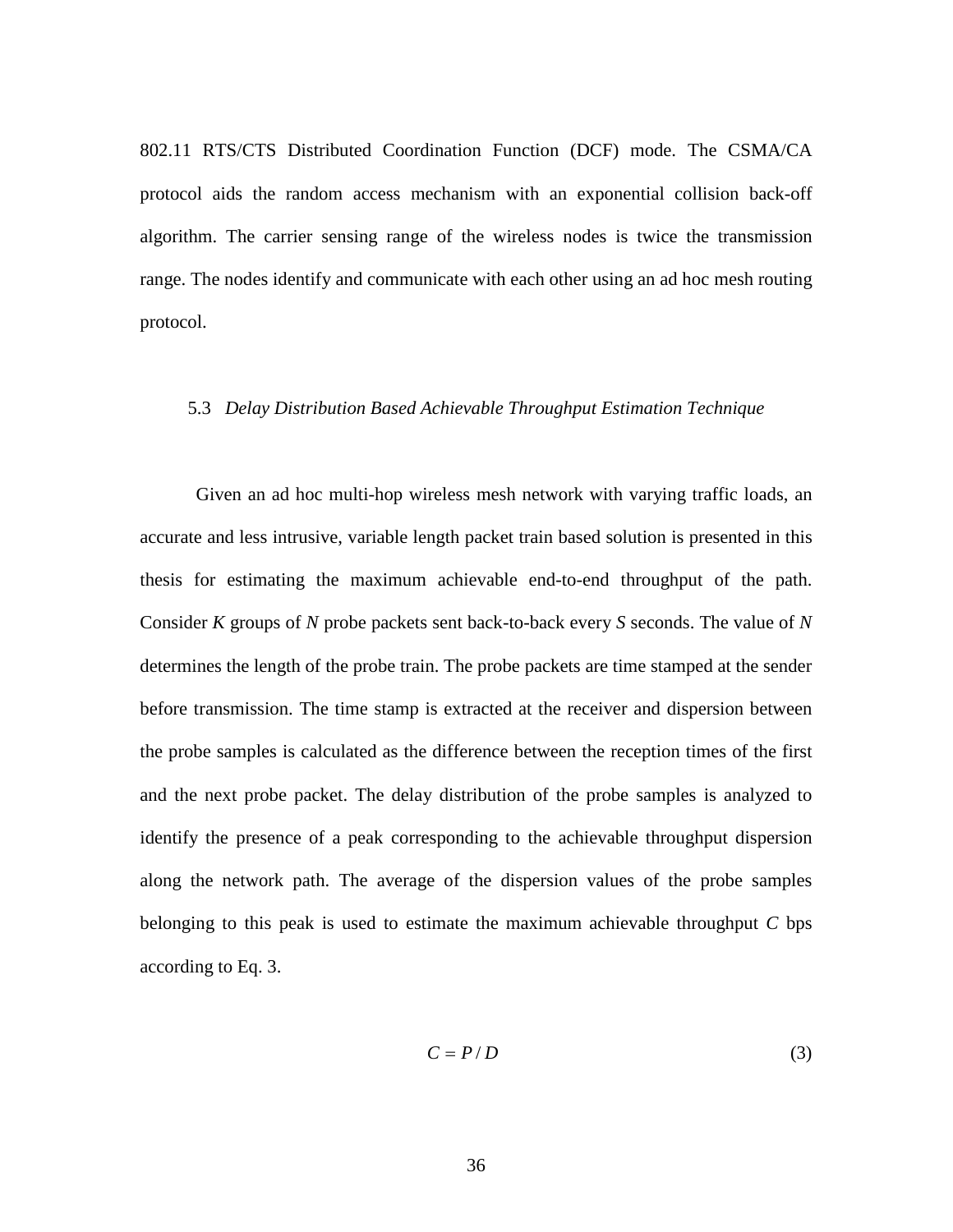where *P* corresponds to the probe packet size in bits and *D* is the average dispersion of probe samples in seconds associated with the achievable throughput dispersion. Note its similarity with Eq. 2 in Ch. 2.

 The performance of the estimation technique depends on the protocol parameters *K*, *N* and *S*. The number of probe samples *K* and the probe train length *N* must be chosen based on the network topology and the number of hops in the estimation path. Higher the number of hops, greater is the length of the probe train. The value of *N* should be large enough to reproduce the queuing behavior of the flooding approach and at the same time should not result in network congestion. The interval between the probe trains is defined as the time between the transmission of the first packet of consecutive trains and is given by Eq.  $4$ 

$$
S = N^* P / R \tag{4}
$$

where  $R$  is the mean probing rate in bits per second. The probing interval  $S$  should be significantly greater than the per hop latency to avoid collisions among the probe packets.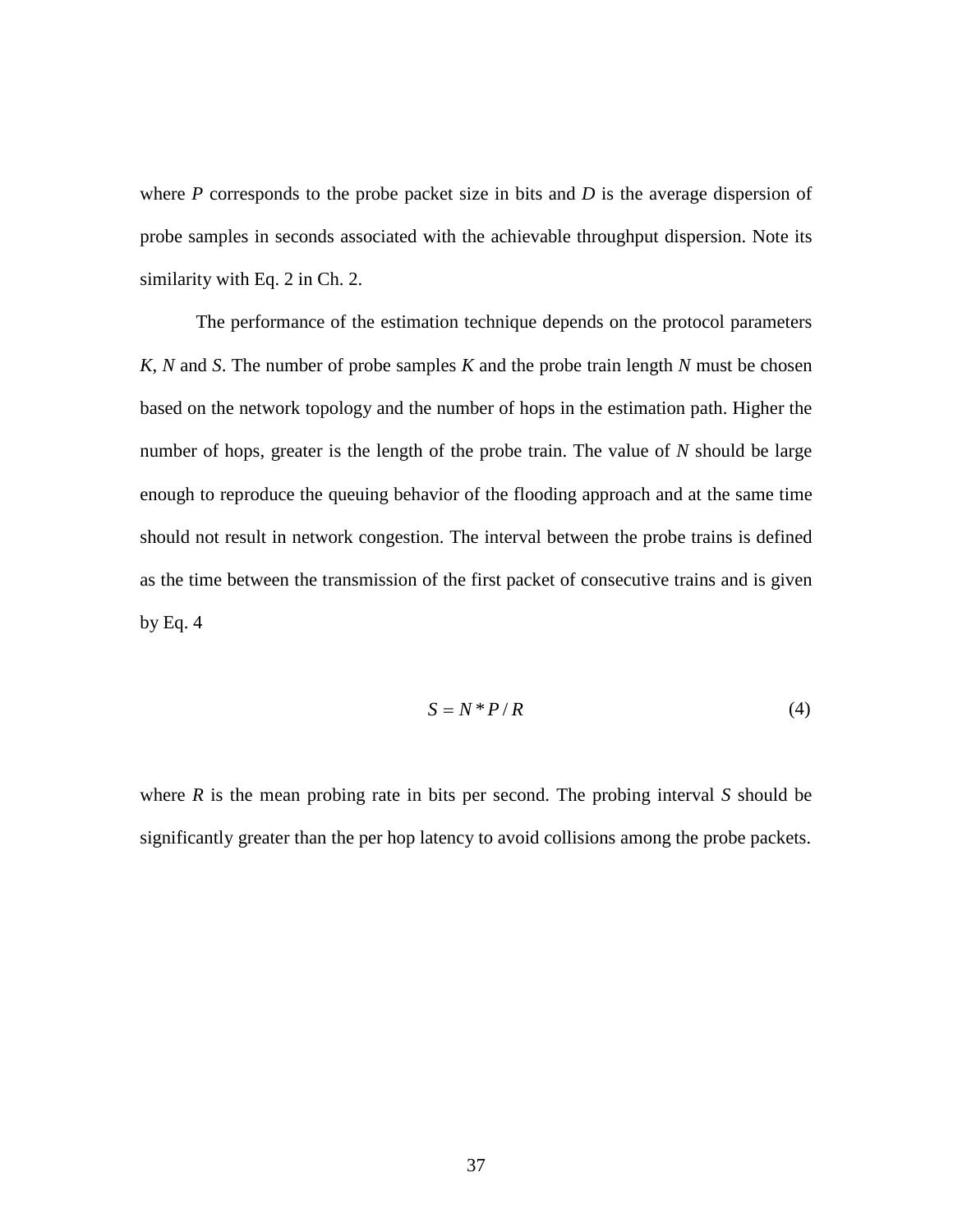# CHAPTER 6

# SIMULATION STUDIES

The proposed maximum achievable end-to-end throughput estimation method was studied using network simulator, ns-2.31[26]. Multi-hop wireless mesh networks based on IEEE 802.11 were simulated. IEEE 802.11 protocol parameters used in the simulations are listed in Table 6.1.

| <b>Parameter</b>         | <b>Value</b> |
|--------------------------|--------------|
| Slot time                | 20us         |
| <b>SIFS</b>              | 10us         |
| <b>DIFS</b>              | 50us         |
| CWmin                    | 31           |
| <b>CWmax</b>             | 1023         |
| Retransmission           |              |
| limit                    |              |
| Propagation model        | TwoRayGround |
| <b>Channel Bandwidth</b> | 2 Mbps       |

**Table 6.1 IEEE 802.11 Parameters** 

# 6.1 *Network Topologies*

The network topology consists of IEEE 802.11 based wireless nodes distributed in linear and grid fashion as shown in Fig. 6.1 and 6.2 to form a variable hop mesh network. The nodes are placed at a distance of 200m from each other. The transmission range of the nodes was set to 250m and the career sensing range was set to 500m, twice the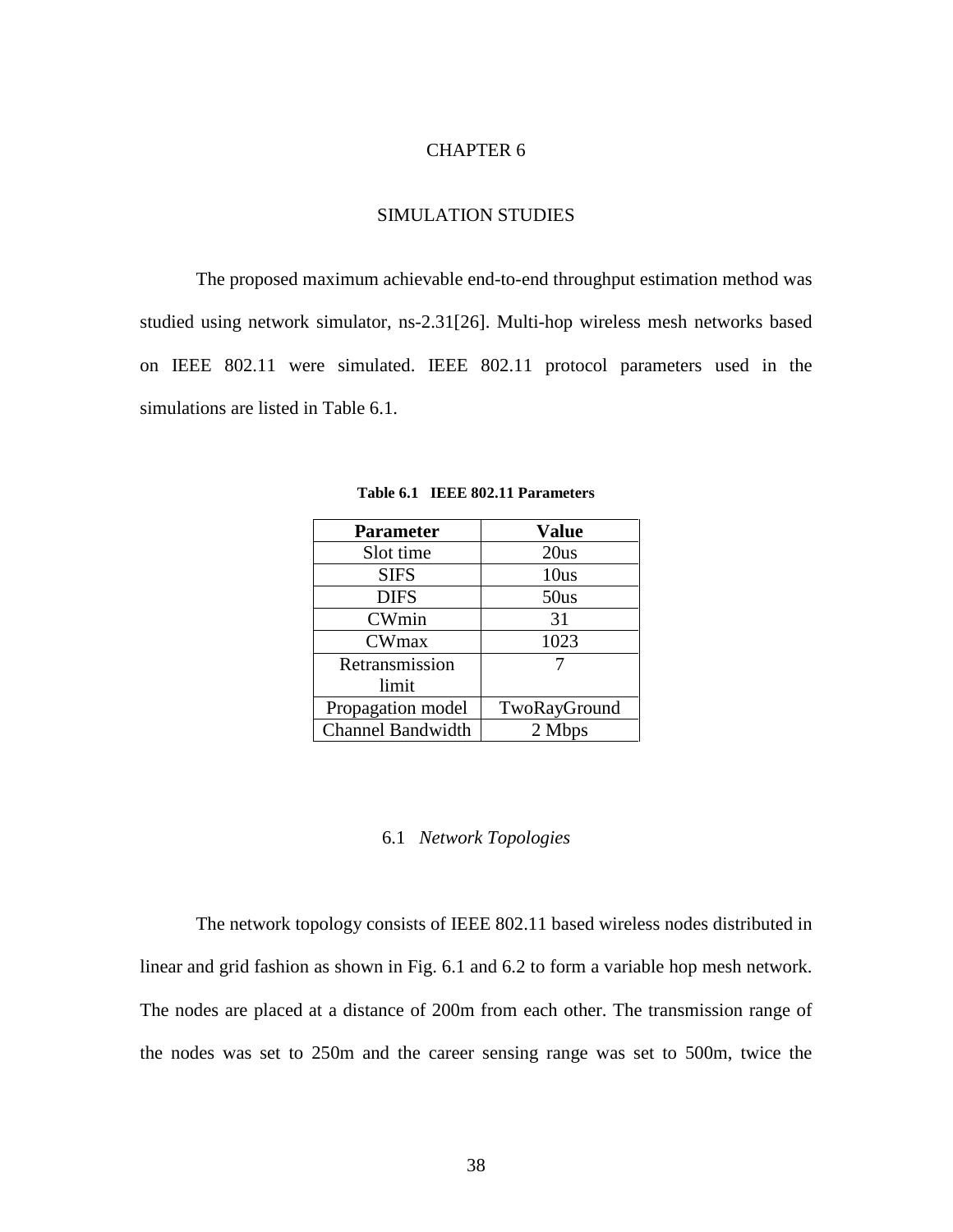transmission range. The routing policy is based on Ad hoc On-Demand Distance Vector (AODV) protocol. A probe packet generation agent is attached to the source node and a receiver agent is attached to the destination node.



**Figure 6.1: Linear Mesh Topology**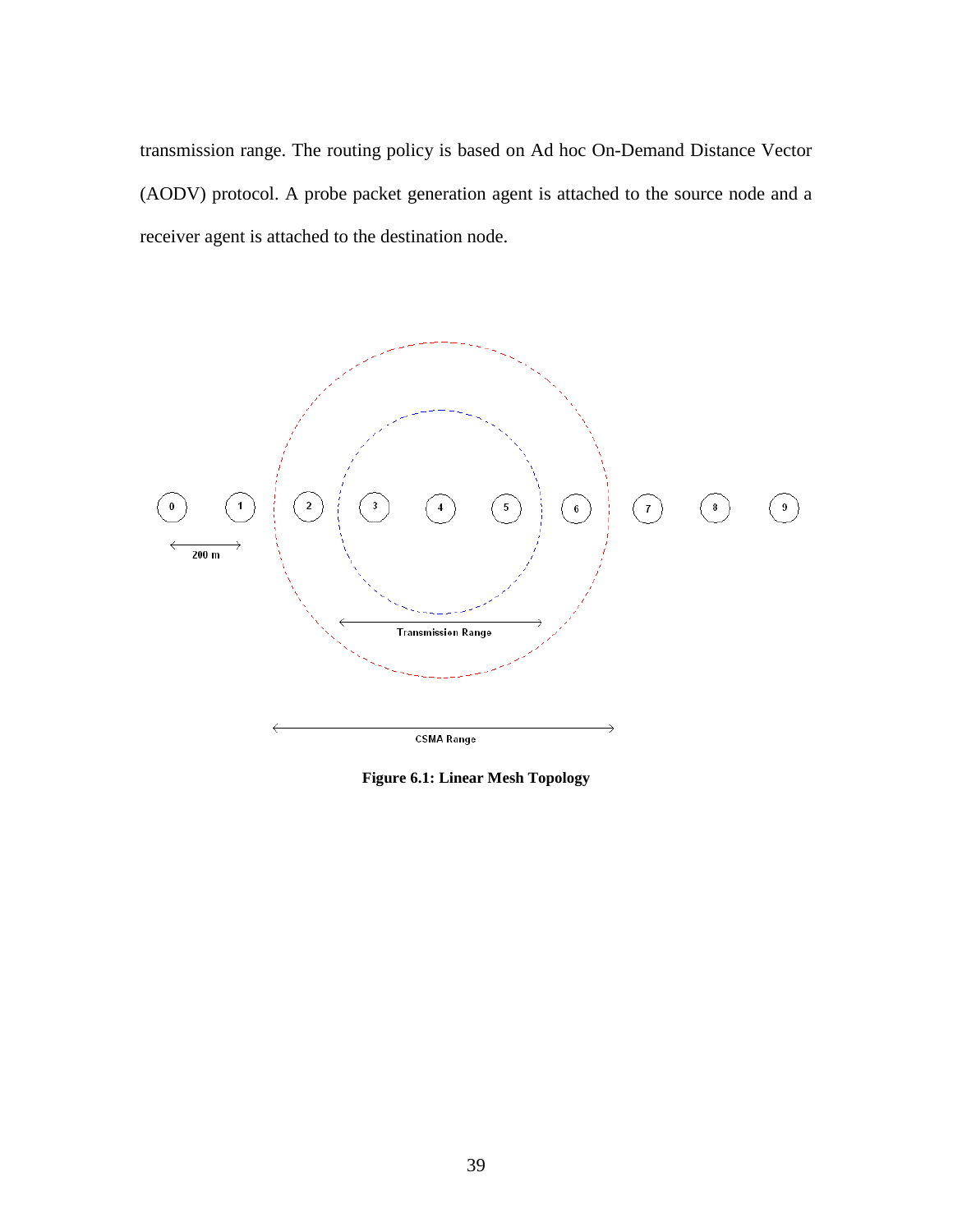

 **Figure 6.2: Grid Topology** 

# 6.2 *Simulation Parameters*

Packet pairs (PP) and packet trains are generated in ns-2 using a *constant bit rate* source generator by specifying the number of back-to-back packets injected into the network by the source node. The mean rate of the probe generator source is set by the rate parameter.

For the various simulation scenarios discussed in this section the buffer size of each node was unaltered and was to set to 50, the ns-2 default limit. Though the end-toend delay of a packet in a network depends on the queuing delay, in this simulation we study the dispersion of the probes which is calculated as the difference between the reception times of the probes and does not change with the queuing delay. Hence the change in the buffer limit of a node will not affect the throughput estimations.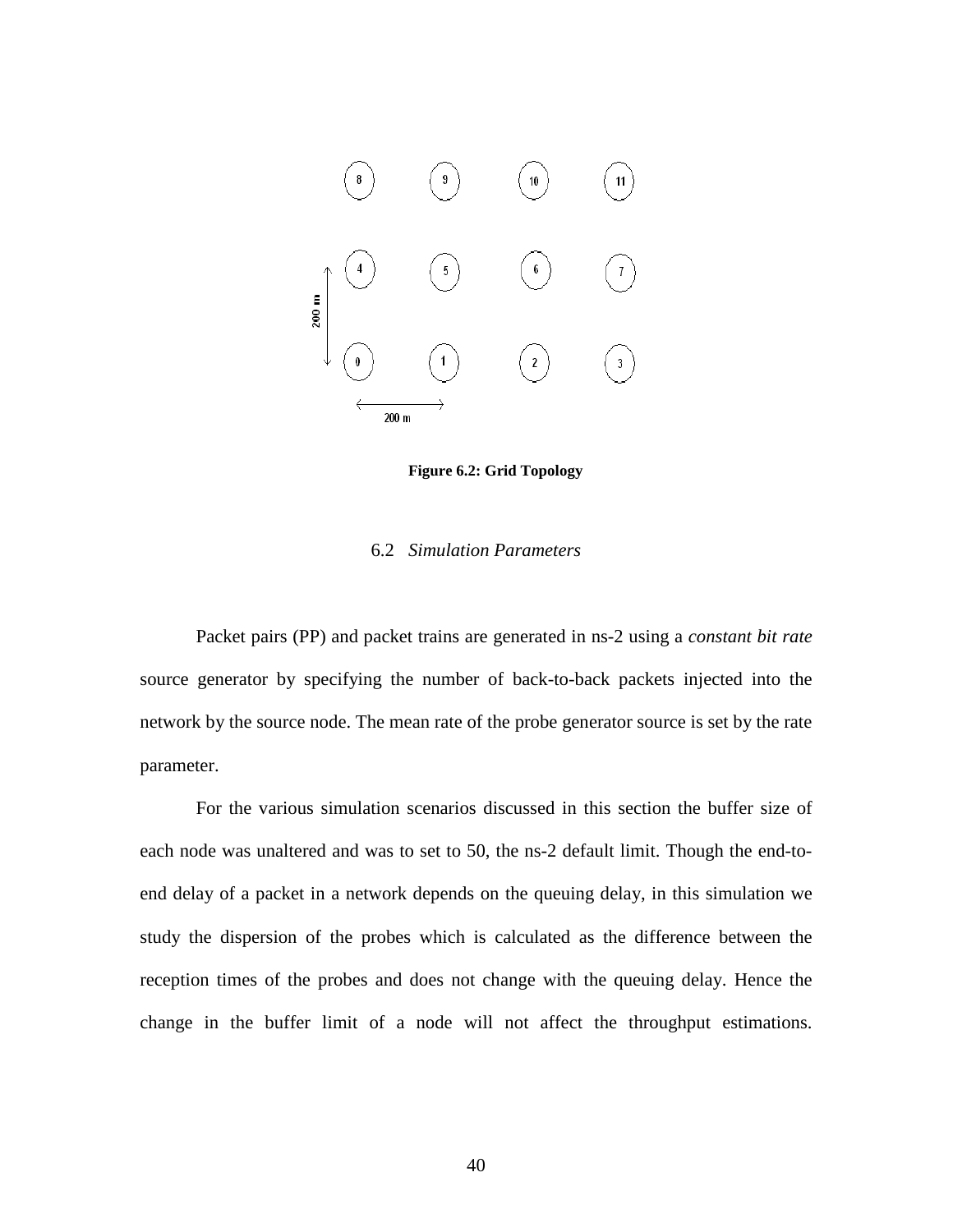Simulations were carried out for a probe packet size of 500 bytes at a probing rate of 100 kbps. The interval between the probing for a packet pair based approach is

$$
2*(500*8)/100000=80ms
$$

according to Eq. 4 and is significantly greater than the per hop latency of the network.

### 6.3 *Linear Networks with No Cross Traffic*

Linear mesh network topology in Fig. 6.1 is considered with no additional cross traffic along the path. Probe packets of variable length are generated from source, node 0 to destination, based on the number of hops to estimate the achievable end-to-end throughput of the path. The simulations presented show that the injected probe train induces peaks in the probe packet dispersions and one of the peaks correspond to the achievable throughput dispersion which accurately estimates the end-to-end throughput of the path using Eq. 3.

## 6.3.1 *Single Hop Linear Network with No Cross Traffic*

A single hop wireless network with no additional competing traffic along the path is constructed with two nodes. The length of the probe train required to accurately estimate the end-to-end throughput depends on the number of hops in the path. Hence probe trains of length 2 are generated from node 0 to node 1 to estimate the maximum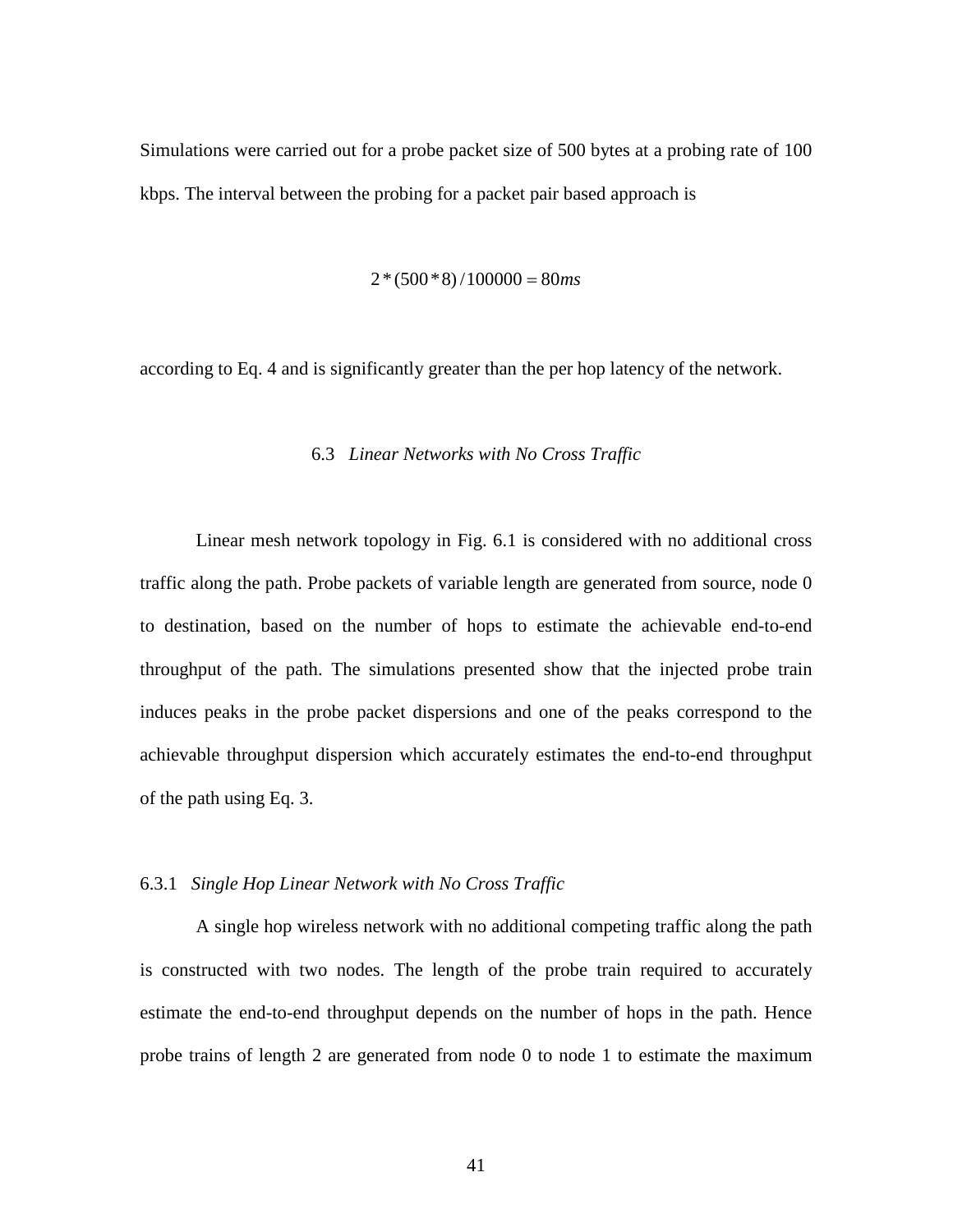achievable throughput of a single hop network. The delay distribution of the probe samples shown in Fig. 6.3 indicate a peak corresponding to 3.7 ms. The average dispersion value of the probe samples forming the peak was measured to be 3.73 ms. It is observed that the dispersion of all the probe samples is distributed around the average value. The achievable throughput of the path estimated using Eq. 3 is thus

#### $4000/.00373 = 1.072Mbps$

This value is consistent with the achievable throughput estimated by the flooding approach discussed in Chapter 4. Hence the packet pair based throughput estimation technique results in an average dispersion value that accurately estimates the maximum achievable throughput of a path for a single hop network.



**Figure 6.3: Delay Distribution of a Single Hop Network**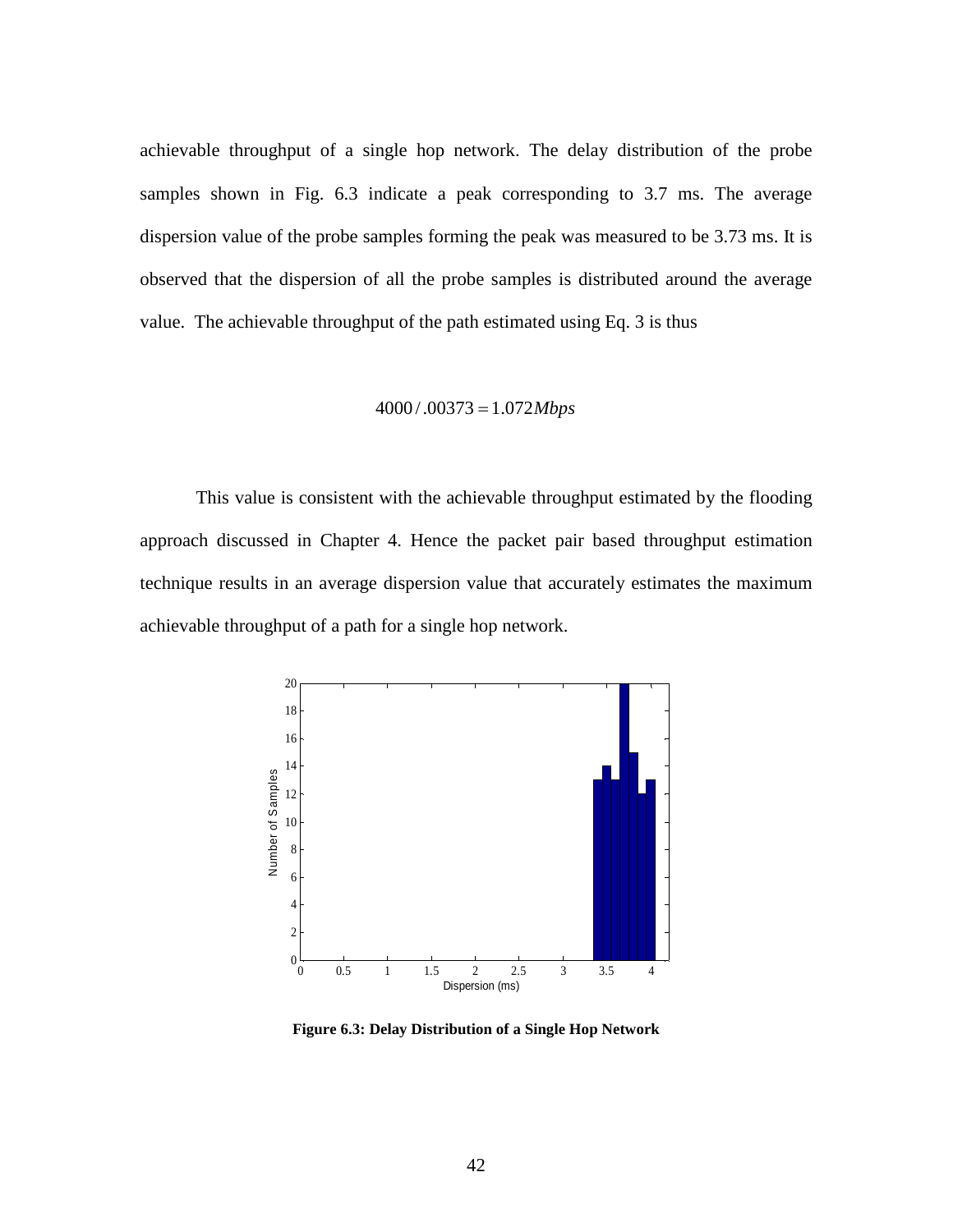## 6.3.2 *Three Hop Linear Network with No Cross Traffic*

Consider a 3-hop network with packet pairs generated from node 0 to node 3.The resulting average dispersion of the probe samples is found to be 8.09 ms. This does not reflect the behavior of the flooding approach and over estimates the throughput as 494.43 kbps according to Eq. 3. The length of the probe train is therefore increased to 3 to induce the dispersion peak similar to the flooding based approach. The delay distribution of the samples is shown in Fig. 6.4 for a probe train of length 3. The overall average dispersion of all the probe packets is observed to be 9.3 ms. The delay distribution shows a peak corresponding to the achievable throughput dispersion with an average value of 10.9 ms resembling the queuing behavior of the flooding technique.



**Figure 6.4: Delay Distribution of a 3-Hop Network Average Distribution of all Samples = 9.3ms**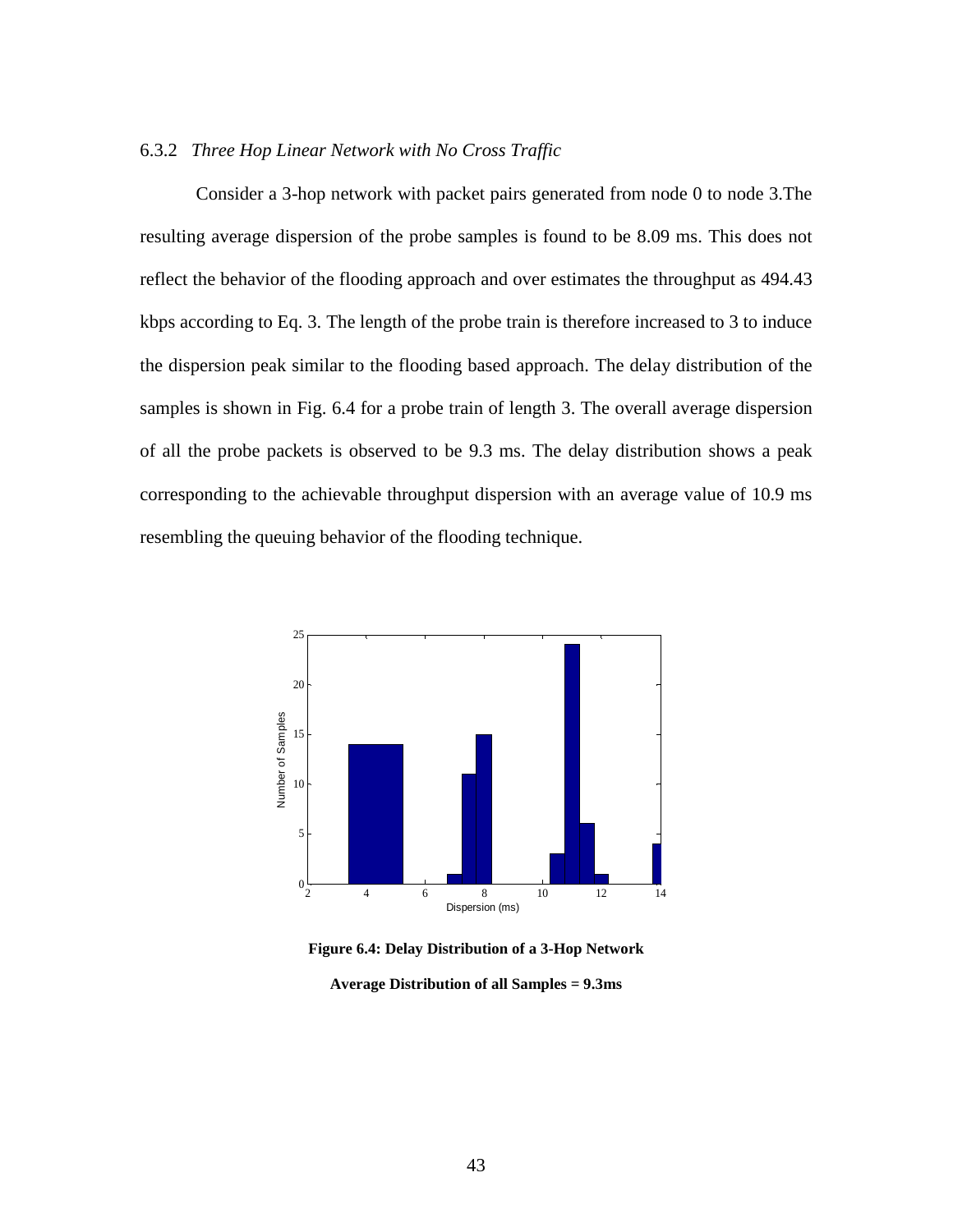The achievable end-to-end throughput of the path calculated using Eq. 3 is consistent with the throughput estimations shown in Fig. [4.1 - 4.3].

$$
4000/.00109 = 366.9kbps
$$

# 6.3.3 *Five Hop Linear Network with No Cross Traffic*

Packet trains with probe length of less than 5 packets were used to estimate the throughput of the path. It was found from the delay distribution that the dispersion values of the probe packets do not reflect the queuing and medium access control contention behavior of a heavy loaded network. The probe length was increased to 5 and the simulation was repeated. The resulting delay distribution is shown in Fig. 6.5.



**Figure 6.5: Delay Distribution of a 5-Hop Network** 

**Overall Average Dispersion = 16.5 ms**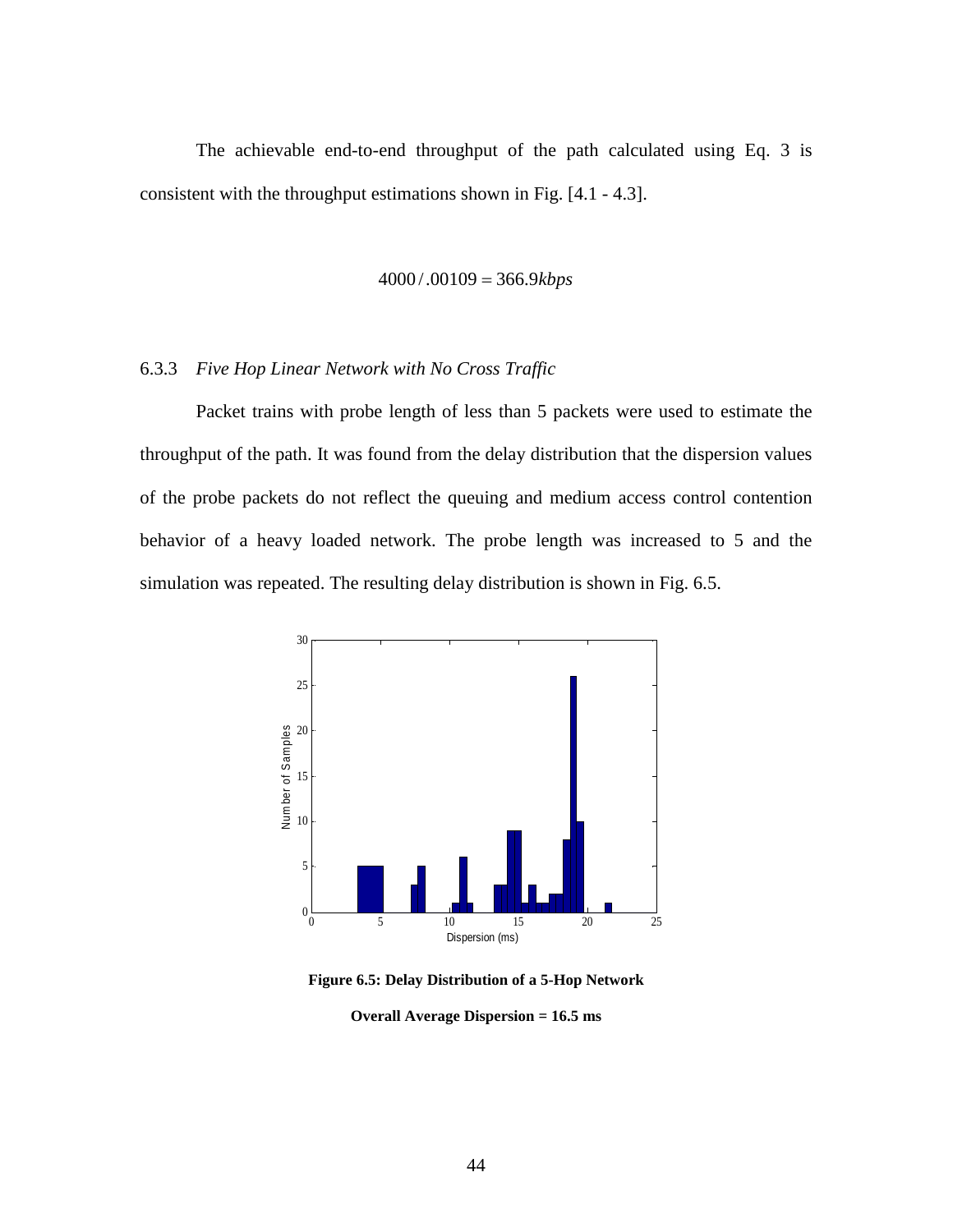The graph shows the presence of a dominant achievable throughput dispersion peak centered on an average dispersion value of 19.1 ms resulting in an achievable throughput of 210 kbps according to Eq. 3.

# 6.3.4 *Nine Hop Linear Network with No Cross Traffic*

Probe trains of 5 back-to-back packets sent at any instant of time provides an accurate estimate of the maximum achievable throughput of the path for a nine hop wireless network. The distribution of the dispersion of the probe packets is shown in Fig. 6.6.



**Figure 6.6: Delay Distribution of a 9-Hop Network** 

**Overall Average Dispersion = 18.8 ms**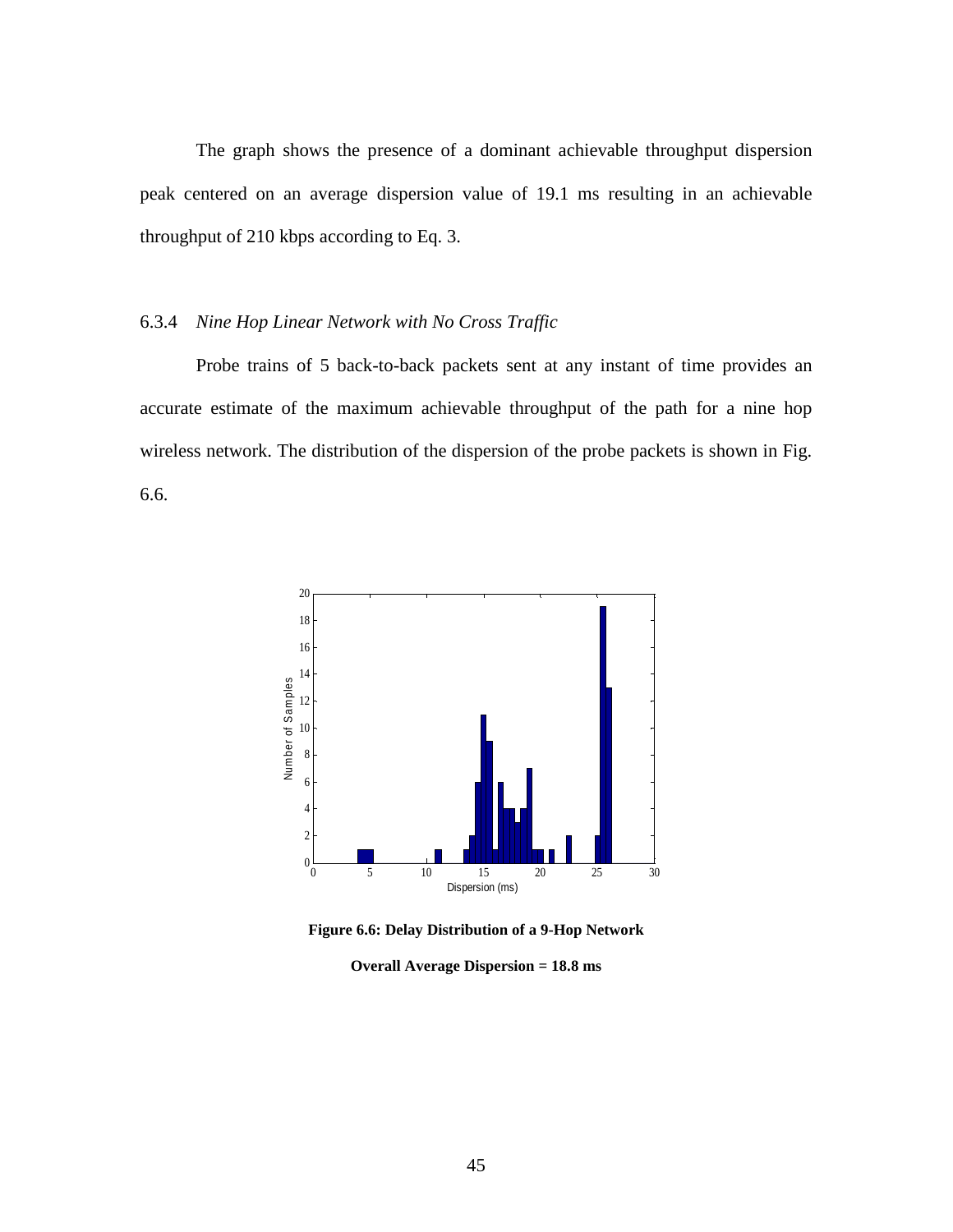The achievable throughput dispersion has an average value of 26 ms which estimates the throughput of the path as 153.84 kbps according to Eq. 3.

#### 6.3.5 *Overall Observations*

For a variable hop mesh network, light weight probe trains injected into the network induce the achievable throughput dispersion which corresponds to the highest peak among the dispersion of probe samples. The solution is light weight as the number of probe samples injected is set to a constant value of 100 and does not involve infinite probing. Probe train of less than 5 back-to-back packets are sufficient to reproduce the medium access contention and network queuing behavior similar to flooding approach for wireless networks with less than 5 hops along the path. Simulations were repeated for increasing hops and the observed delay distributions showed a consistent highest peak reflecting the maximum achievable throughput of the path. Though the length of the probe train required to accurately estimating the end-to-end throughput increases with the number of hops, a probe length of 5 was verified to be a good choice for up to 15 hops in the path.

### 6.4 *Linear Network with Cross Traffic*

The performance of the proposed probe train based achievable throughput estimation technique was studied for networks with additional competing data flows present with the probe traffic. The data rate of the cross traffic in the simulation was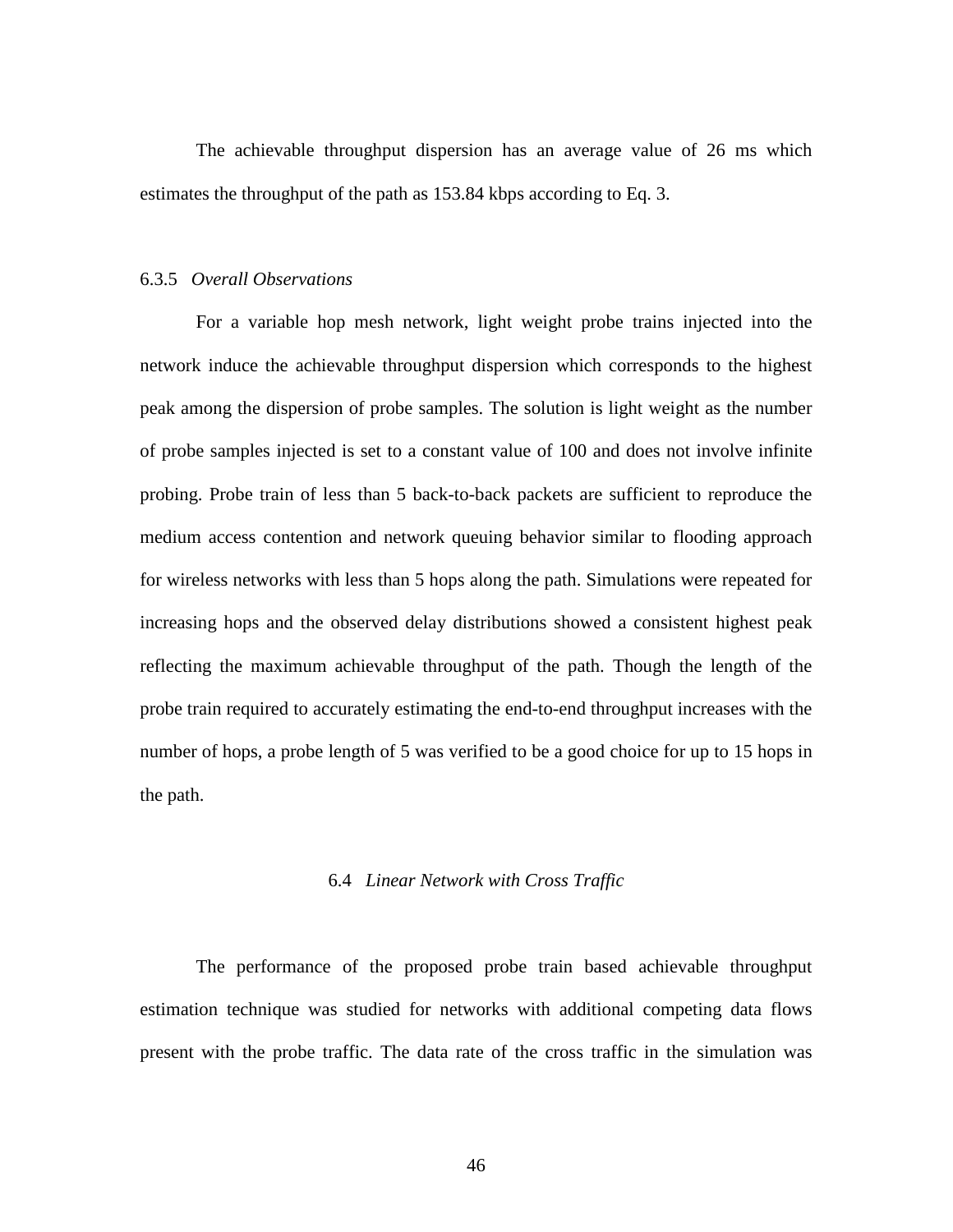chosen to be more than half the rate of the maximum achievable throughput estimated in order to increase the probability of the dispersion of the probe samples being affected by the presence of cross traffic. The simulations presented below show that the probe train of 2 back-to-back packets are sufficient to induce the queuing behavior similar to the flooding approach in networks with significant cross traffic. The analysis of the delay distribution identifies the existence of yet another distinct peak along with the achievable throughput dispersion. This peak is found to accurately estimate the available bandwidth of the path when used in Eq. 3.

# 6.4.1 *Single Hop Linear Network with Cross Traffic*

Consider a single hop network with constant bit rate traffic of 800 kbps flowing between node 0 and node1.It is illustrated from the previous sections that the maximum achievable end-to-end throughput of the path for a single hop wireless network with a channel bandwidth of 2 Mbps and data packet size of 500 Byes is 1.07 Mbps. In order to validate the packet train based throughput estimation technique in the presence of a competing traffic, probe trains of length 2 are generated from node 0 to node 1. The delay distribution of the probe samples is shown in Fig. 6.7.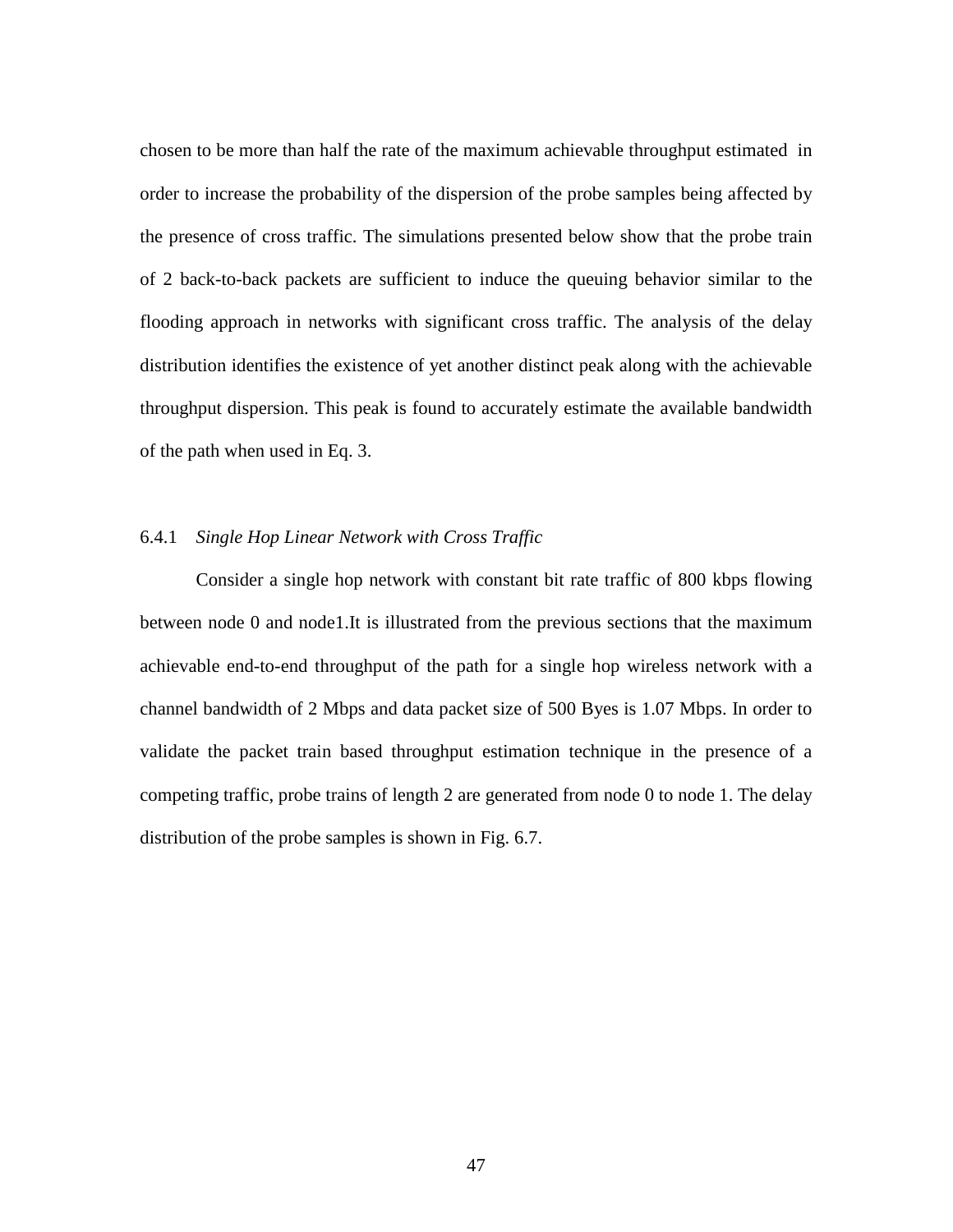

**Figure 6.7: Delay Distribution of Single Hop Network with Cross Traffic of 800 kbps** 

The dispersion of the probe samples as seen from Fig. 6.7 are very similar to the distribution observed for a single hop network with no additional traffic along the network path. The dispersion corresponding to 3.7 ms is dominant and results in a consistent throughput value of 1.07 Mbps based on Eq. 3.

### 6.4.2 *Three Hop Linear Network with Cross Traffic*

A CBR traffic source of 200 kbps is generated between node 0 and node 3 and packet pairs are generated to probe the network to measure the end-to-end throughput of the path. The delay distribution of probe samples is shown in Fig. 6.8 .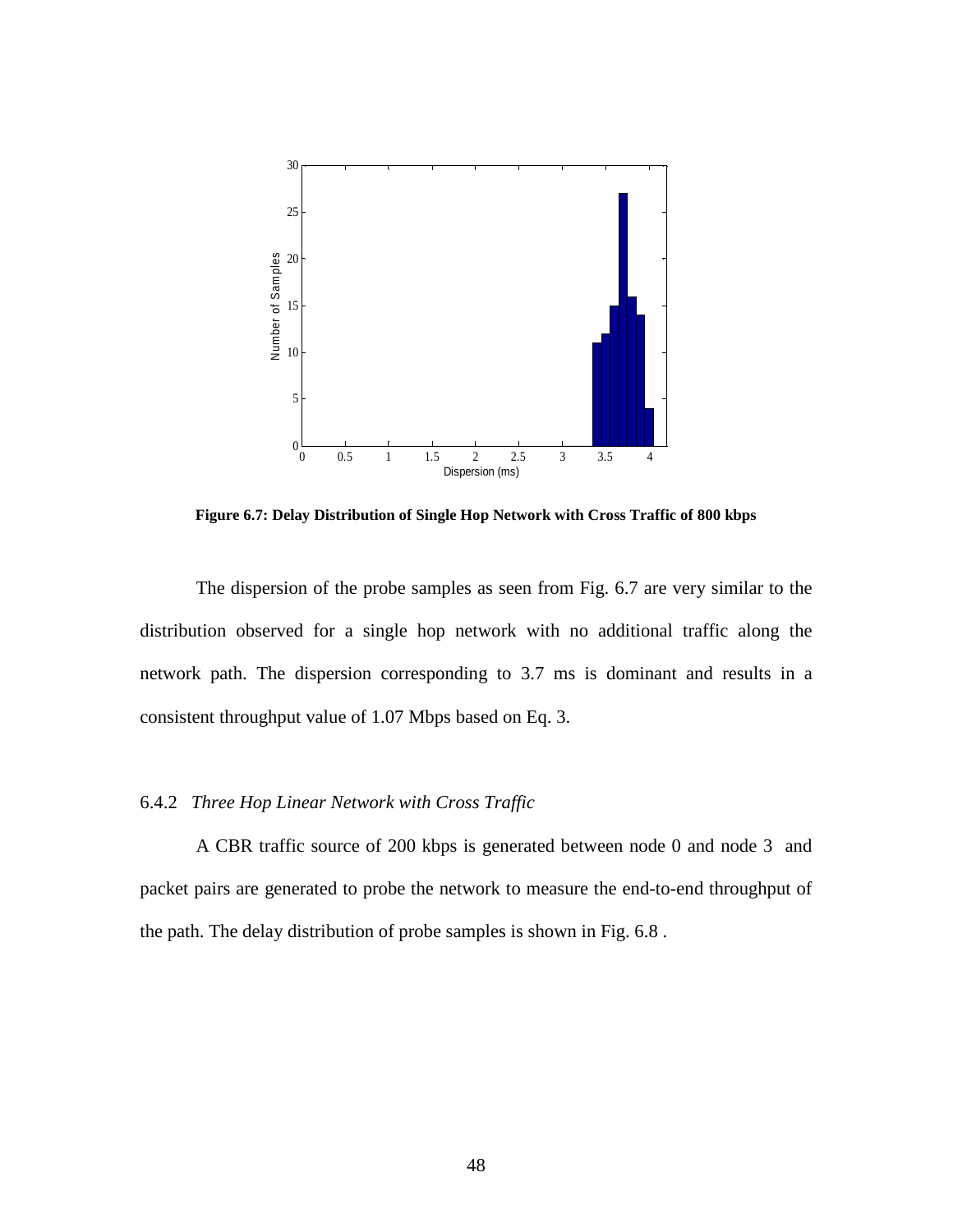

**Figure 6.8: Delay Distribution for a 3-Hop Network with Cross Traffic of 200 kbps** 

The dominant dispersion with the highest peak corresponds to the average value of 11 ms. This value plugged into Eq. 3 gives the achievable end-to-end throughput of the path.

$$
4000/.011 = 363.63kbps
$$

Unlike the three hop network with no additional traffic, in this case the delay distribution shows another significant peak with an average value of 24 ms. This value plugged in Eq. 3 results in a throughput of

$$
4000/.024 = 166.66kbps
$$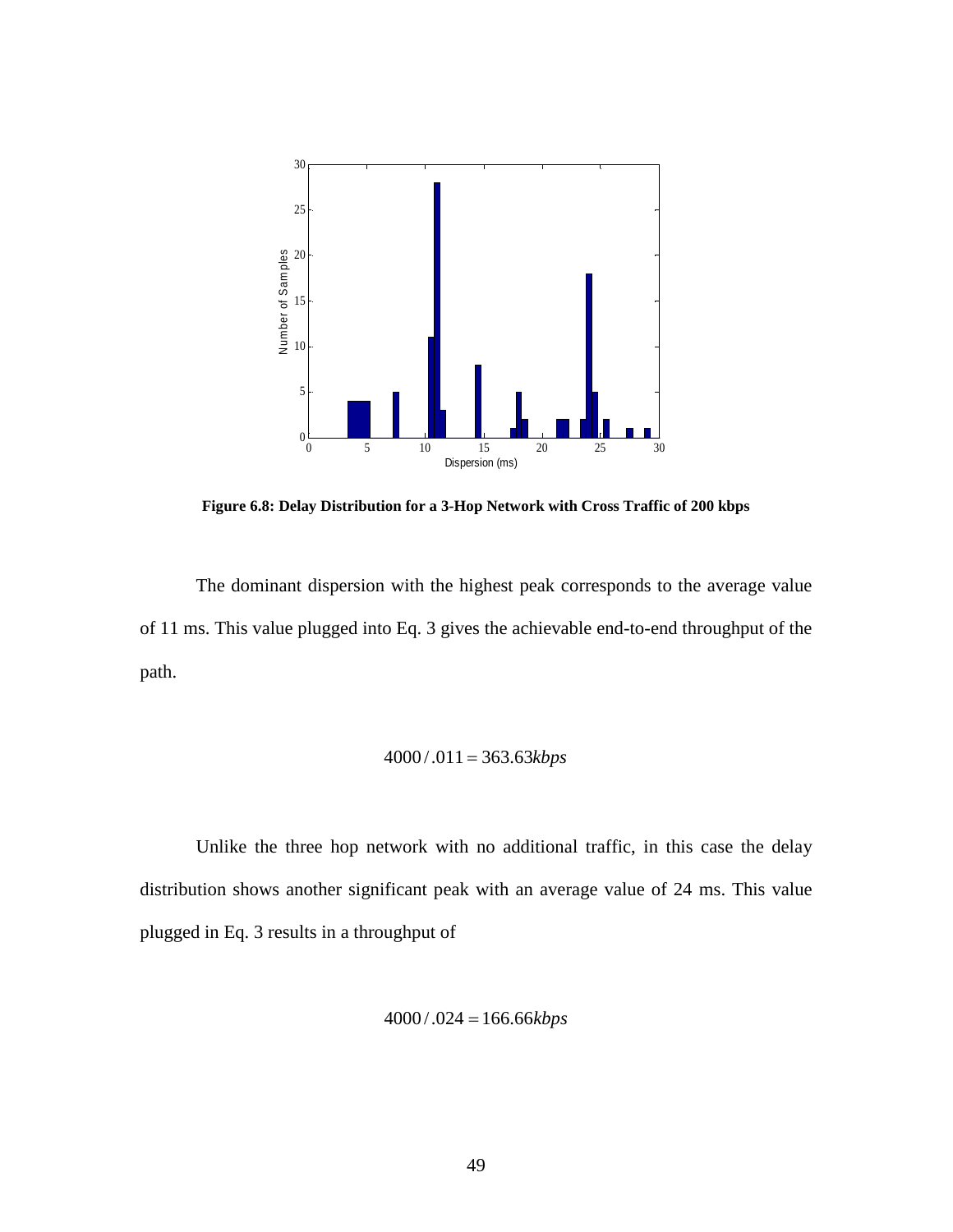Given a mean cross traffic rate of 200 kbps and the achievable end-to-end throughput of the path of 363.6 kbps the available bandwidth is calculated as  $(363.63 - 200)$  kbps = 163.63 kbps according to the definition. These calculations show that the throughput estimated by the peak corresponding to an average value of 24 ms closely estimates the available bandwidth of the path.

### 6.4.3 *Five Hop Linear Network with Cross Traffic*

Consider a CBR source of 100 kbps transmitted from source node, node 0 to the destination node, node 5 of a 5-hop network. The delay distributions corresponding to the packet pairs in Fig. 6.9 identify the distinct dispersion peaks associated with the probe samples. The highest peak corresponds to an average value of 19.1 ms resulting in a maximum achievable throughput of 210 kbps using Eq. 3 and is consistent with the throughput estimated for a 5-hop network with no additional data traffic in the network path. The second largest dispersion peak has an average value of 36 ms and results in a throughput estimate of 111.11 kbps. The available bandwidth of the path is calculated as difference between the maximum achievable throughput and the cross traffic rate (210 – 100) kbps = 110 kbps which is estimated by the peak corresponding to the average value of 36 ms.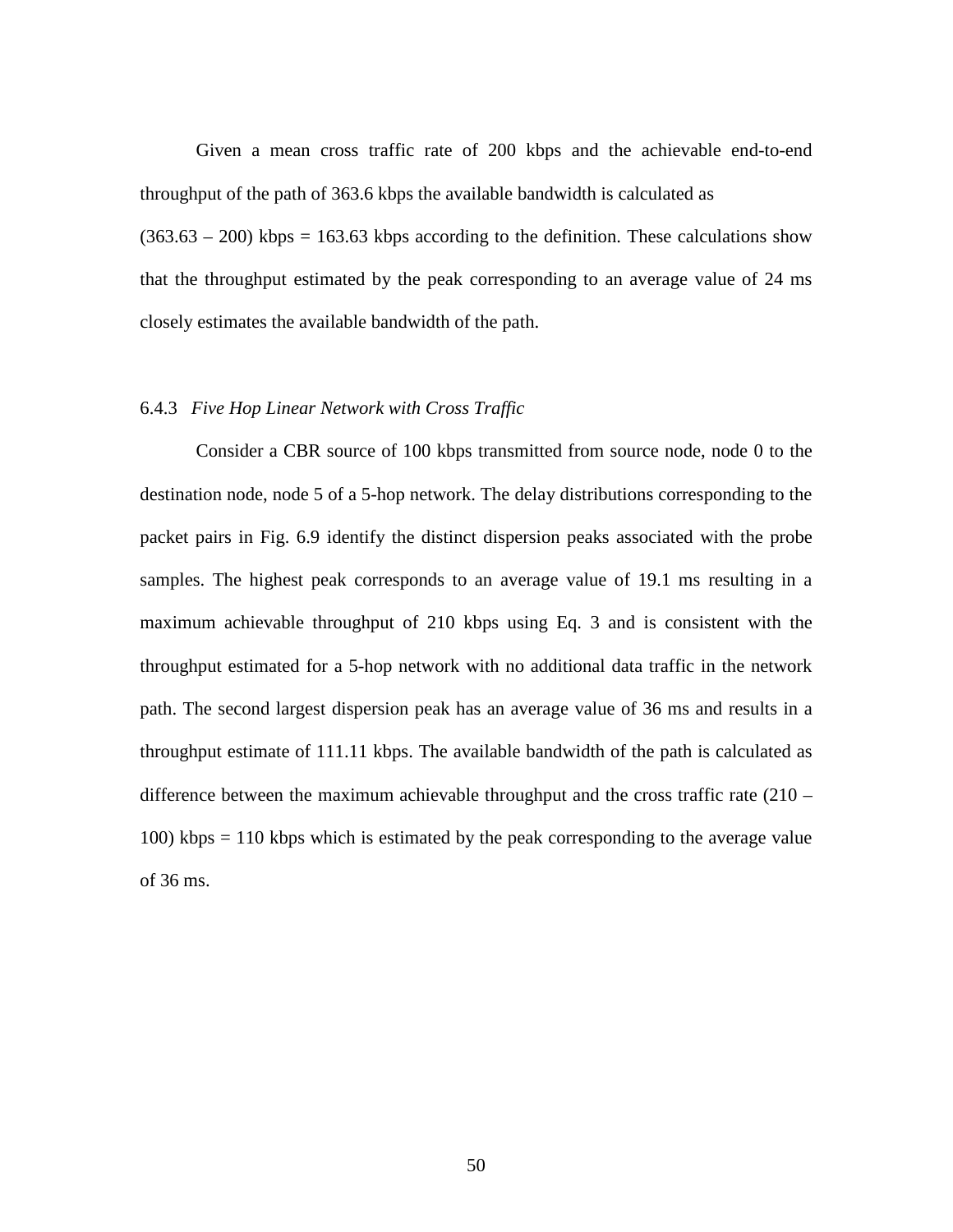

**Figure 6.9: Delay Distribution of probe samples for a 5-hop Network with CBR traffic of 100 kbps** 

# 6.4.4 *Overall Observations*

It is observed from the simulation scenarios discussed above that packet pairs injected into the network induce two significant dispersion peaks. The peak associated with the largest dispersion value estimates the available bandwidth of a network path carrying cross traffic using Eq. 3. The calculations presented in this section verify the accuracy of the estimations.

#### 6.5 *Grid Network with Cross Traffic*

The multi-hop grid topology shown in Fig. 6.2 demonstrates the throughput estimation problem in the presence of a data transmission along a path adjacent to the network path being probed. The presented scenarios explore the performance of the probe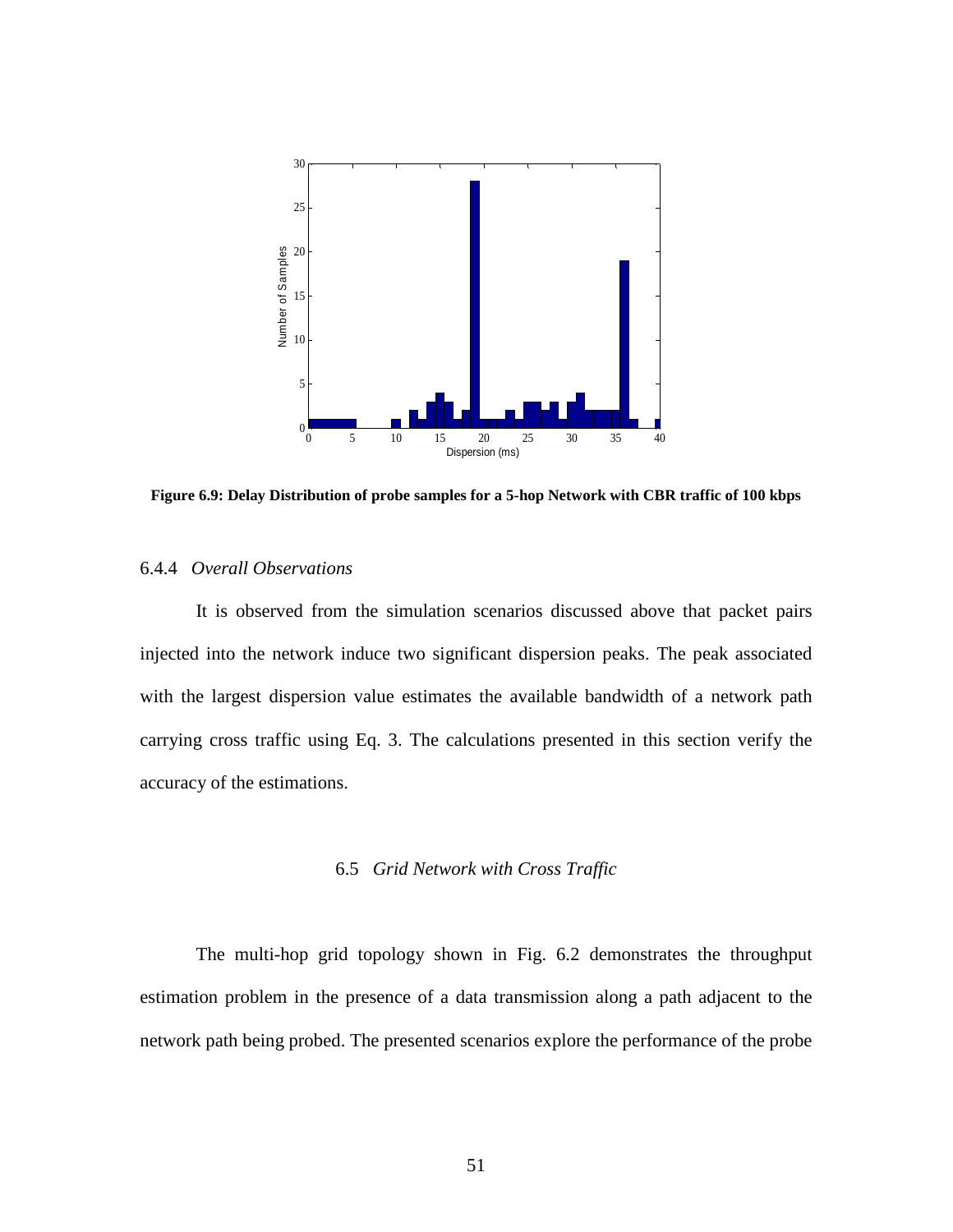train based proposed estimation technique in situations when a distributed wireless mesh network has variable number of adjacent wireless users transmitting data at the instant when a specific path is being probed to estimate its maximum achievable end-to-end throughput.

## 6.5.1 *Single Cross Traffic Flow within the Transmission Range*

Consider a packet pair source at node 4 shown in Fig. 6.2 attempting to estimate the end-to-end throughput of the path from node 4 to node 7 consisting of 3 hops. Node 0 on the other hand present within the transmission range of node 4 generates CBR traffic of 200 kbps to the destination node 3. The distribution of the dispersion between the probes samples sent from node 4 to node 7 presented in Fig. 6.10 identifies two distinct dispersion peaks similar to the linear topology networks. The network path between node 4 and node 7 consists of 3 hops. The highest peak has an average value of 11 ms and accurately estimates the maximum achievable throughput of the path as 363.63 kbps according to Eq. 3. Note this value equals the throughput estimated for a 3-hop network without cross traffic. The presence of a cross traffic of 200 kbps within the transmission range induces yet another dispersion peak with an average value of 24 ms resulting in a throughput of 163.63 kbps. This is closer to the available bandwidth (maximum achievable throughput (363.63 kbps) – cross traffic rate (200 kbps)), 163.63 kbps of the path.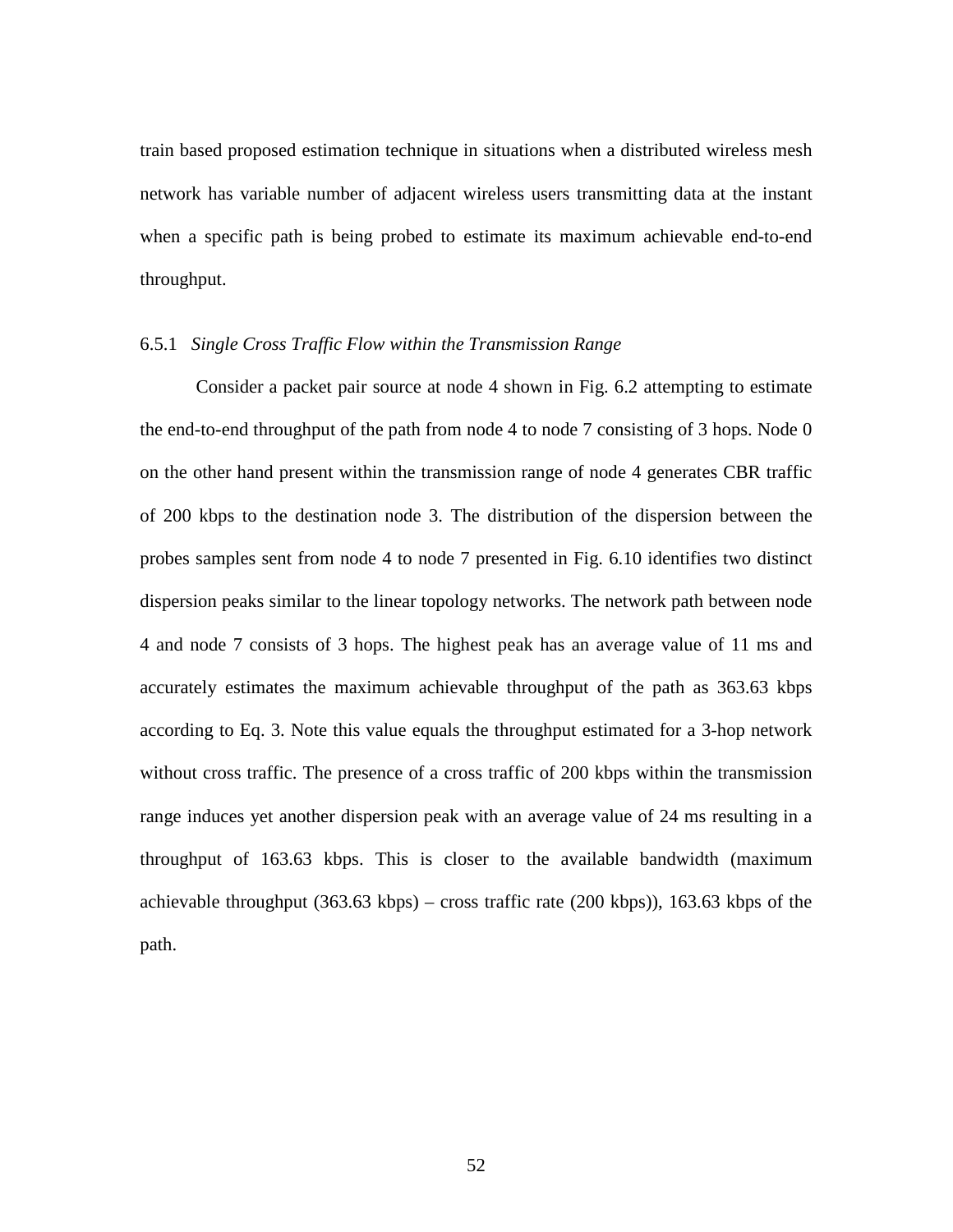

**Figure 6.10: Delay Distribution of Probe Packets with a Single Cross Traffic Flow** 

#### 6.5.2 *Two Cross Traffic Flows within the Transmission Range*

For the grid topology shown in Fig. 6.2, consider two CBR sources with average rate of 100 kbps each generated from node 0 to node 3 and node 8 to node11 respectively. Probe pairs are injected by node 4 to probe the network path from node 4 to node 7.This scenario studies the throughput estimation technique when two competing traffic flows present adjacent to the network path contend with the probe traffic. The total rate of competing cross traffic in this case in 200 kbps and the maximum achievable throughput of a 3-hop network with no cross traffic is 363.63 kbps based on the flooding approach.

 The delay distribution of the probe samples in Fig. 6.11 indicate two significant dispersion peaks similar to other cross traffic scenarios discussed. The peak corresponding to an average value of 10.9 ms gives the maximum achievable end-to-end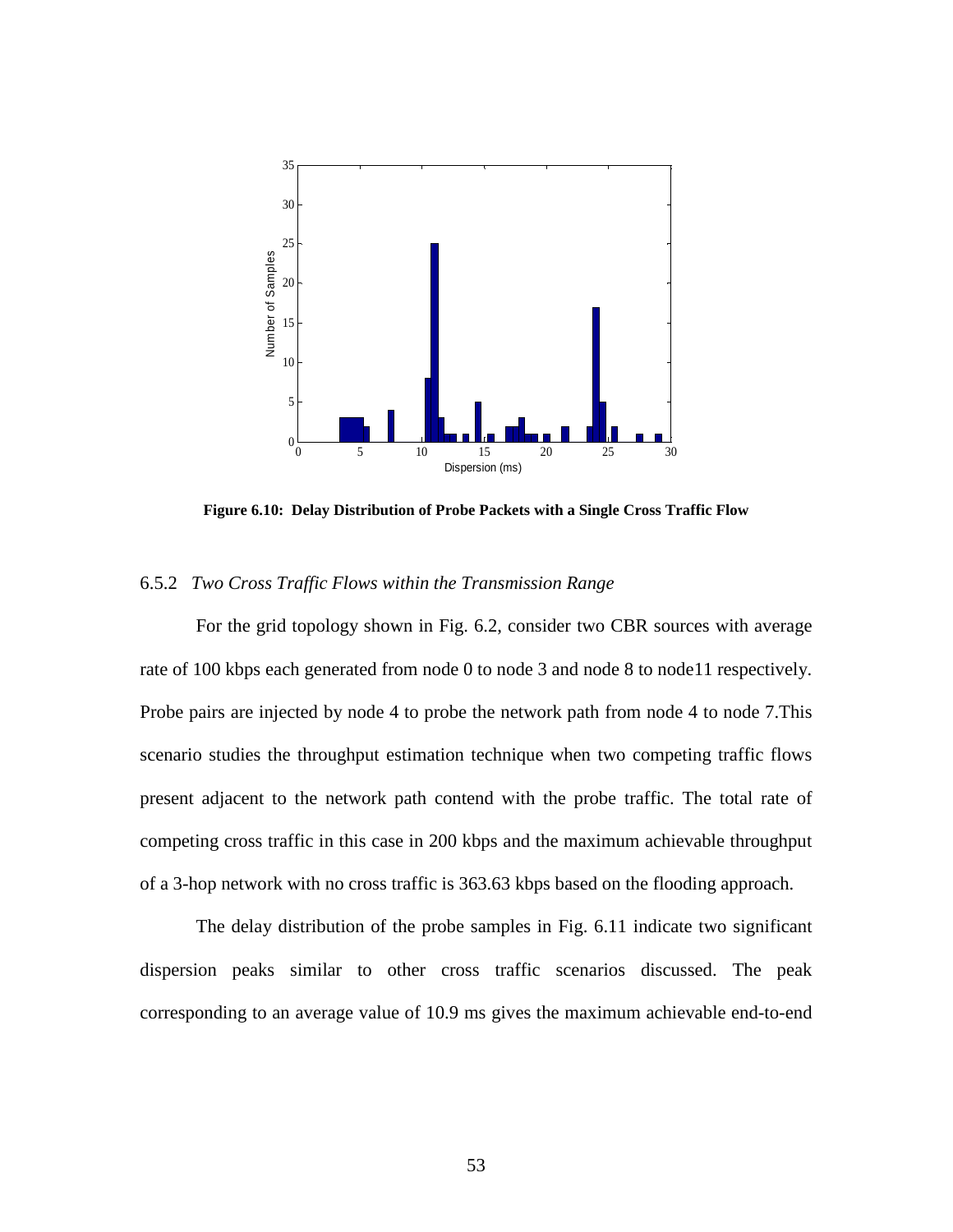throughput in the absence of cross traffic and the peak with an average value of 24.1 ms gives the available bandwidth of the path with an aggregate cross traffic of 200 kbps.



**Figure 6.11: Delay Distribution of Probe Packets with Two Cross Traffic Flows** 

# 6.5.3 *Single Cross Traffic Flow outside the Transmission Range and within the Career Sensing Range*

Consider a CBR source of 200 kbps flowing from node 8 to node 11 and probe packets generated from node 0 to node 3.The grid topology is the same as Fig. 6.2. Each wireless node is placed at a distance of 200m from each other and transmission range of each node is 250m while the career sensing range is 500m. Thus the nodes 8 to 11 carrying cross traffic are present outside the transmission range and within the career sensing range of nodes 0 to 3. The delay distribution of the probe samples in Fig. 6.12 resembles the distribution of probes when a single cross traffic flow present within the transmission range contends with the probe packets as shown in Fig. 6.10 and accurately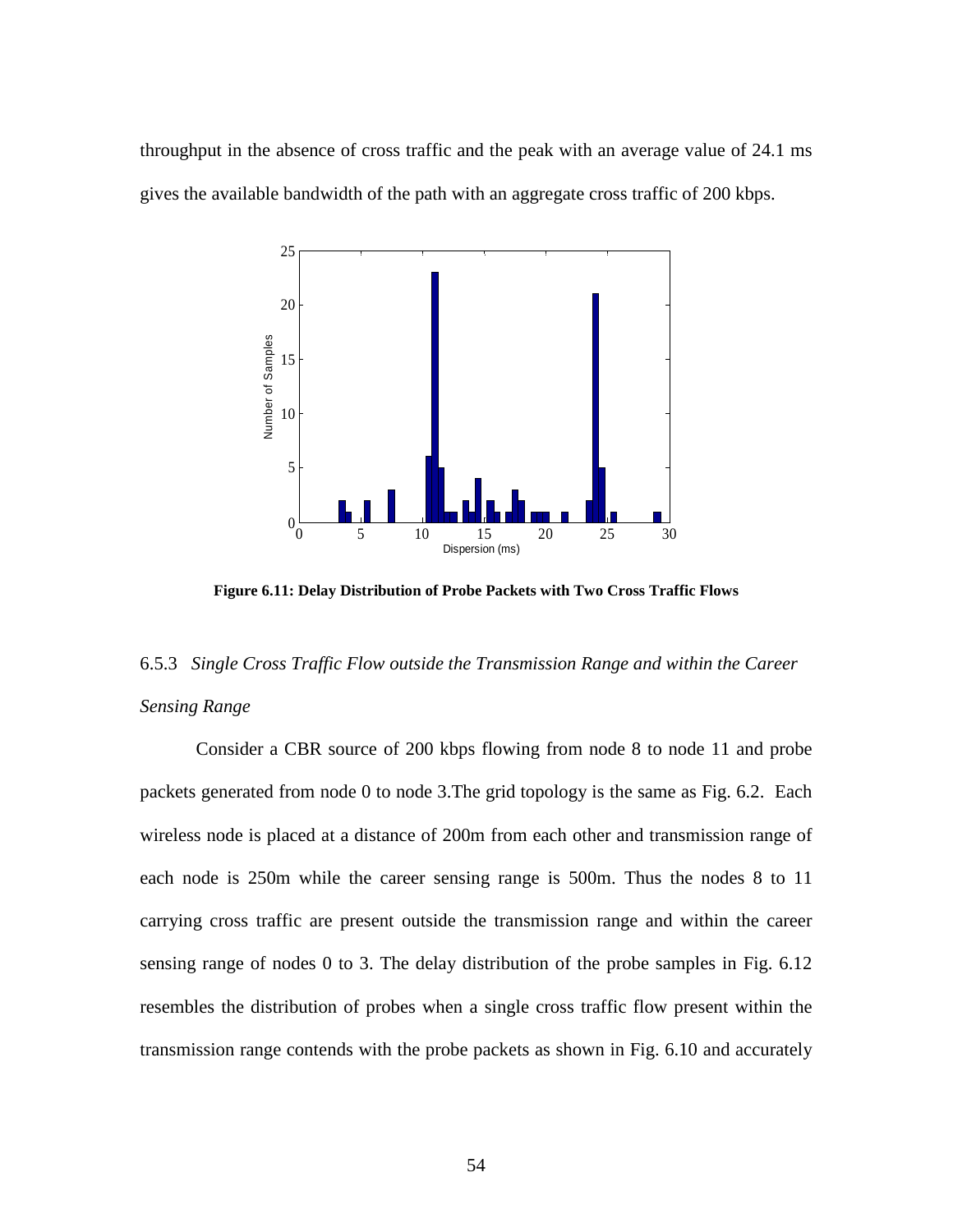estimates the maximum achievable throughput as well as the available bandwidth of the path.



**Figure 6.12: Delay Distribution of Probe packets with Single Cross Traffic Flow present outside the Transmission Range and within the Career Sensing Range** 

# 6.5.4 *Overall Observations*

 For the grid topologies discussed in this section, it is observed that packet pairs are sufficient to induce the dispersion peaks corresponding to achievable throughput and available bandwidth of the path. When probe trains are injected in to the network with cross traffic present within the transmission or career sensing range of the probe packets, it induces significant dispersion peaks. One of the peaks is shown to accurately estimate the maximum achievable end-to-end throughput of the path realizable in the absence of cross traffic while the other peak corresponding to a larger dispersion value estimates the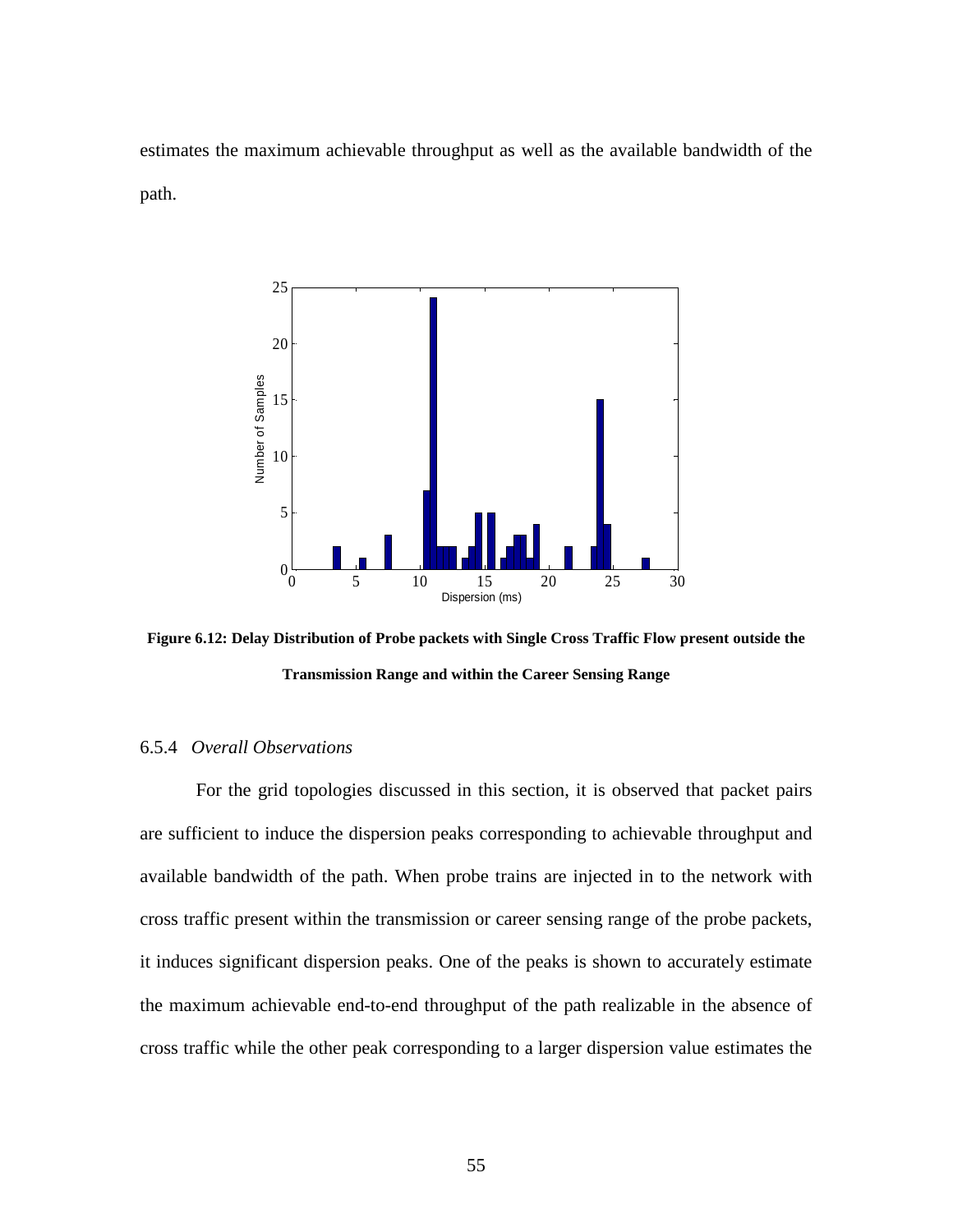available bandwidth of the path. In the case of networks with cross traffic the peak with larger dispersion value thus estimates the available bandwidth of the path which is in fact more vital as it is not possible to achieve maximum throughput due to the presence of cross traffic.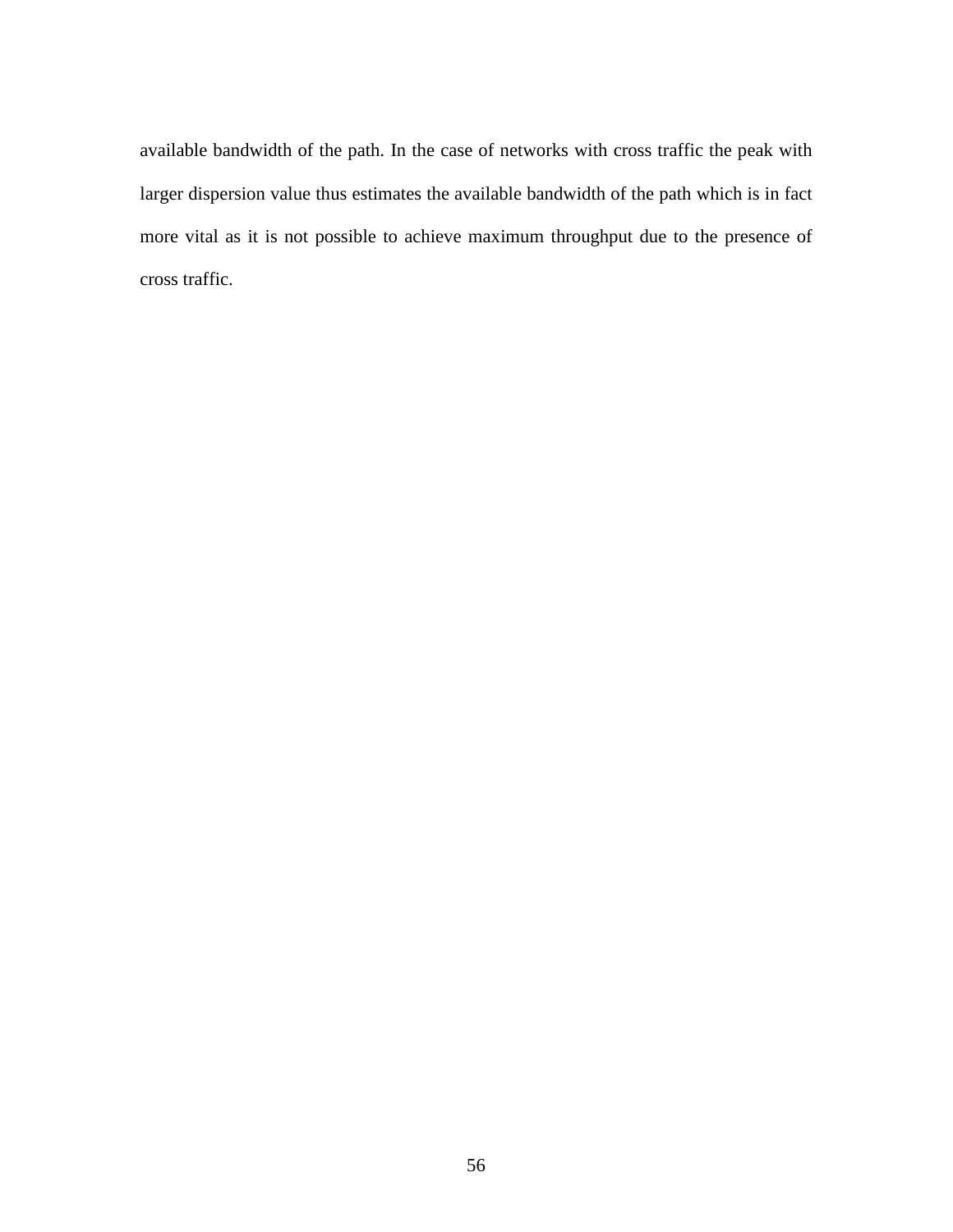#### CHAPTER 7

# CONCLUSIONS AND FUTURE WORK

This thesis illustrates the basic techniques and methods used to estimate the achievable end-to-end throughput of a multi-hop wireless network. The inherent challenges in the network characteristics estimation associated with wireless networks are explained and the performance of the Adhoc Probe algorithm is analyzed for its accuracy using a flooding based approach. Adhoc Probe is shown to always overestimate the maximum achievable throughput of the path. The delay distribution of the probe packets presented for single and multi-hop networks illustrate that the dispersion corresponding to the probe sample with minimum one way delay does not reflect the maximum achievable throughput of the path and further its is shown that when a network is flooded, the average dispersion of the probe samples is higher than the dispersion value used by Adhoc Probe and it accurately estimates the achievable throughput of the path.

An alternative light weight delay distribution based approach using probe trains of variable length is proposed in this thesis. The length of the probe train is chosen based on the number of hops in the network and it reproduces the medium access control contention and network queuing behavior of the flooding approach and induces the achievable throughput dispersion peak which accurately estimates the achievable throughput of the path. The simulation scenario considered in this thesis studies a multihop wireless network in the absence and presence of cross traffic and includes variable cross traffic rates and different network topologies and therefore is general enough to be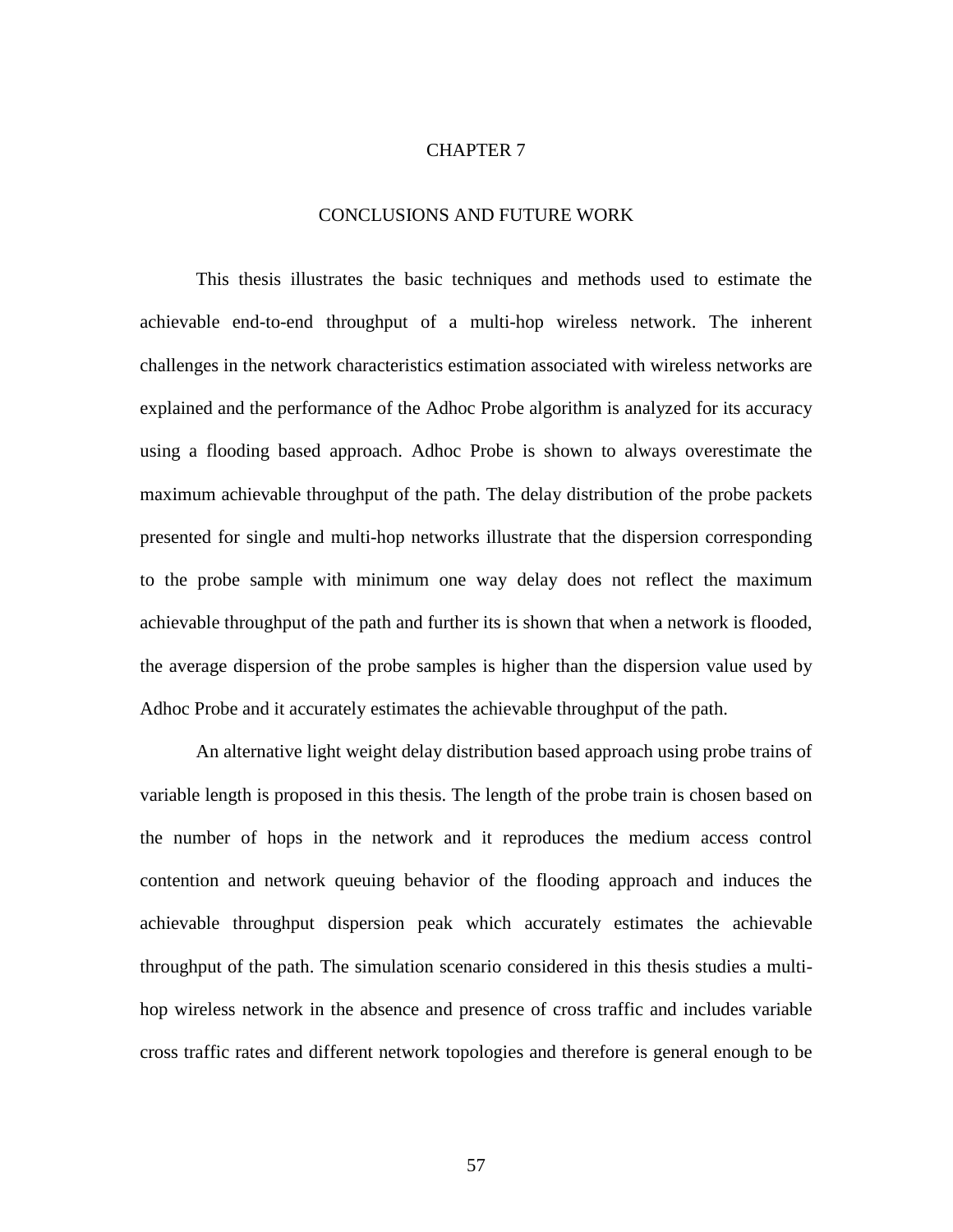applied to realistic WMN deployments. It is observed that for networks with competing cross traffic contending with the probe packets, two significant dispersion peaks each corresponding to the maximum achievable throughput and the available bandwidth of the path are induced by the injected probe packets.

The proposed achievable throughput estimation method requires the knowledge of the network topology and the number of hops present along the network path in order to efficiently choose the length of the probe train. In scenarios when the number of hops is not known, an iteration based method should be employed to identify the probe train length required to induce the achievable throughput dispersion peak. Further the dispersion analysis and calculations presented in this thesis assumes that at least 100 probe samples are injected into the network. The performance of the proposed method with lesser number probe samples is to be studied. The simulation results presented in this thesis focus on static wireless networks with wireless nodes being equidistant from each other and do not include the presence of mobile nodes in the scope. Future research direction can focus on the modifications required to the probing approach to accurately estimate the achievable throughput for networks with random topology. Further analysis of the presented probe train based approach is needed to study the dispersion of the probe samples in dynamically varying network topology conditions present in mobile ad hoc networks with constant and varying link capacities.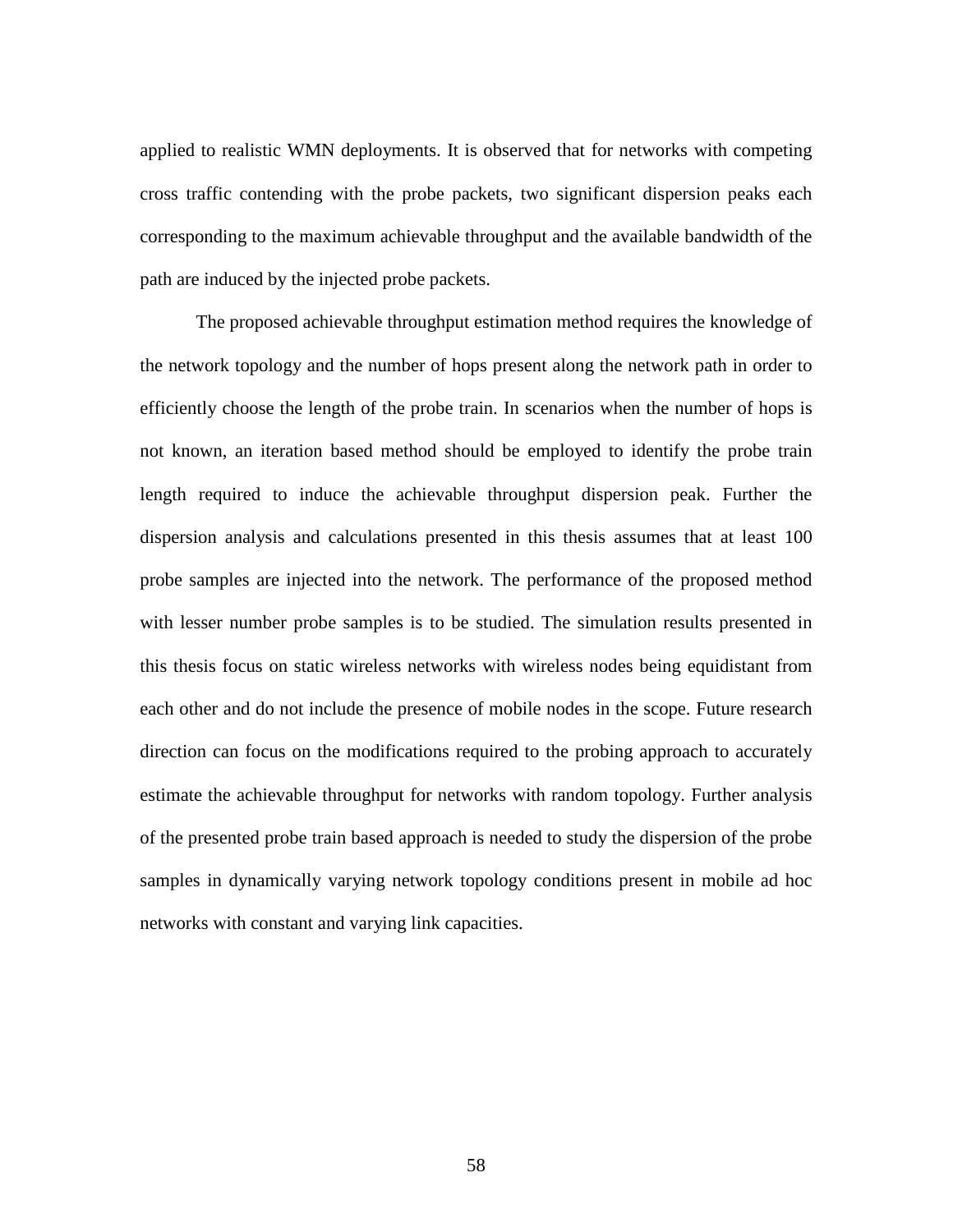# REFERENCES

[1] I. F. Akyildiz, X. Wang, and W. Wang, "Wireless Mesh Networks: A Survey". Computer Networks and ISDN Systems, Vol. 47, No. 4, pp. 445-487, 2005.

[2] V. Angelakis, et al., "Heraklion MESH: An Experimental Metropolitan Multi-radio Mesh Network", in Proceedings of ACM WINTECH, pp. 93-94, 2007.

[3] G. Bianchi, "Performance Analysis of the IEEE 802.11 Distributed Coordination Function", IEEE JSAC, Vol. 18, pp. 535-547, 2000.

[4] J. Bicket, D. Aguayo, S. Biswas, and R. Morris, "Architecture and Evaluation of an Unplanned 802.11b Mesh Network", in Proceedings of ACM MOBICOM, pp. 31-42, 2005.

[5] P. Brenner, "A Technical Tutorial on the IEEE 802.11 Protocol", Breezecom Wireless Communications, 1996.

[6] C. Dovorolis, P. Ramanathan and D. Moore, "What do Packet Dispersion Techniques Measure?", in Proceedings of INFOCOM, pp. 905-914, 2001.

[7] A. B. Downey, "Using Pathchar to Estimate Internet Link Characteristics", in Proceedings of ACM SIGCOMM, pp. 241-250, 1999.

[8] M. A. Ergin, M. Gruteser, L. Luo, D. Rayachaudhuri and H. Liu, "Available Bandwidth Estimation and Admission Control for QoS Routing in Wireless Mesh Networks". Computer Communications, Vol. 31, pp. 1301-1317, 2008.

[9] Y. Gao, D. Chiu and J. Lui, "Determining the End-to-End Throughput Capacity in Multi-hop Networks: Methodology and Applications", in Proceedings of the Joint International Conference on Measurement and Modeling of Computer Systems, pp. 39- 50, 2006.

[10] M. Goutelle and P. Primet, "Study of a Non-intrusive Method for Measuring the End-to-End Capacity and useful Bandwidth of a Path", in Proceedings of IEEE International Conference on Communications, pp. 1872-1876, 2004.

[11] N. Hu and P. Steenkiste, "Evaluation and Characterization of Available Bandwidth Probing Techniques", IEEE JSAC, Vol. 21, No. 6, pp. 879-894, 2003.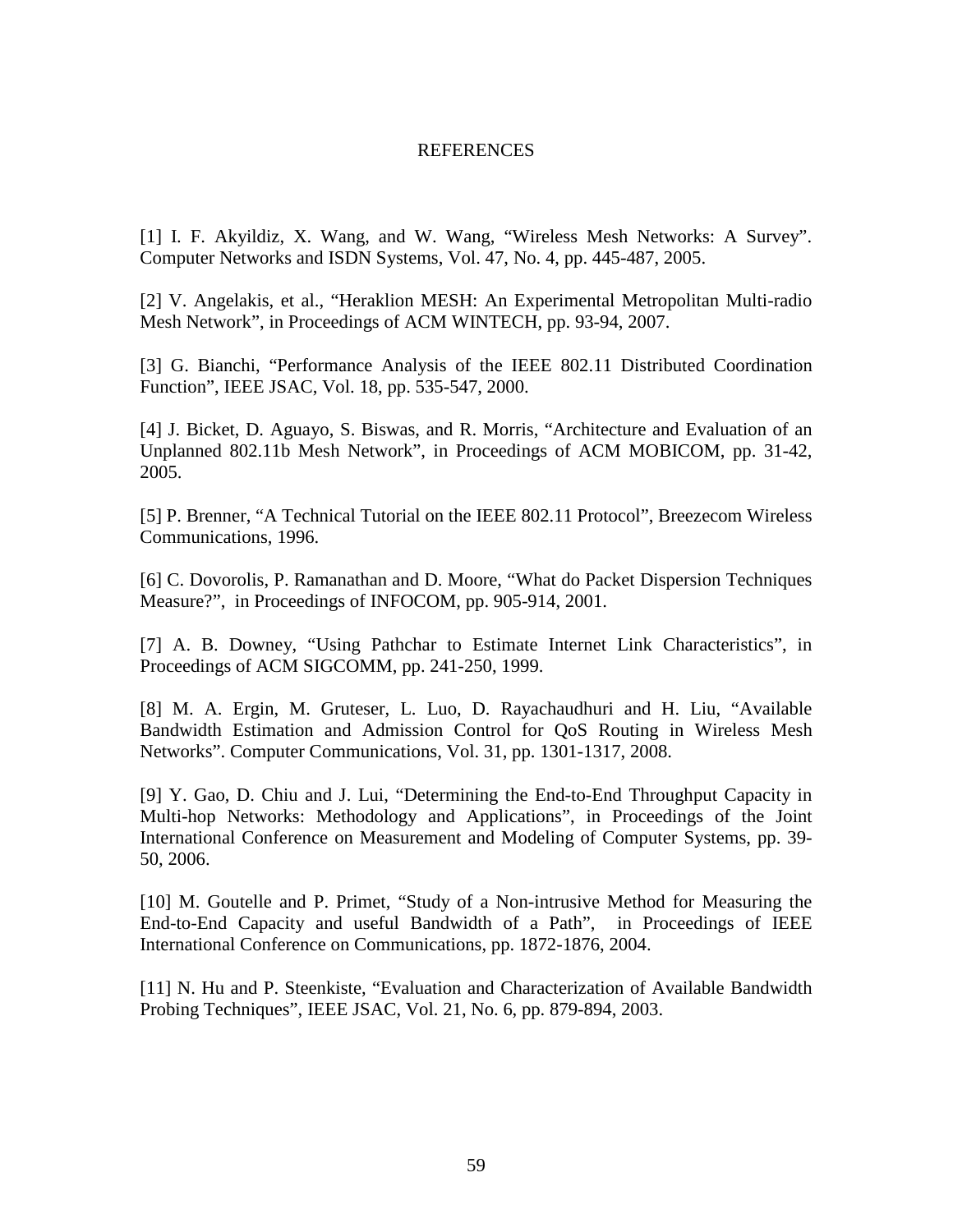[12] M. Jain and C. Dovrollis, "Pathload: A Measurement Tool for End-to-End Available Bandwidth", in Proceedings on Passive and Active Measurements Workshop, pp.14-25, 2002.

[13] A. Johnsson, B. Melander and M. Bjorkman, "An Analysis of Active End-to-End Bandwidth Measurements in Wireless Networks", in Proceedings of IEEE Workshop on End to End Monitoring Techniques and Services, pp. 74-81, 2006.

[14] A. Johnsson, M. Bjorkman and B. Melander, "A Study of Dispersion-based Measurement Methods in IEEE 802.11 Ad-hoc Networks", in Proceedings of International Conference on Communication in Computing, pp.227-230, 2004.

[15] R. Kapoor, L. Chen, L. Lao, M. Gerla and M. Y. Sanadidi, "CapProbe: A Simple and Accurate Capacity Estimation Technique", ACM SIGCOMM Computer Communication Review, Vol. 34, No. 4, pp. 67 – 78, 2004.

[16] J. Li, C. Blake, S. Douglas, D. Couto, H. Lee, and R. Morris, "Capacity of Ad-hoc Wireless Networks", in Proceedings of ACM MOBICOM, pp. 61-69, 2001.

[17] B. Melander, M. Bjorkman and P. Gunninberg, "A New End-to-End Probing and Analysis Method for Estimating Bandwidth Bottlenecks", in Proceedings of GLOBECOM, pp. 415-420, 2000.

[18] D. Niculescu, "Interference Map for 802.11 Networks", in Proceedings of ACM SIGCOMM, pp. 339-350, 2007.

[19] A. Persson, C. A. C. Marcondes, L.-J. Chen, M. Y. Sanadidi, and M. Gerla, "TCP Probe: A TCP with Built-in Path Capacity Estimation", in Proceedings of the Eighth IEEE Global Internet Symposium, 2005.

[20] A. Sharma, et al., "Capacity of Ad-hoc Wireless Networks", in Proceedings of ACM MOBICOM, pp. 61-69, 2001.

[21] T. Sun, G. Yang, L. Chen, M.Y. Sanadidi and M. Gerla, "A Measurement Study of Path Capacity in 802.11b based Wireless Networks", in Proceedings of INFOCOM, pp. 31-37, 2005.

[22] S. Suthaharan and S. Kumar, "Measuring Available Bandwidth: PathChirp's Chirp Train Structure Remodeled", in Proceedings of Telecommunication Networks and Applications Conference, pp.379-384, 2008.

 [23] Y. Takahashi, Y. Owada, H. Okada, and K. Mase, "A wireless Mesh Network Testbed in Rural Mountain Areas", in Proceedings of ACM WINTECH, pp. 91-92, 2007.